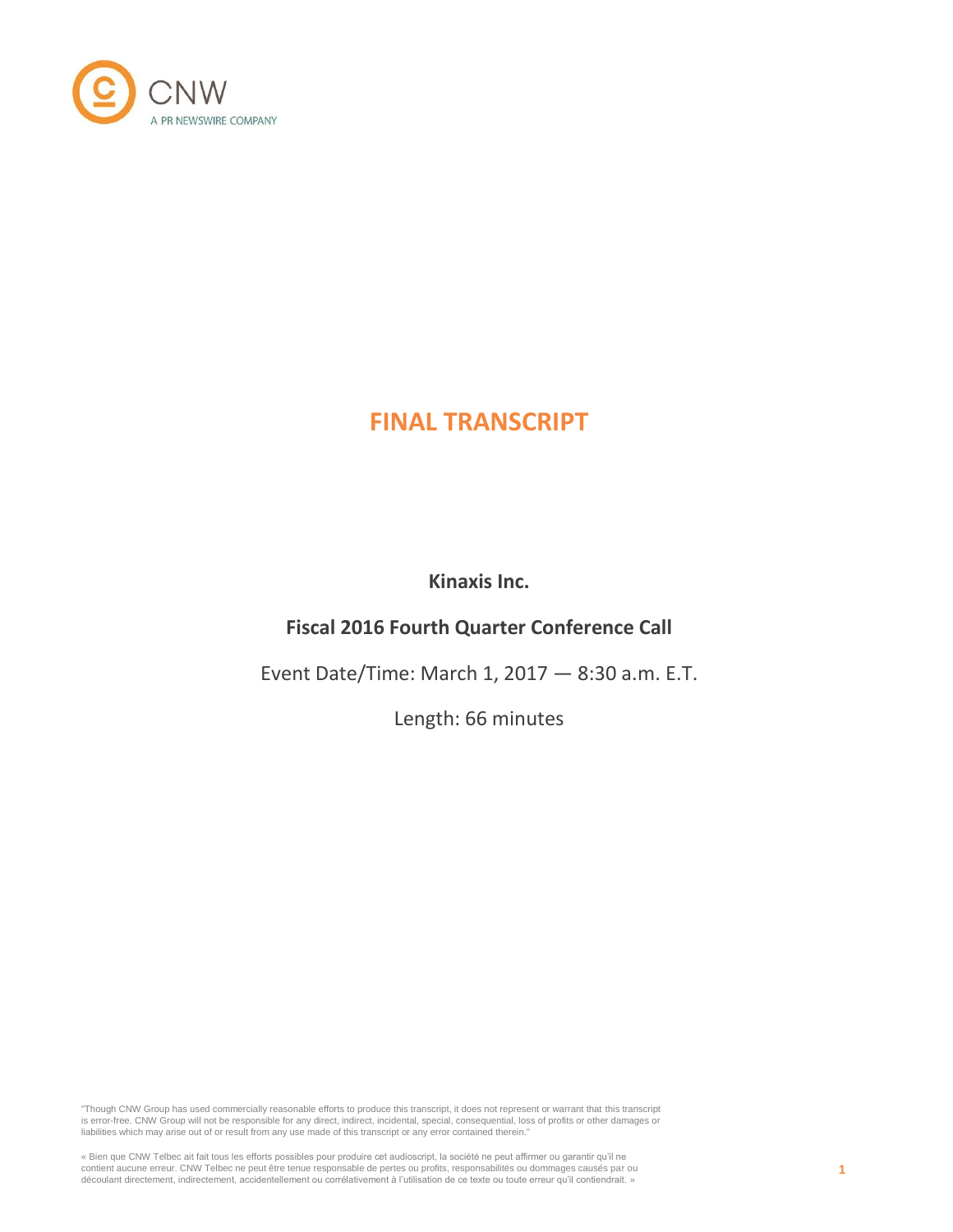#### **FINAL TRANSCRIPT**



March 1, 2017 — 8:30 a.m. E.T. Kinaxis Inc. Fiscal 2016 Fourth Quarter Conference Call

# **CORPORATE PARTICIPANTS**

**John Sicard** *Kinaxis Inc. — Chief Executive Officer*

**Richard Monkman** *Kinaxis Inc. — Chief Financial Officer*

## **CONFERENCE CALL PARTICIPANTS**

**Thanos Moschopoulos** *BMO Capital Markets — Analyst*

**Robert Young** *Canaccord Genuity — Analyst*

**Richard Tse** *National Bank Financial — Analyst*

**Paul Treiber** *RBC Capital Markets — Analyst*

**Nick Agostino** *Laurentian Bank Securities — Analyst*

**Paul Steep** *Scotia Capital — Analyst*

**Gus Papageorgiou** *Macquarie — Analyst*

**Deepak Kaushal** *GMP Securities — Analyst*

**Kevin Krishnaratne** *Paradigm — Analyst*

**Daniel Chan**

"Though CNW Group has used commercially reasonable efforts to produce this transcript, it does not represent or warrant that this transcript is error-free. CNW Group will not be responsible for any direct, indirect, incidental, special, consequential, loss of profits or other damages or liabilities which may arise out of or result from any use made of this transcript or any error contained therein."

« Bien que CNW Telbec ait fait tous les efforts possibles pour produire cet audioscript, la société ne peut affirmer ou garantir qu'il ne contient aucune erreur. CNW Telbec ne peut être tenue responsable de pertes ou profits, responsabilités ou dommages causés par ou<br>découlant directement, indirectement, accidentellement ou corrélativement à l'utilisation de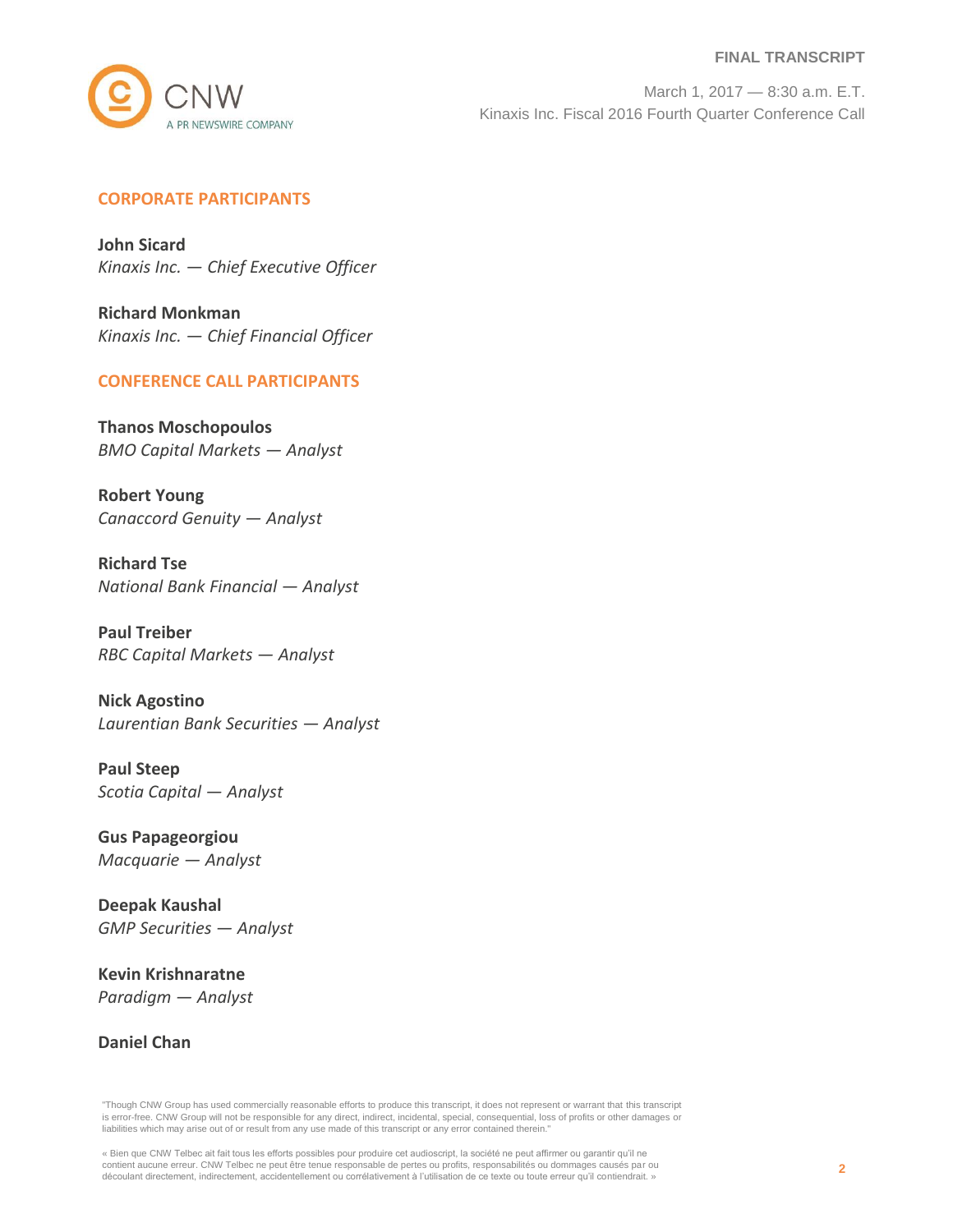#### **FINAL TRANSCRIPT**



March 1, 2017 — 8:30 a.m. E.T. Kinaxis Inc. Fiscal 2016 Fourth Quarter Conference Call

*TD Securities — Analyst*

**Blair Abernethy** *Industrial Alliance Securities — Analyst*

"Though CNW Group has used commercially reasonable efforts to produce this transcript, it does not represent or warrant that this transcript is error-free. CNW Group will not be responsible for any direct, indirect, incidental, special, consequential, loss of profits or other damages or liabilities which may arise out of or result from any use made of this transcript or any error contained therein."

« Bien que CNW Telbec ait fait tous les efforts possibles pour produire cet audioscript, la société ne peut affirmer ou garantir qu'il ne contient aucune erreur. CNW Telbec ne peut être tenue responsable de pertes ou profits, responsabilités ou dommages causés par ou<br>découlant directement, indirectement, accidentellement ou corrélativement à l'utilisation de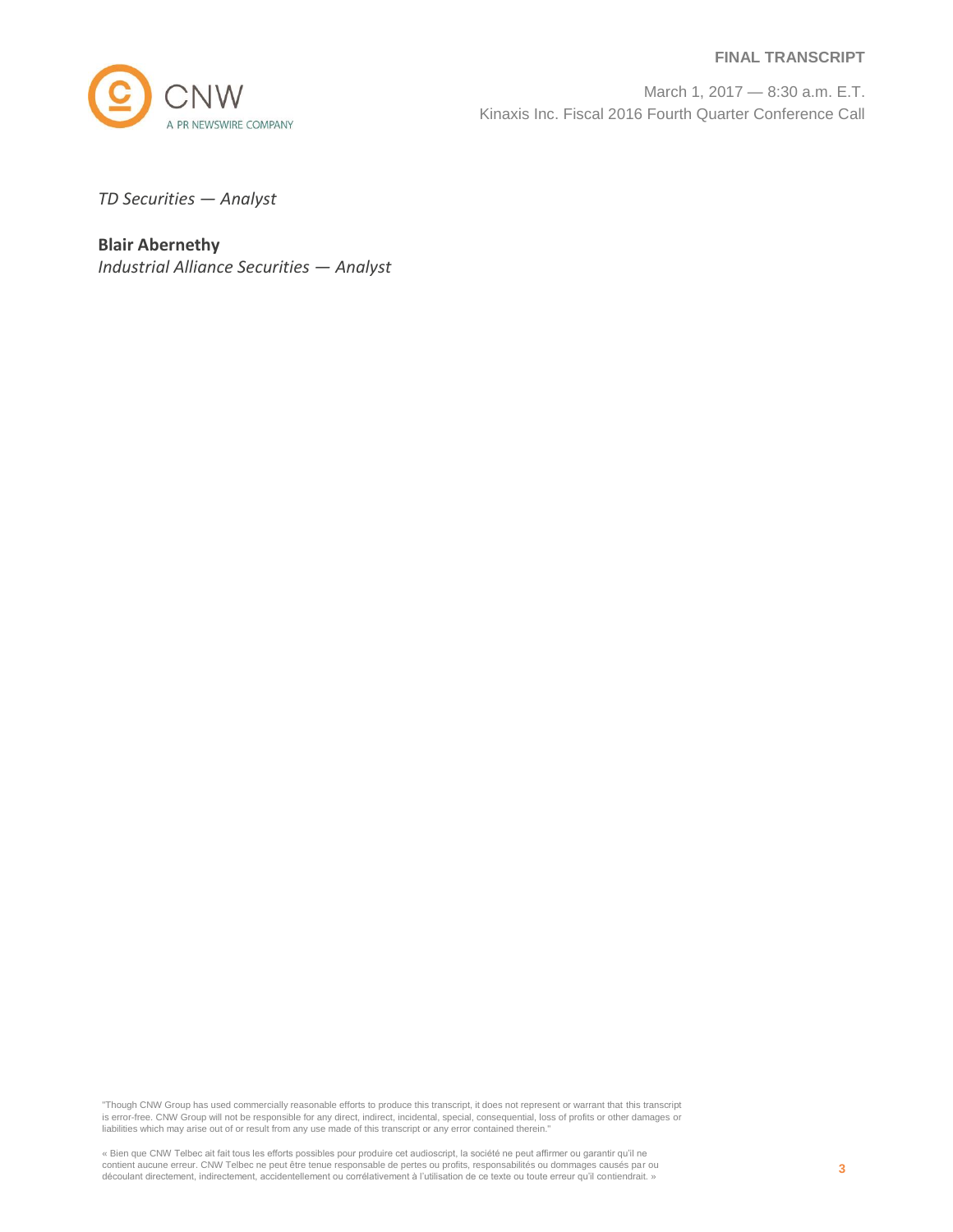

## **PRESENTATION**

#### **Operator**

Good morning, ladies and gentlemen. Welcome to the Kinaxis Inc. Fiscal 2016 Fourth Quarter Conference Call. At this time, all participants are in a listen-only mode.

Following the presentation, we will conduct a question-and-answer session. Instructions will be provided at that time for you to queue up for questions.

Before beginning its formal remarks, Kinaxis would like to remind listeners that today's discussion may contain forward-looking statements that reflect current views with respect to future events. Any such statements are subject to risks and uncertainties that could cause actual results to differ materially from those projected in these forward-looking statements. Kinaxis does not undertake to update any forward-looking statements, except as required.

I'd like to remind everyone that this call is being recorded today, Wednesday, March 1, 2017.

I will now turn the call over to John Sicard, Chief Executive Officer of Kinaxis Inc. Please go ahead, Mr. Sicard.

**John Sicard** — Chief Executive Officer, Kinaxis Inc.

Good morning, and thank you for joining our call today. Last night we issued our fiscal year 2016 fourth quarter and year-end results, a copy of which is available on our website, kinaxis.com. With me on today's call is our CFO, Richard Monkman.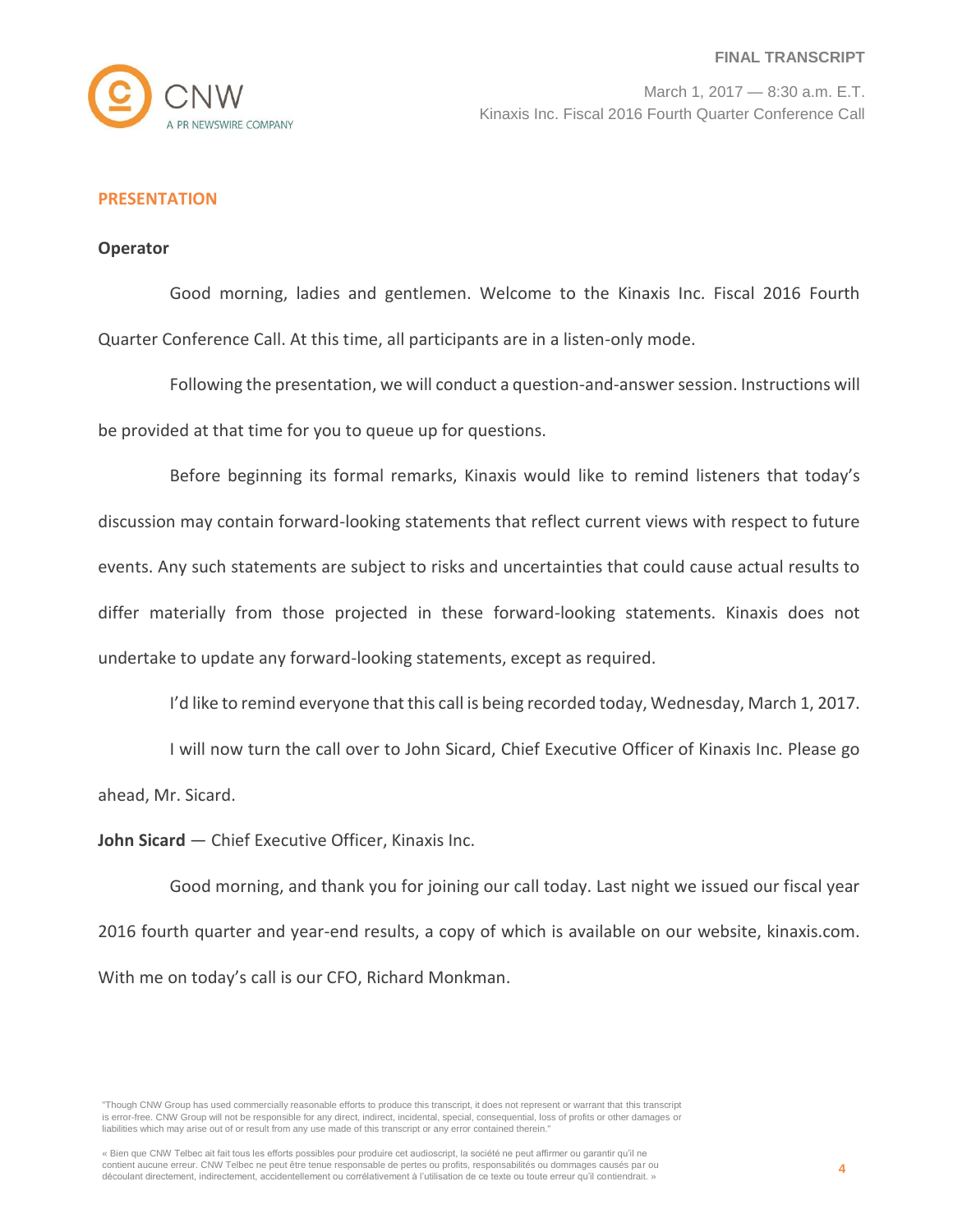

2016 was another strong year for Kinaxis, marked with outstanding top-line performance ending with 27 percent revenue growth and a very healthy bottom-line performance, with adjusted EBITDA coming in at a solid 25 percent. Our performance is a testament to the increasing adoption of our revolutionary approach to solving complex supply chain planning problems.

More and more enterprises are being driven to transform and digitize their supply chains in order to become more agile and responsive in the face of increasing volatility in demand; less certainty, control, or visibility over capacity; and inventory.

Whether driven by competitive threat, margin erosion, or rapid expansion through acquisition, manufacturers are beginning to recognize that older generation, functionally siloed, and disconnected systems are failing now and getting in the way of their much-needed progress.

The requirement for latent-free and instantaneous end-to-end impact assessment in planning and simulation has become the new benchmark for best-in-class performance in supply chains. And Kinaxis is uniquely qualified to lead the way.

Global manufacturers are turning to RapidResponse, our cloud-based platform, to serve as the nucleus for their supply chain transformations. For them, we enable end-to-end concurrency in the planning at a speed and scale never thought possible before, and drive seamless simulations of collaboration between previously siloed teams where blind decisions used to be the norm.

We continue to receive strong adoption from existing and new customers alike, as evidenced by a 34 percent subscription growth in Q4 and 26 percent growth for the year.

<sup>&</sup>quot;Though CNW Group has used commercially reasonable efforts to produce this transcript, it does not represent or warrant that this transcript is error-free. CNW Group will not be responsible for any direct, indirect, incidental, special, consequential, loss of profits or other damages or liabilities which may arise out of or result from any use made of this transcript or any error contained therein."

<sup>«</sup> Bien que CNW Telbec ait fait tous les efforts possibles pour produire cet audioscript, la société ne peut affirmer ou garantir qu'il ne contient aucune erreur. CNW Telbec ne peut être tenue responsable de pertes ou profits, responsabilités ou dommages causés par ou découlant directement, indirectement, accidentellement ou corrélativement à l'utilisation de ce texte ou toute erreur qu'il contiendrait. »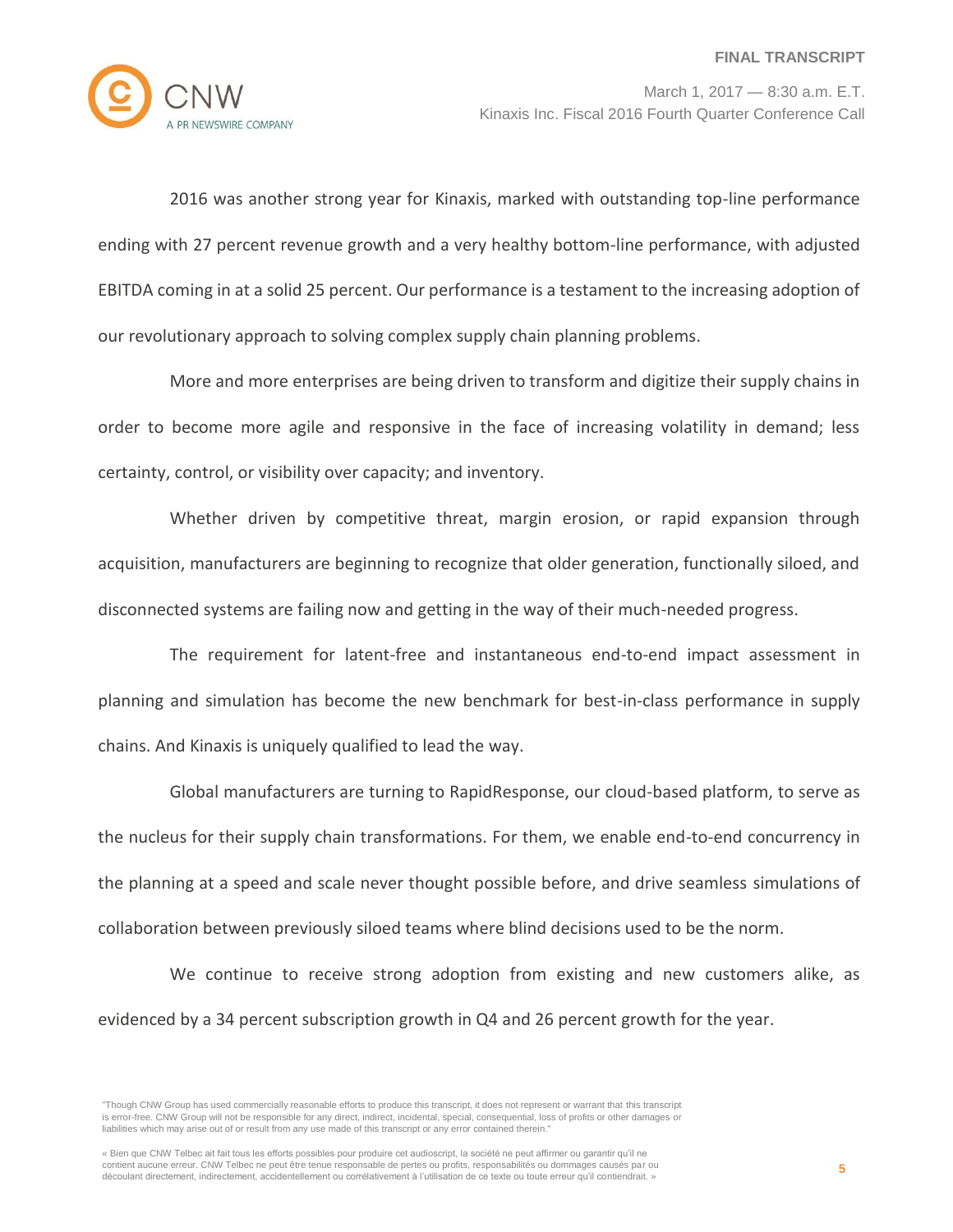

Just this past week we announced that AMD had selected RapidResponse to establish a concurrent view by replacing its legacy supply chain planning systems and create a highly resilient and responsive supply chain planning that will maximize on on-time delivery and minimize excess inventory.

We are looking forward to working closely with their team as we work through the deployment phase and are honoured to have been chosen to lead this change at their company.

As I have consistently communicated on previous calls, we are investing in the business for growth. In 2016, we opened up new data centres and support teams in South Korea, now fully operational, to serve Samsung and launch our entry into the broader South Korean market.

In 2016, we accelerated our investment in building a world-class Knowledge Services organization in order to support our growing number of employees, customers, and most importantly, partners, which is a key enabler of long-term sustainable growth.

Speaking of our partner initiative, let me provide you a bit of news. It's working. Several key wins in 2016 can be attributed to collaborative efforts made with our strategic partner alliances.

Most recently we were successful in closing a major account with active support from Accenture. This was truly a fantastic win, and strong validation for the value achieved by combining the strength of both teams and serves as a repeatable model for future engagements.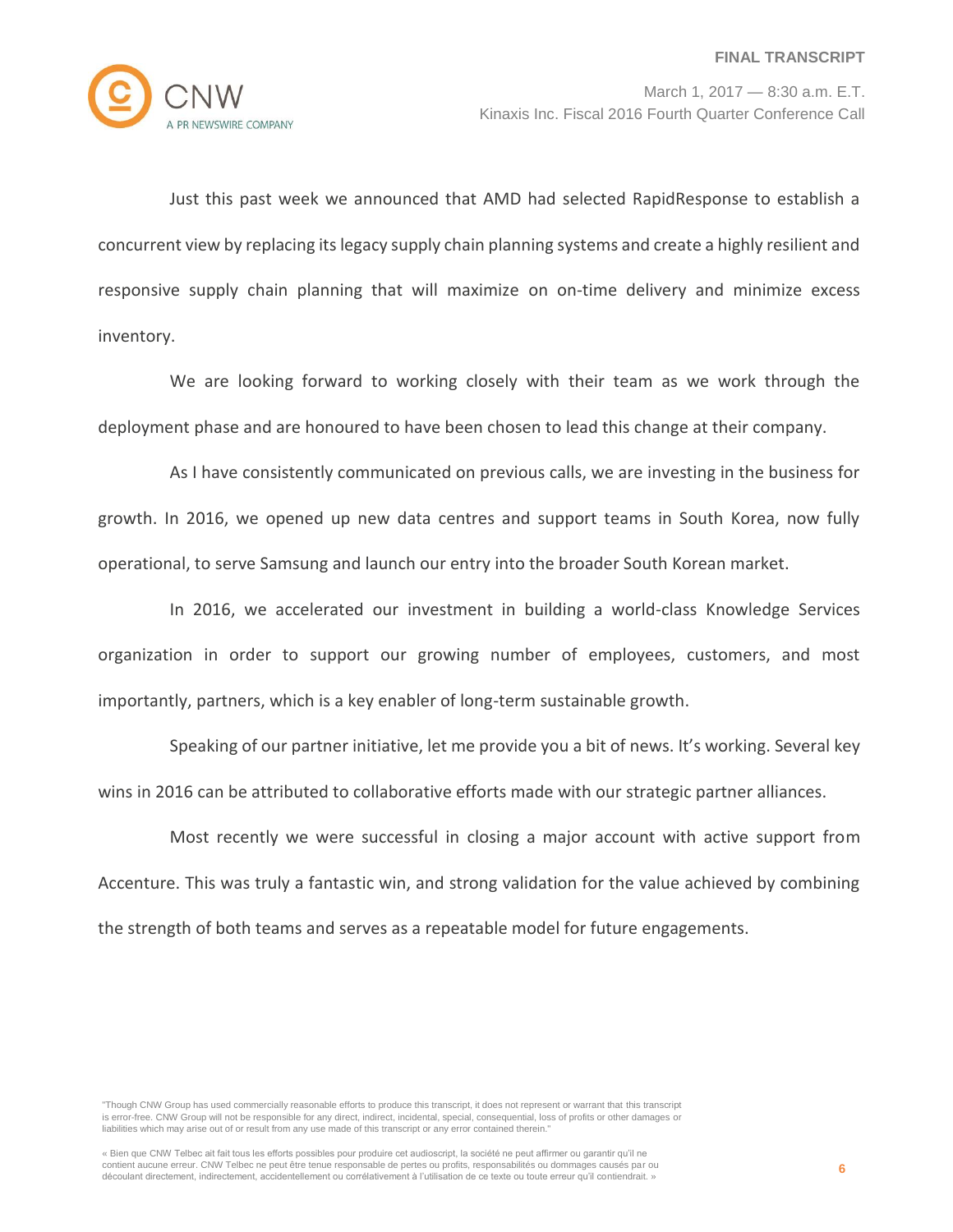

Furthermore, I'm very pleased to see the most recent level of involvement of partners with major deployments in 2016. Their increasing involvement is a testament to their continued commitment to build their Kinaxis-based practice.

Our expanding partner network, coupled with our operational investments, provides us with sufficient scale to deploy new customers at a rate we could not otherwise manage independently. I remain very confident in our future, and we'll continue to invest in order to capture the strong demand that we are saying from the world's largest companies.

With that, I'll turn it over to Richard for an overview of the results.

**Richard Monkman** — Chief Financial Officer, Kinaxis Inc.

Thank you, John, and good morning. As a reminder, all figures reported on today's call are in US dollars under IFRS.

Total revenue increased 25 percent and 27 percent in the fourth quarter and full year 2016, respectively, to 30.3 million and 116 million. Our revenue is driven predominantly by subscription revenue, which increased by 34 percent and 26 percent in the fourth quarter and full year periods to 22.7 million and 81.8 million.

Professional services remained a strong contributor as new customers deploy and existing accounts expand their applications. Professional services revenue increased by 5 percent and 32 percent in the fourth quarter and full year periods, respectively, to 7.4 million and 33.1 million.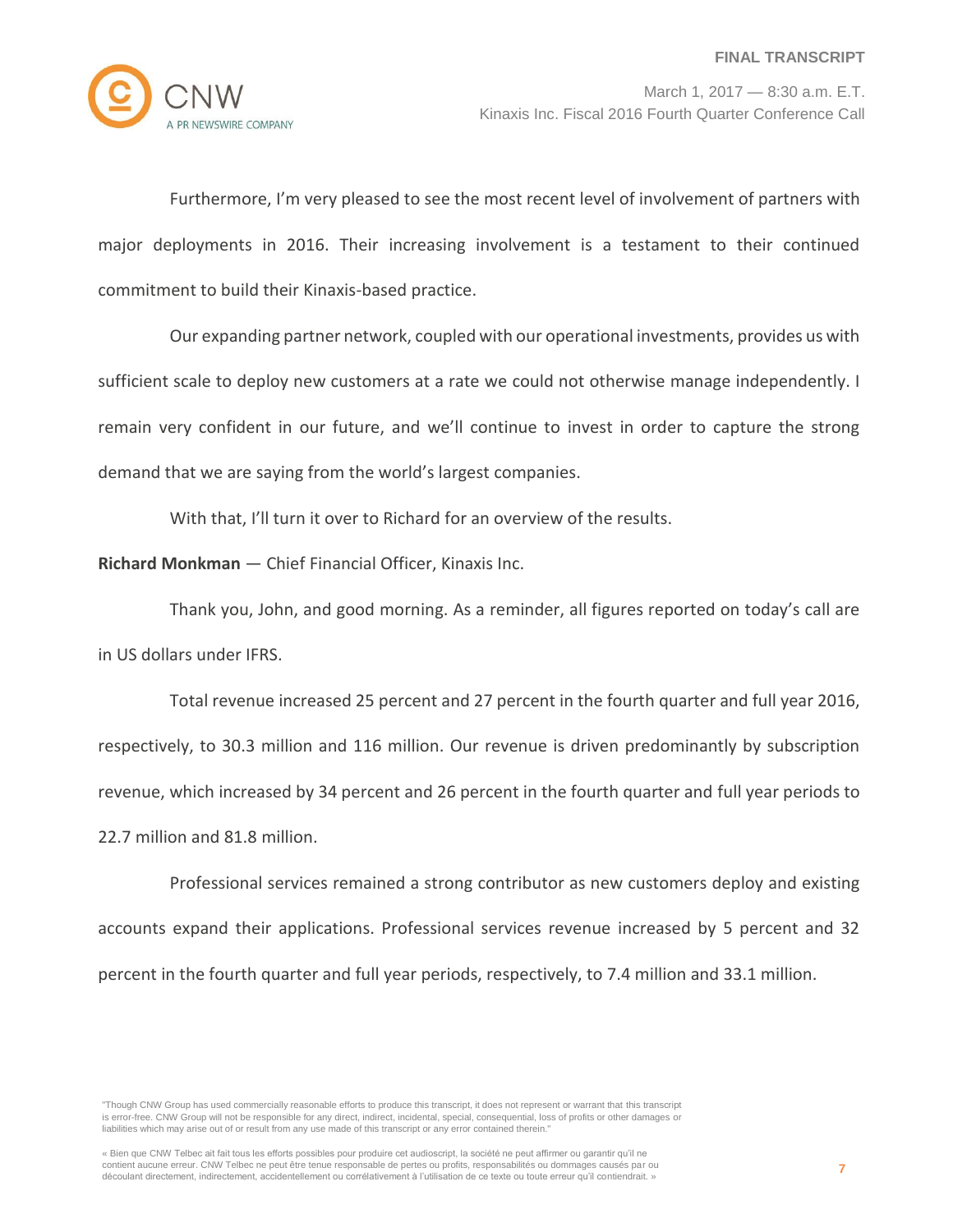

As we've discussed on prior calls, our sales cycles are often 9 to 18 months in length. However, once we acquire a new account, RapidResponse becomes an integrated piece of their business fabric. As a result, our client retention remained strong with more than 100 percent net revenue dollar retention. Our long-term subscription contracts provide us with a high level of visibility into our forward 12 months of revenue.

Our customer base is diversified across multiple market verticals, and our pipeline of new opportunities remains strong. This strong backlog supports our ability to provide full year guidance with confidence.

Gross profit increased by 19 percent and 22 percent for the fourth quarter and full year periods, respectively, to 20.8 million and 80.2 million. As a percentage of revenue, gross profit was 69 percent in Q4 2016 and fiscal 2016 compared to 72 percent in the prior-year periods.

As communicated on prior calls, this change is a reflection of the investments we've made to increase our data centre capabilities globally and our team in 2016 to support forecasted growth.

I would like to take an opportunity to remind listeners that our practice is to fully expense all operating costs in the applicable period in which they occur. This includes new customer deal acquisition costs, which are fully expensed upon the commencement of the customer revenue arrangement.

The increase in selling and marketing expenses reflects the level of new business closed in 2016, together with investments in our partner network and Knowledge Services. We will continue

<sup>&</sup>quot;Though CNW Group has used commercially reasonable efforts to produce this transcript, it does not represent or warrant that this transcript is error-free. CNW Group will not be responsible for any direct, indirect, incidental, special, consequential, loss of profits or other damages or liabilities which may arise out of or result from any use made of this transcript or any error contained therein."

<sup>«</sup> Bien que CNW Telbec ait fait tous les efforts possibles pour produire cet audioscript, la société ne peut affirmer ou garantir qu'il ne contient aucune erreur. CNW Telbec ne peut être tenue responsable de pertes ou profits, responsabilités ou dommages causés par ou découlant directement, indirectement, accidentellement ou corrélativement à l'utilisation de ce texte ou toute erreur qu'il contiendrait. »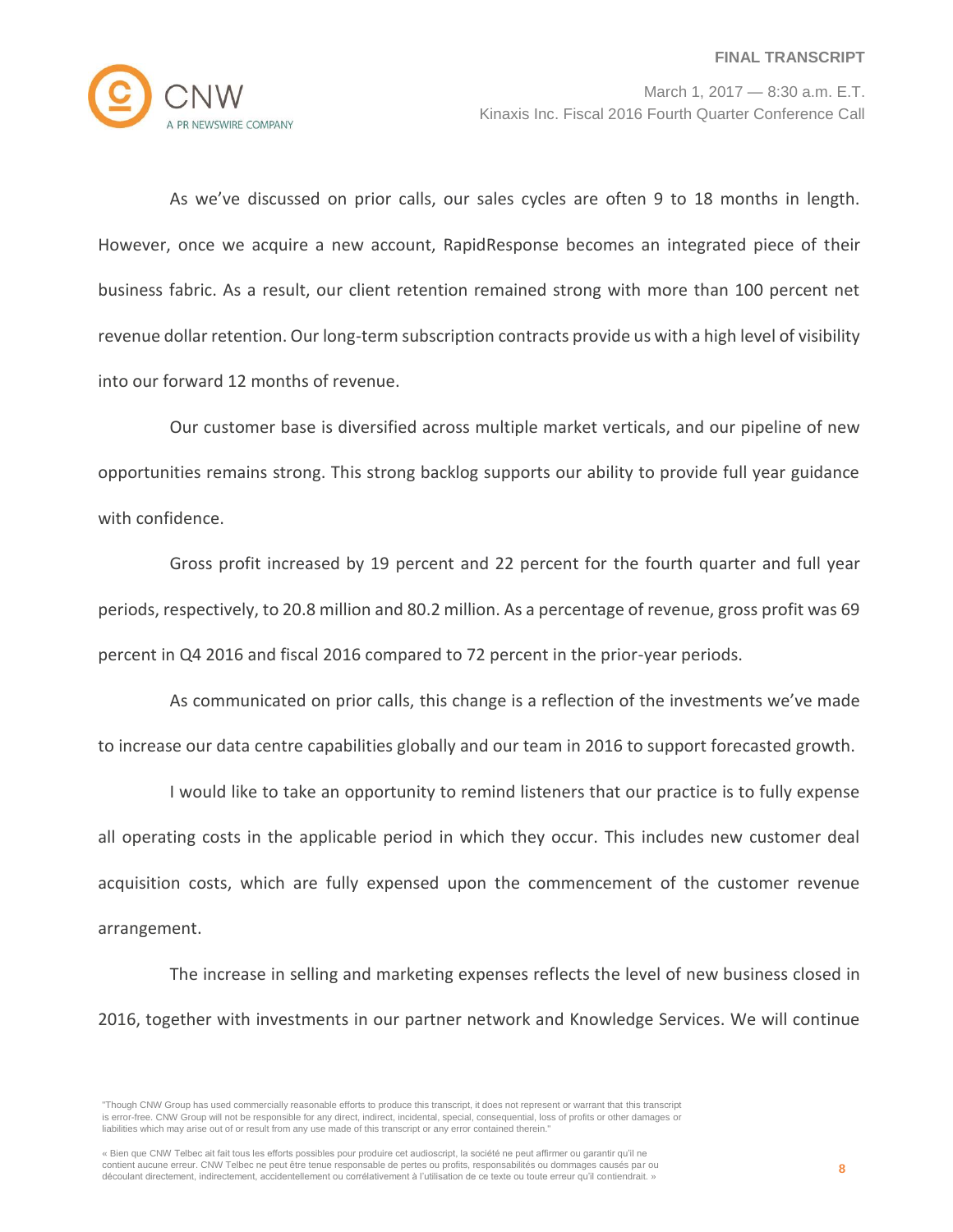

to make key investments, as we believe they enable our ability to profitably continue our consistent and sustainable long-term growth.

Reflecting onetime expenses, such as the expensing of sales commissions, as well as ongoing key infrastructure investments, such as data centres, customer support, and Knowledge Services teams, adjusted EBITDA declined 10 percent and 5 percent for the fourth and full year periods, respectively, to 6.4 million and 28.5 million.

Profit was 1.7 million, or \$0.07 for basic and diluted share for the fourth quarter, and 10.7 million, or \$0.44 for basic and \$0.41 for diluted share for the full year period. The change in net profit was primarily driven by our higher sales and investments compared to prior-year period.

Cash generated by operating activities was a strong 17.1 million for the fourth quarter and 31.1 million for the full year period, demonstrating the strength of our business model.

Looking forward to 2017, our expectations are that full year sales and marketing expenses will be in the range of 24 to 27 percent of revenue. We also expect net R&D expenses to be in the range of 17 to 19 percent of revenue.

This level of investment is appropriate to enable long-term growth. These investments directly support our growth initiatives, specifically channel partners and Knowledge Services used to (phon) scale the business through customer success.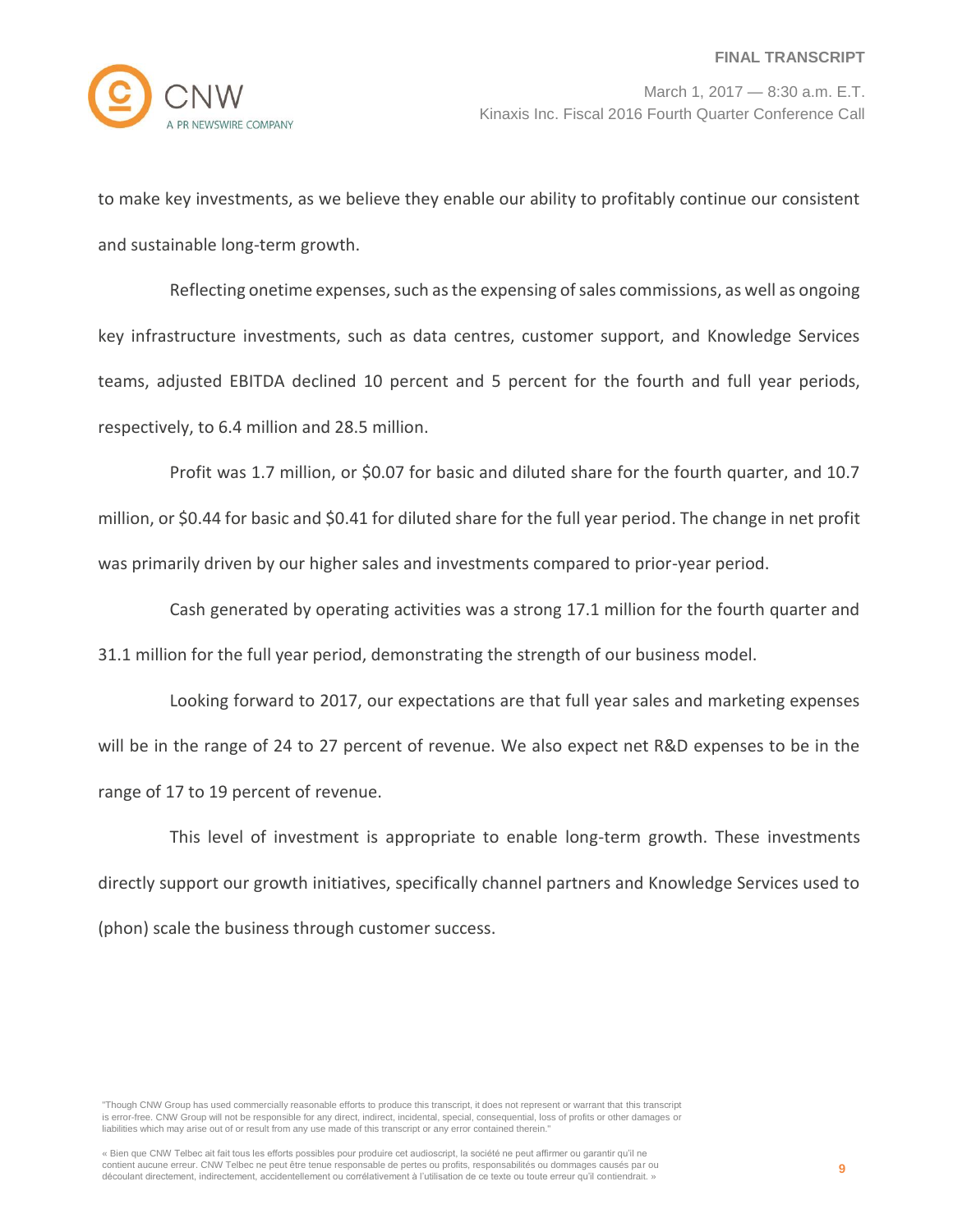

In today's release we established our 2017 full year guidance. Based on the existing subscription contract backlog and the strength of our sales funnel, we expect annual revenue guidance for fiscal 2017 to be in the range of 140 million to 144 million.

Subscription revenue will continue to be the key growth driver. We expect 2017 subscription revenue to grow between 25 and 27 percent over 2016.

The visibility of our long-term revenue continues to provide support to invest in future growth. Based on our investments and near-term customer opportunities, we currently expect full year adjusted EBITDA as a percentage of total revenue to be in the range of 24 to 26 percent.

Through RapidResponse we provide very large enterprises with tools to solve their critical business challenges. We support them in driving savings while strengthening their relationship with their customers.

While no sector or business is immune to economic cycles, the maturity of our model, the diversity of our revenue base, and the strength of our innovative product provides us with sustained confidence.

With that, I turn the call back over to John.

# **John Sicard**

As you've heard from Richard, we made outstanding progress in 2016 and are very wellpositioned to continue our strong growth through 2017 and beyond. In so many ways, we are just getting started.

<sup>&</sup>quot;Though CNW Group has used commercially reasonable efforts to produce this transcript, it does not represent or warrant that this transcript is error-free. CNW Group will not be responsible for any direct, indirect, incidental, special, consequential, loss of profits or other damages or liabilities which may arise out of or result from any use made of this transcript or any error contained therein."

<sup>«</sup> Bien que CNW Telbec ait fait tous les efforts possibles pour produire cet audioscript, la société ne peut affirmer ou garantir qu'il ne contient aucune erreur. CNW Telbec ne peut être tenue responsable de pertes ou profits, responsabilités ou dommages causés par ou découlant directement, indirectement, accidentellement ou corrélativement à l'utilisation de ce texte ou toute erreur qu'il contiendrait. »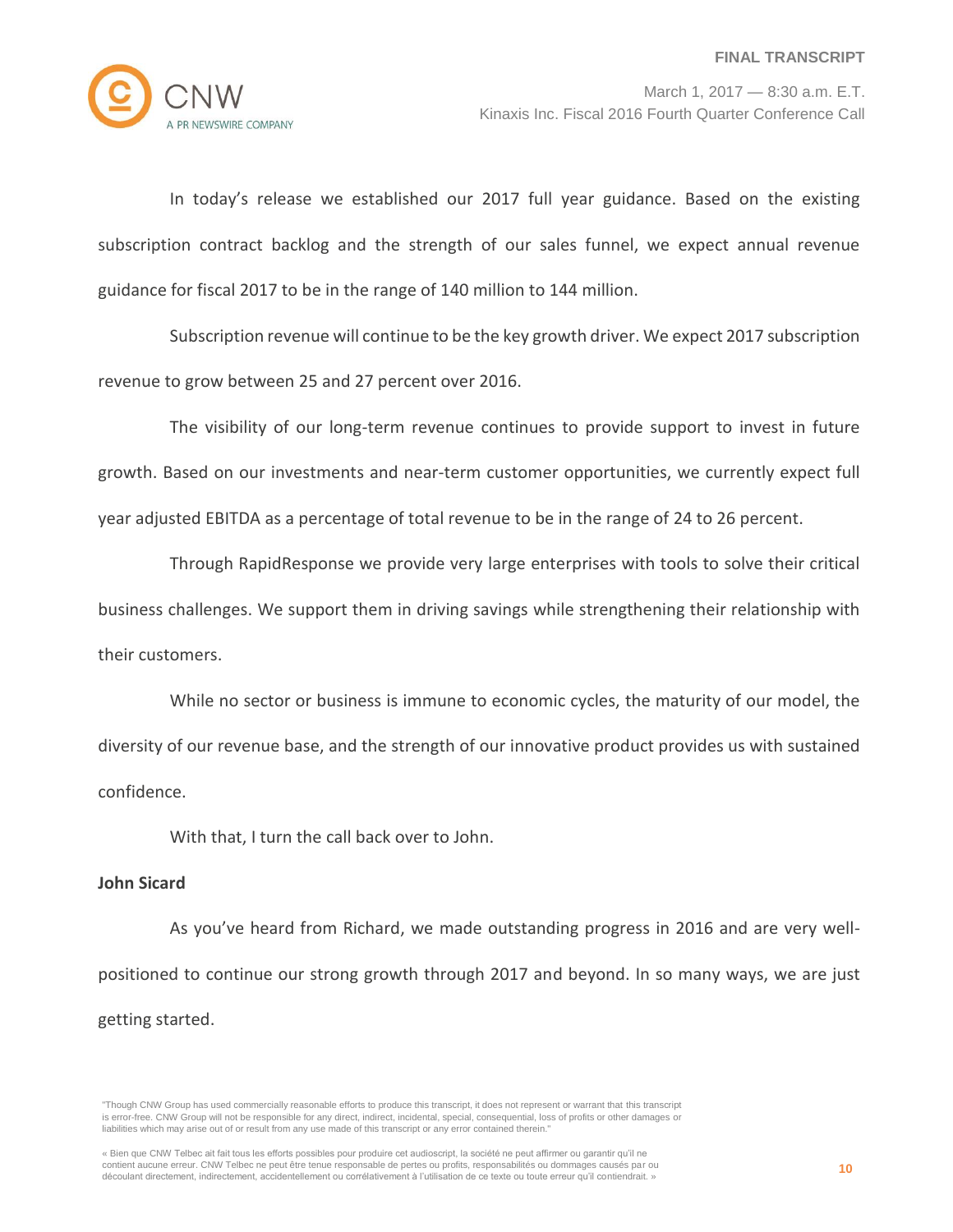

True to our pedigree, our development organization is hard at work innovating well beyond our current reach and collaborating with key customers in the areas of real-time IoT—Internet of Things—sensor data integration, as well as leveraging our always-on, always-thinking engine for adaptive machine learning.

We are continuing our investments with global alliances, recently announcing a new partnership agreement with Bain and Company, a top global management consulting firm which, among other things, advises its clients on how to use their supply chains strategically. Through this partnership, Bain will integrate the power of RapidResponse into their end-to-end review of their clients' entire supply chain ecosystem. This will allow them to perform deep analysis and implement what-if scenarios to measure the impact of change.

Bain, as a recognized global management firm, has an understandably different approach than Accenture, Deloitte, and other system integrators in helping global enterprises transform their supply chains. Through the Bain partnership we will gain access to an expanded C-suite audience who will have already witnessed the power of RapidResponse and understood its potential to revolutionize their business.

These corporations are open to implementing breakthrough approaches to streamlining their operations. Their supply chains are a natural next step so they can achieve significant cost savings and make faster, better, more informed decisions.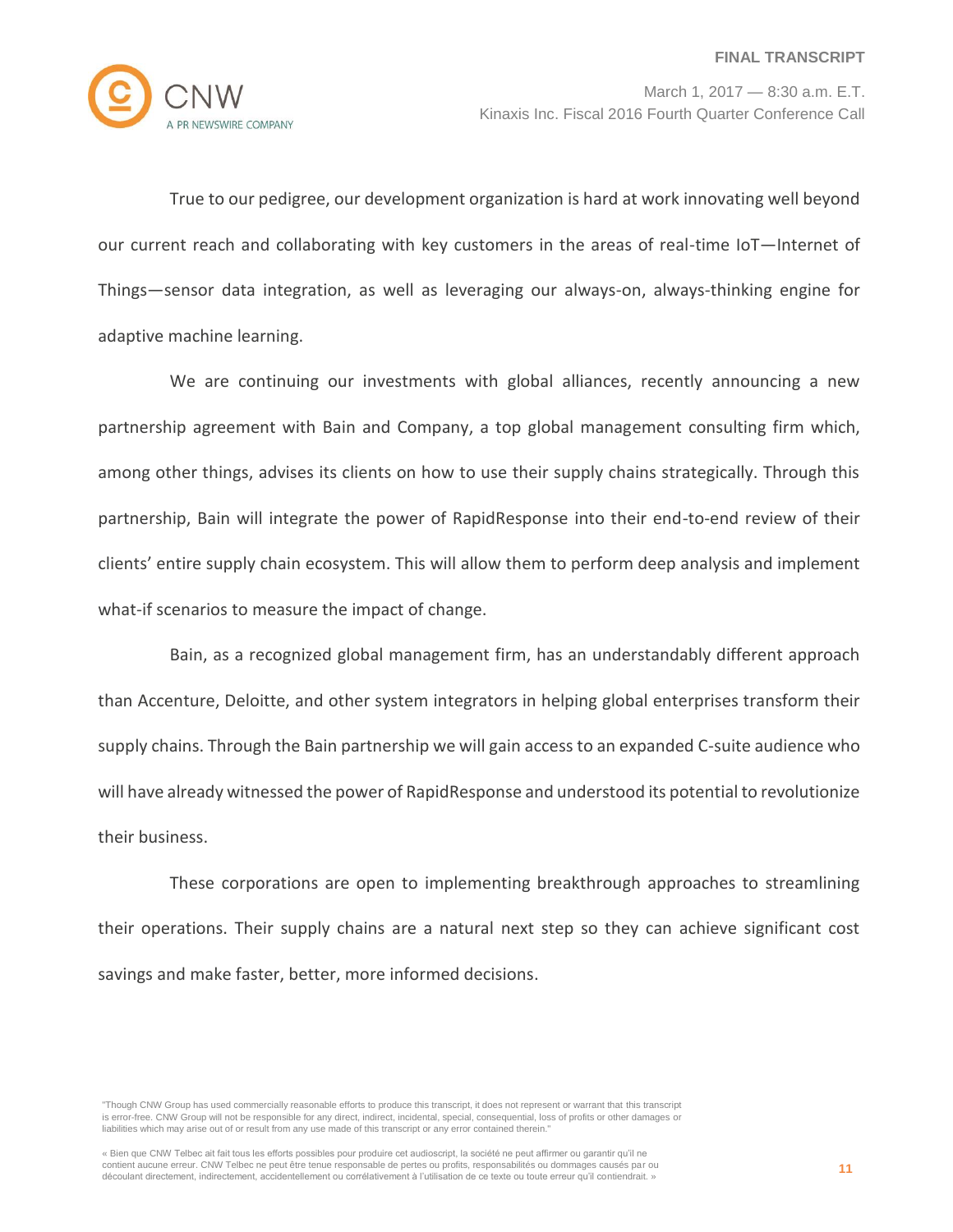Each of these strategic relationships enables us to tap into their broad client base, global

reach, and sector focus to grow faster than we could otherwise do on our own.

I look forward to reporting back to you on the success of our strategic partner relationships

as they continue to mature, grow, and bear fruit.

On behalf of Kinaxis, I would like to thank you for your support and, as always, for taking the time to join us.

With that, I'll turn the line over to the Operator for Q&A.

## **Q&A**

#### **Operator**

Ladies and gentlemen, in order to ask a question, press \*, then the number 1 on your telephone keypad.

Your first question comes from the line of Thanos Moschopoulos of BMO Capital Markets.

Your line is open.

## **Thanos Moschopoulos** — BMO Capital Markets

Hi. Good morning. John, with respect to the large Accenture win that you highlighted can you disclose what vertical that was in and what quarter that deal was signed? And then generally speaking, where are you seeing the most traction with Accenture and Deloitte from a vertical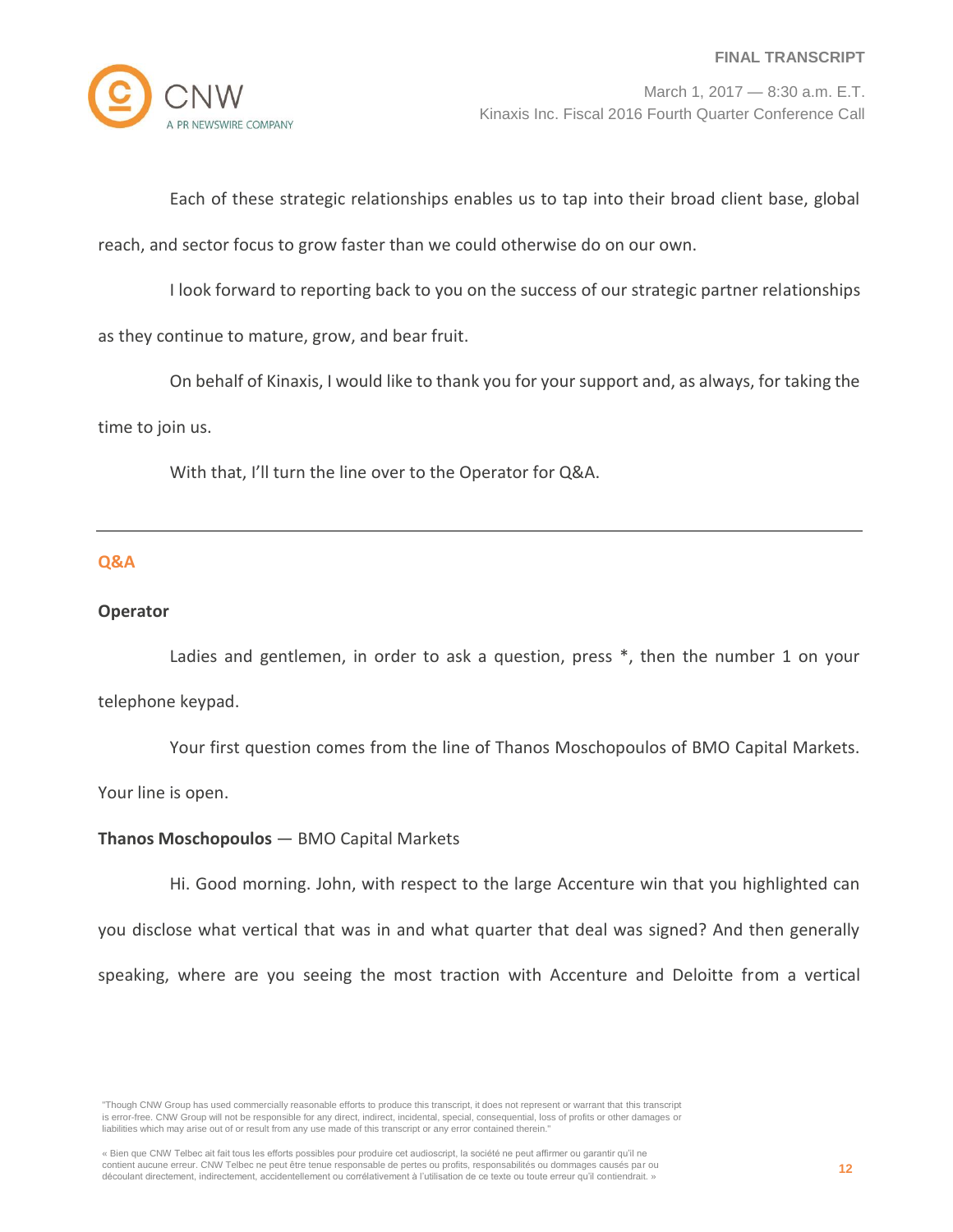perspective? Are there any new verticals they're pulling you into? Or to date has it been mostly focused on your existing verticals of strength?

#### **John Sicard**

Thanks for the question, Thanos. So yes, the large win occurred in Q4. And I can tell you it was in the life sciences vertical, something that we had been working on for quite some time, and we're absolutely thrilled about it. As I said previously, I think it is a model for how we will work together with them and other partners in the future.

As far as new verticals go and our work with Deloitte and others, we are seeing some uptake in other new verticals where a year ago perhaps we weren't seeing as much. For example, the CPG area for us is starting to heat up. I can declare CPG now to be our formally sixth vertical. We're definitely engaged in that vertical.

And also we're seeing an uptake in automotive as well. We're definitely seeing those two over the last 12 months heat up.

## **Thanos Moschopoulos**

And then geographically I know you've been working on building your presence in Europe and Asia. Starting to see some more traction in those regions as well?

# **John Sicard**

"Though CNW Group has used commercially reasonable efforts to produce this transcript, it does not represent or warrant that this transcript is error-free. CNW Group will not be responsible for any direct, indirect, incidental, special, consequential, loss of profits or other damages or liabilities which may arise out of or result from any use made of this transcript or any error contained therein."

« Bien que CNW Telbec ait fait tous les efforts possibles pour produire cet audioscript, la société ne peut affirmer ou garantir qu'il ne contient aucune erreur. CNW Telbec ne peut être tenue responsable de pertes ou profits, responsabilités ou dommages causés par ou découlant directement, indirectement, accidentellement ou corrélativement à l'utilisation de ce texte ou toute erreur qu'il contiendrait. »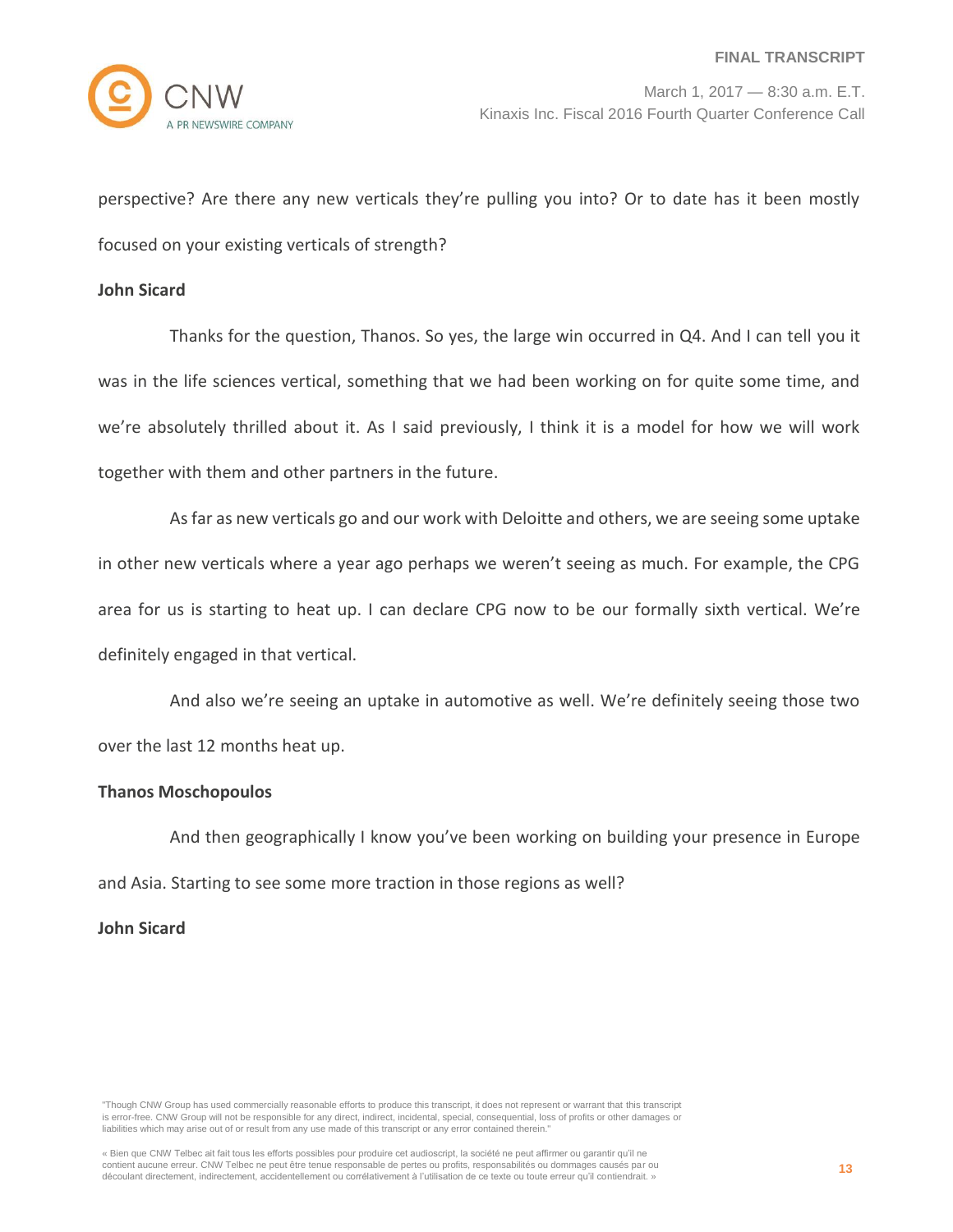

Absolutely. As Richard noted, we've continued our investments in South Korea and built on the foundation of our Samsung win there. And the operational team that we're putting in place we are definitely seeing pipeline growth in Asia Pacific as a whole, including Japan.

It's not just South Korea; we're seeing an uptake in Japan as well.

# **Thanos Moschopoulos**

Okay. And then finally you're guiding for a slower growth in professional services revenue this year relative to subscription revenue. Should our takeaway from that be that the partners are maturing and should be able to take on more of the implementation work in 2017?

# **Richard Monkman**

Absolutely. I mean we are very, very pleased to see the expanded involvement of the partners and their leadership, basically, in deploying. The other thing, Thanos, is that with subscription revenue, as you know, we have over 80 percent forward visibility. With professional services it is a shorter cycle, just given the deployment cycle.

But it's a combination of the activity that's growing and the partners taking a greater lead.

# **Thanos Moschopoulos**

Great. Thanks, guys. I'll pass the line.

# **John Sicard**

Thanks.

## **Operator**

<sup>«</sup> Bien que CNW Telbec ait fait tous les efforts possibles pour produire cet audioscript, la société ne peut affirmer ou garantir qu'il ne contient aucune erreur. CNW Telbec ne peut être tenue responsable de pertes ou profits, responsabilités ou dommages causés par ou découlant directement, indirectement, accidentellement ou corrélativement à l'utilisation de ce texte ou toute erreur qu'il contiendrait. »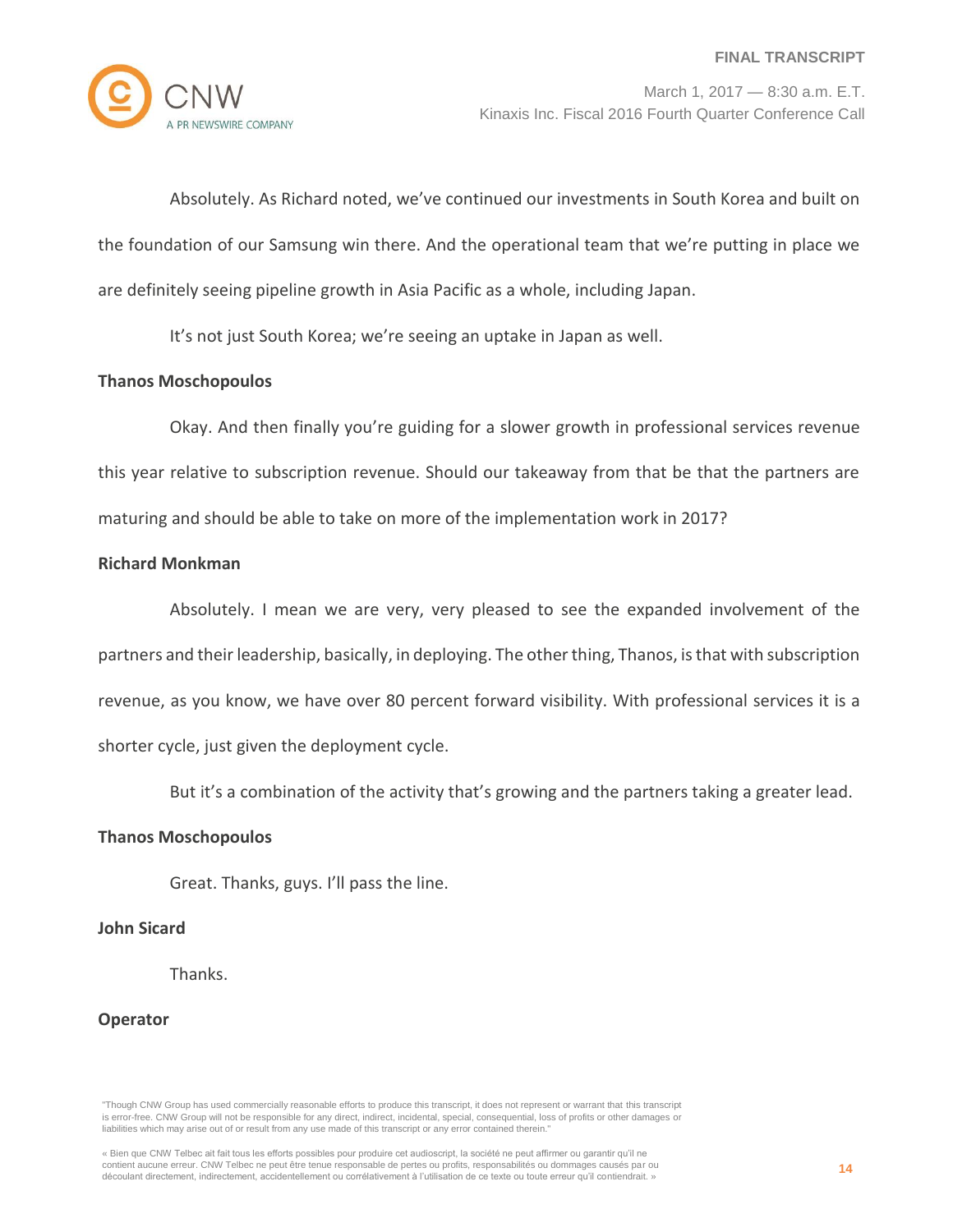

Your next question comes from the line of Robert Young of Canaccord Genuity. Your line is open.

## **Robert Young** — Canaccord Genuity

Good morning. Thanks. I'll just continue that last line of questioning. Should we expect the mix of revenue between new customers and existing customers to shift if the channel is taking on a little more of the professional services burden? And also, I mean in 2016 you swallowed a couple of large customers and may not expect that to continue in 2017. So should we expect that trend closer to 50–50?

## **John Sicard**

So I'm sort of hearing two questions there. So let me try to answer that, Rob, and then you can clarify. But first off, just with the strength of some of the marquise names in particular that we've closed, and we've noted that on the last few years now that mix—we're famous for our land-expand type of model—and that mix, though, has shifted more heavily towards new-name customers.

And so now we're reporting that it's a 65 percent of our expansion from subscription revenue comes from new names and 35 percent comes from that land-expand. Partners are typically involved with new-name customers. So we've developed a very long relationship; in many cases well over 10 years with our existing customers.

So when they do an expansion it tends to be with our professional services team, but on a new-name customer basis the partners are playing … That's where they're playing a greater role. And

<sup>&</sup>quot;Though CNW Group has used commercially reasonable efforts to produce this transcript, it does not represent or warrant that this transcript is error-free. CNW Group will not be responsible for any direct, indirect, incidental, special, consequential, loss of profits or other damages or liabilities which may arise out of or result from any use made of this transcript or any error contained therein."

<sup>«</sup> Bien que CNW Telbec ait fait tous les efforts possibles pour produire cet audioscript, la société ne peut affirmer ou garantir qu'il ne contient aucune erreur. CNW Telbec ne peut être tenue responsable de pertes ou profits, responsabilités ou dommages causés par ou découlant directement, indirectement, accidentellement ou corrélativement à l'utilisation de ce texte ou toute erreur qu'il contiendrait. »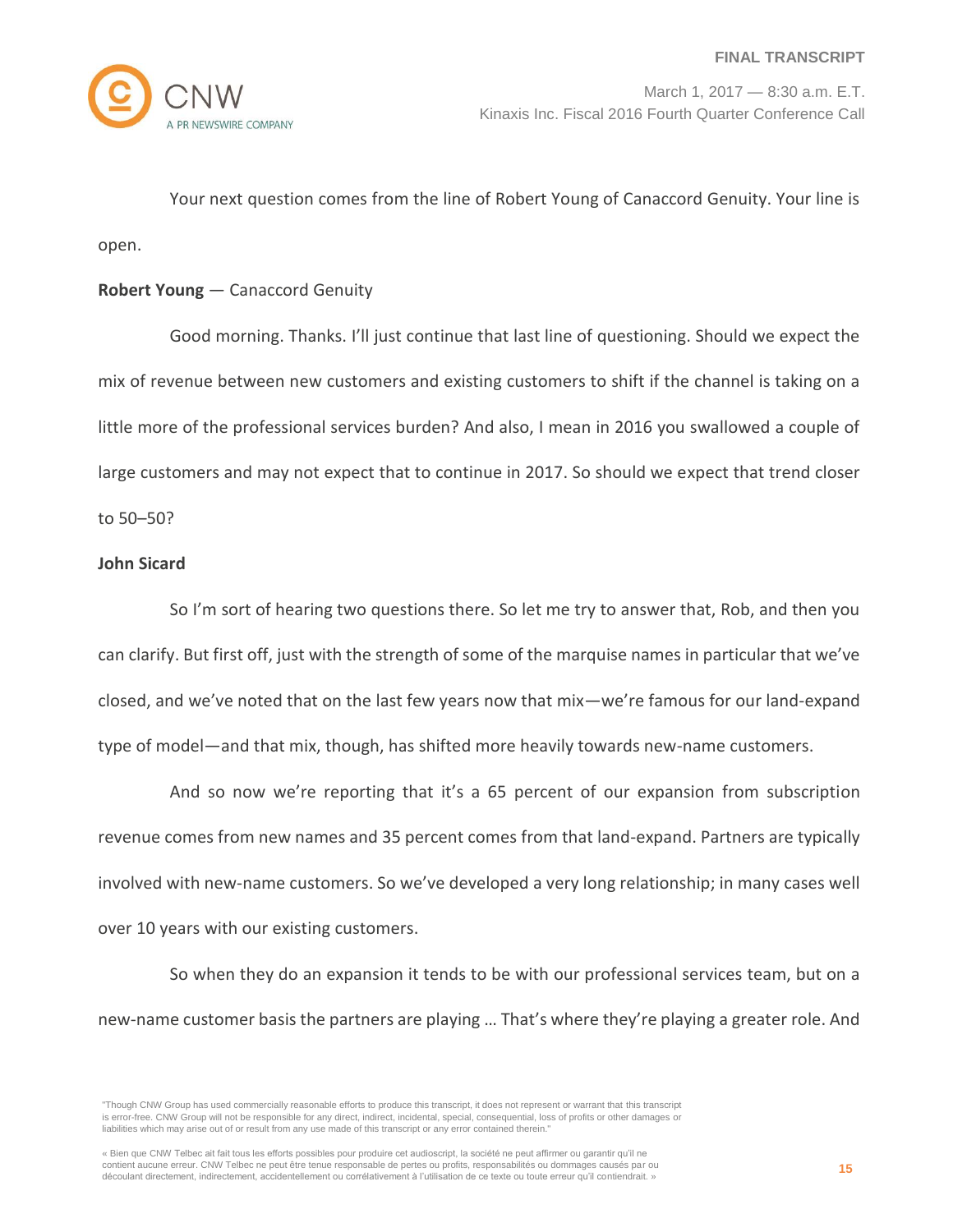

so what we signalled in today's guidance is absolutely a higher growth rate and a higher content increase in the subscription revenue over professional services and a very, very strong total revenue growth.

## **Robert Young**

Okay. Great. That's exactly what I was hoping you would answer. Second question might be just clarification on the Accenture win you highlighted. Was that one that was officially on the joint venture? Or is it one that might have had a genesis before that?

#### **Richard Monkman**

We work very closely. They were instrumental in working to close this arrangement. We're not in a position—our policy is not to discuss specific customers or specific transactions.

I just think this was and what John was alluding to what we're excited about is that this was clearly a case where the sum equalled more than the—the total amount of the whole was greater than the sum of the parts in that they brought a number of capabilities that very complemented the Kinaxis one. So it was a great joint win.

# **Robert Young**

Okay. And is there—like can you say that that joint win is galvanizing inside of Accenture? Does that change anything in the way that they approach the Kinaxis relationship?

## **John Sicard**

<sup>«</sup> Bien que CNW Telbec ait fait tous les efforts possibles pour produire cet audioscript, la société ne peut affirmer ou garantir qu'il ne contient aucune erreur. CNW Telbec ne peut être tenue responsable de pertes ou profits, responsabilités ou dommages causés par ou découlant directement, indirectement, accidentellement ou corrélativement à l'utilisation de ce texte ou toute erreur qu'il contiendrait. »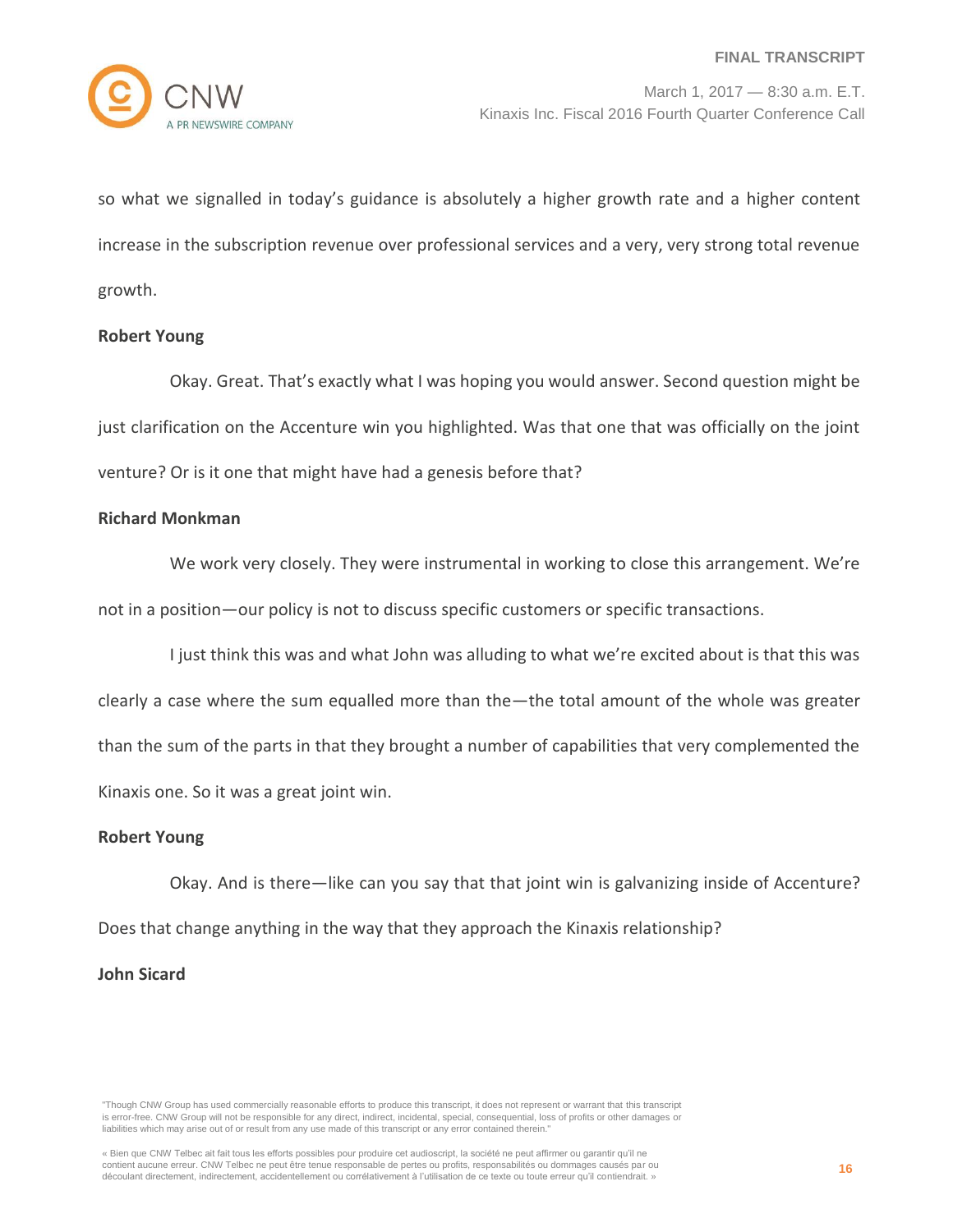

Rob, I think like I said, it really does serve as a foundational approach to how we'll go to market in the future. Obviously, we've been working with Deloitte for some time now on multiple deals, and this one is the first to cross the finish line.

We're obviously both extremely pleased with it. It's a very major win. It's getting a lot of attention within Accenture, and I could say that it's a momentum driver, if you will, with our joint team.

#### **Robert Young**

Okay. And last question for me would be about the pipeline. In the past you've said that the pipeline had matured, and I've taken that to mean that there are a number of large opportunities at the—close to completion. And so now you've had a couple big wins in the back half of 2016. Is there still mature opportunities in the pipeline?

#### **John Sicard**

Absolutely. Absolutely. I would say I would categorize the pipeline as being shaped a little differently, if you will. Like as I said, we're seeing definitely larger opportunities in the automotive space and the CPG space, and we're also seeing an uptick in Asia Pacific, both Japan and South Korea, as we had imagined and as we had expected based on our investments and based on our success in those regions.

So we're extremely confident with the current state of the pipeline, as we were last year. **Robert Young**

<sup>&</sup>quot;Though CNW Group has used commercially reasonable efforts to produce this transcript, it does not represent or warrant that this transcript is error-free. CNW Group will not be responsible for any direct, indirect, incidental, special, consequential, loss of profits or other damages or liabilities which may arise out of or result from any use made of this transcript or any error contained therein."

<sup>«</sup> Bien que CNW Telbec ait fait tous les efforts possibles pour produire cet audioscript, la société ne peut affirmer ou garantir qu'il ne contient aucune erreur. CNW Telbec ne peut être tenue responsable de pertes ou profits, responsabilités ou dommages causés par ou découlant directement, indirectement, accidentellement ou corrélativement à l'utilisation de ce texte ou toute erreur qu'il contiendrait. »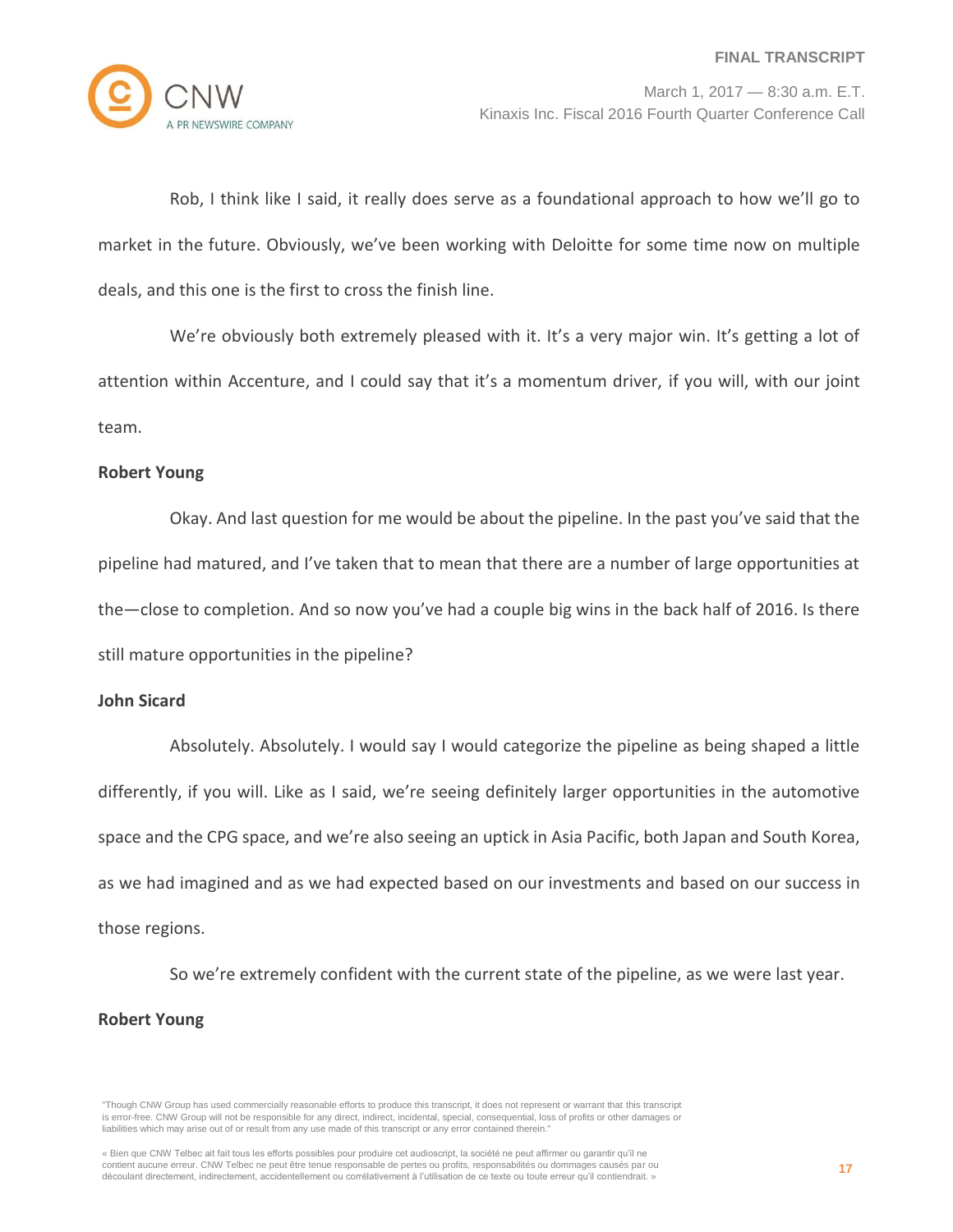Great. Okay. Thanks a lot. I'll pass the line.

#### **Operator**

Your next question comes from Richard Tse of National Bank Financial. Your line is open.

## **Richard Tse** — National Bank Financial

Yes. Thank you. Just wanted to clarify some of your comments on professional services. So for the quarter the pullback on that line item in terms of revenue, was that because the partners were doing some of that work? Or was that some just pullback generally in your business alone?

## **Richard Monkman**

Yeah. So, Richard, I wouldn't characterize it as pullback. It was still clearly a growth. I mean was it as stronger growth as it was in the prior quarters? No. But don't forget we deal with very, very large enterprises, and it's not uncommon for large enterprises to basically reduce operations the last two weeks of the year. So essentially you've got a shorter period, and our focus is primarily on time and material type of basis.

But having said that, absolutely there were a number of transactions that were closed and so while Kinaxis will be involved with an assurance element because it's very important, as you know, we look to all our customers being referenceable, the leadership in terms of the deployment is taken over. And that's a testament to—I know it's repeating the message—but we take this very, very longterm view. We've been working for a long time with not only our strategic partners, but also the execution partners.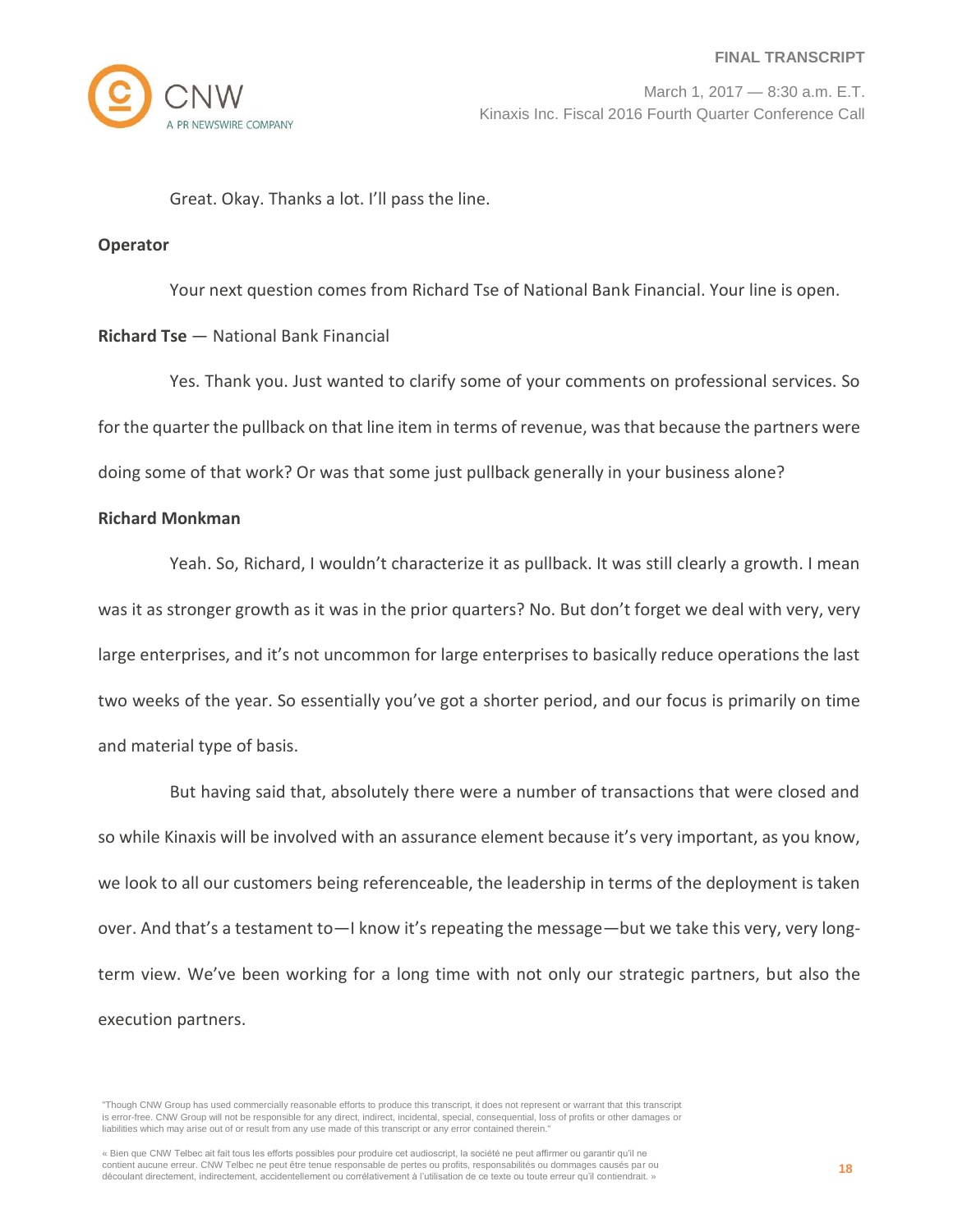

And they've developed the skills that's being accelerated through our Knowledge Services and the certification program. And so I think what you're seeing now is all these pieces coming together and really building that foundation. And so that's why we're excited. And once again, as we've indicated before, our first and foremost growth is subscription revenue. We're going to still drive top-bottom line and top-top line, but it really is focused on accelerating the growth in subscription revenue.

#### **Richard Tse**

Okay. That's helpful. Thanks. With respect to the operating costs, can you give us a sense of how those are going to be distributed through the year? How that will scale? It seems like you've had a bit of a push to build up these data centres. Is that going to sort of come off here a little bit now that it seems like these are all sort of set up and you're pretty much where you want to be? Or how's that going to play out?

# **Richard Monkman**

Well, again, because we take this conservative view of just expensing period costs—we don't try to sort of smooth things over—period costs fall. In terms of expense profile, there are certain quarters such as Q4 typically is higher because there's a higher number—at least in sales and marketing—higher number of conferences. It's not uncommon for the sales team to be in overachievement (phon), so those expenses are higher.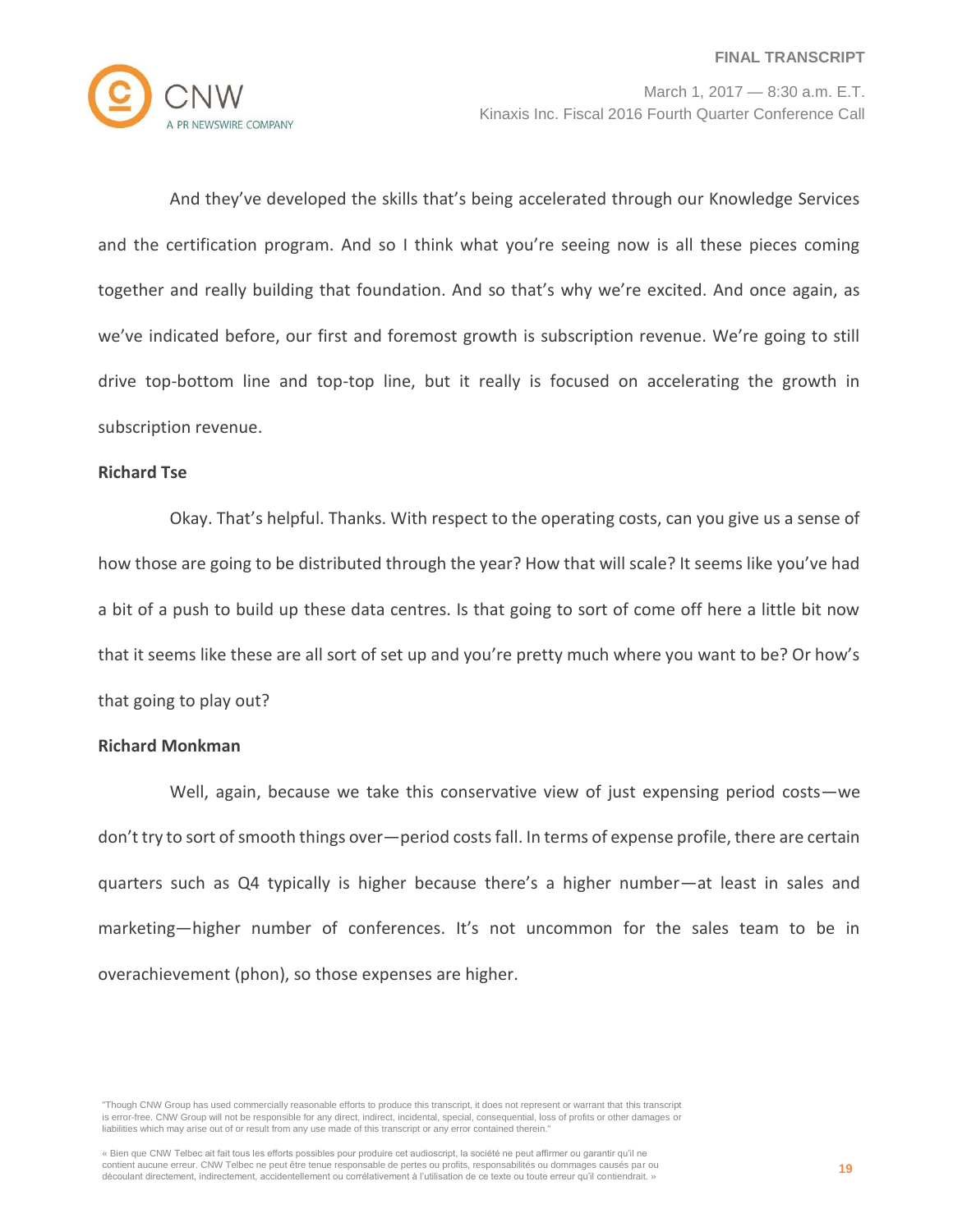

But quite frankly in Q1 payroll taxes will kick in, and so those costs tend to be a little bit higher with regards to the R&D farm and some of the other parts of the organization. But we focus on the full year, and so that's why this guidance is there. So I think you will see a little bit of fluctuation, but our eye really is on that longer-term model, and we'll continue to provide feedback and guidance as we move through the year.

## **Richard Tse**

Okay. And just one last one for me; just curious to see your perspective on the competitive environment now. Clearly you guys have had some pretty major wins against some sizable incumbents. Maybe sort of give us a view from your perspective any of your competitor response or whether you guys are continuing to gain ground here? Maybe just some commentary on that, please? Thanks.

#### **John Sicard**

Sure. Thanks, Richard. So I would say we're—this notion of concurrency, this notion of a uniform platform for seamless simulation and adaptive collaboration, if you will, is gaining traction. There was an article recently posted by SCM World on the topic of concurrency, and it's really starting to take hold.

As it relates to how concurrency is achieved, I can say we really have not found any competitive threats from a product perspective. Many of the competitive environments are still I'll call them a collection of disparate systems that are attempting to integrate with one another as

<sup>&</sup>quot;Though CNW Group has used commercially reasonable efforts to produce this transcript, it does not represent or warrant that this transcript is error-free. CNW Group will not be responsible for any direct, indirect, incidental, special, consequential, loss of profits or other damages or liabilities which may arise out of or result from any use made of this transcript or any error contained therein."

<sup>«</sup> Bien que CNW Telbec ait fait tous les efforts possibles pour produire cet audioscript, la société ne peut affirmer ou garantir qu'il ne contient aucune erreur. CNW Telbec ne peut être tenue responsable de pertes ou profits, responsabilités ou dommages causés par ou découlant directement, indirectement, accidentellement ou corrélativement à l'utilisation de ce texte ou toute erreur qu'il contiendrait. »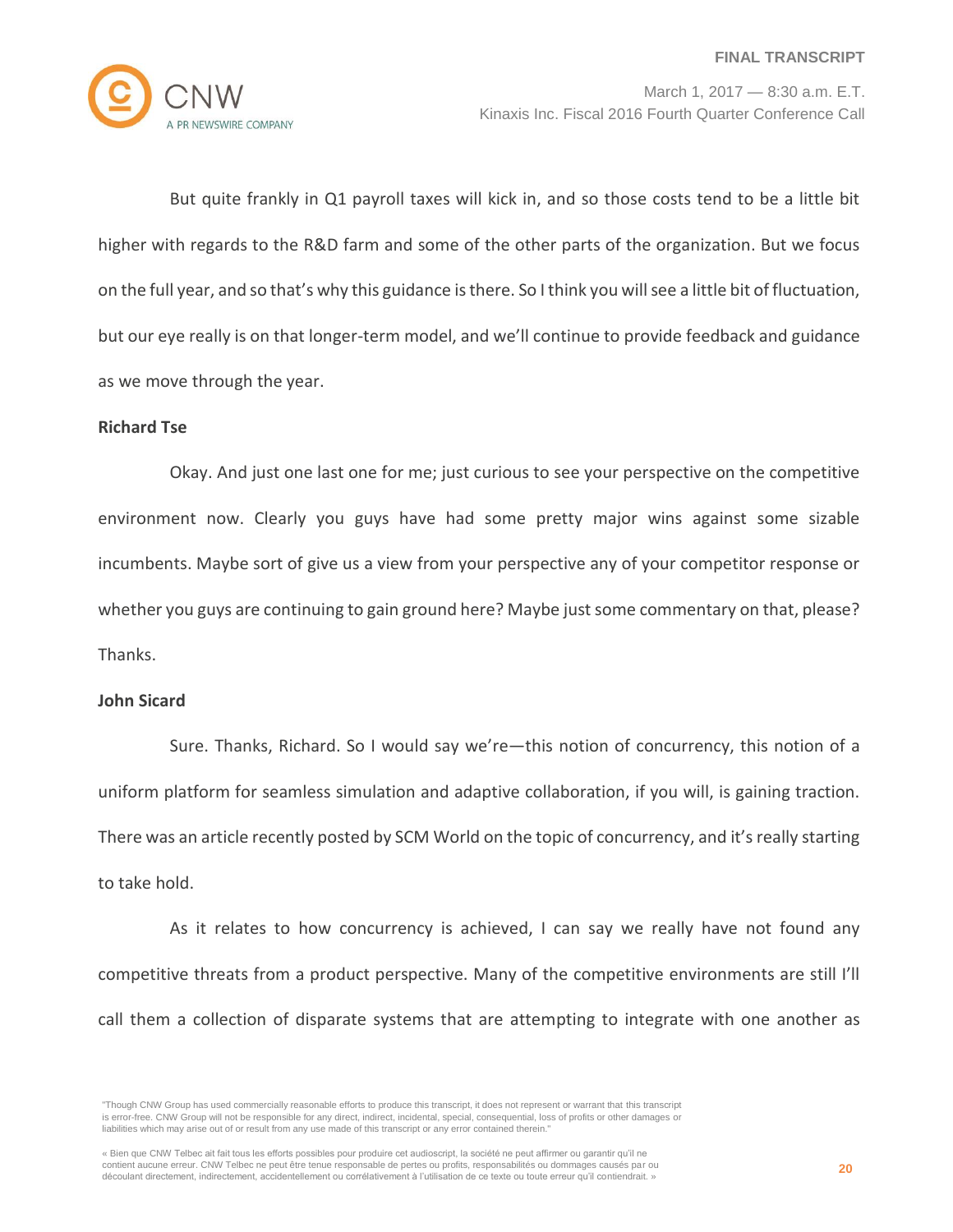

opposed to one cohesive platform. And so I think we're seeing some momentum in the marketplace as it relates to what this breakthrough is and where the revolution is happening.

And the customer … The recent customer wins, some of the largest organizations in the world that are now implemented and experiencing what it means to achieve the breakthrough it's really serving us well from a pipelines perspective.

# **Richard Tse**

That's great. Thanks.

## **John Sicard**

Thanks.

# **Operator**

Your next question comes from Paul Treiber of RBC Capital Markets. Your line is open.

# **Paul Treiber** — RBC Capital Markets

Oh, thanks very much. Just hoping to dig a little more into sales and marketing spending;

could you speak to the number of total employees in sales and marketing and how that's grown year

over year? And then also the number of quota-carrying sales reps and how that's grown year over

year?

## **Richard Monkman**

Paul, those are highly competitive. I'll just say that we have grown the sales team, both in terms of the quota-carrying individuals as well the overall organization. Just a brief reminder, though,

<sup>&</sup>quot;Though CNW Group has used commercially reasonable efforts to produce this transcript, it does not represent or warrant that this transcript is error-free. CNW Group will not be responsible for any direct, indirect, incidental, special, consequential, loss of profits or other damages or liabilities which may arise out of or result from any use made of this transcript or any error contained therein."

<sup>«</sup> Bien que CNW Telbec ait fait tous les efforts possibles pour produire cet audioscript, la société ne peut affirmer ou garantir qu'il ne contient aucune erreur. CNW Telbec ne peut être tenue responsable de pertes ou profits, responsabilités ou dommages causés par ou découlant directement, indirectement, accidentellement ou corrélativement à l'utilisation de ce texte ou toute erreur qu'il contiendrait. »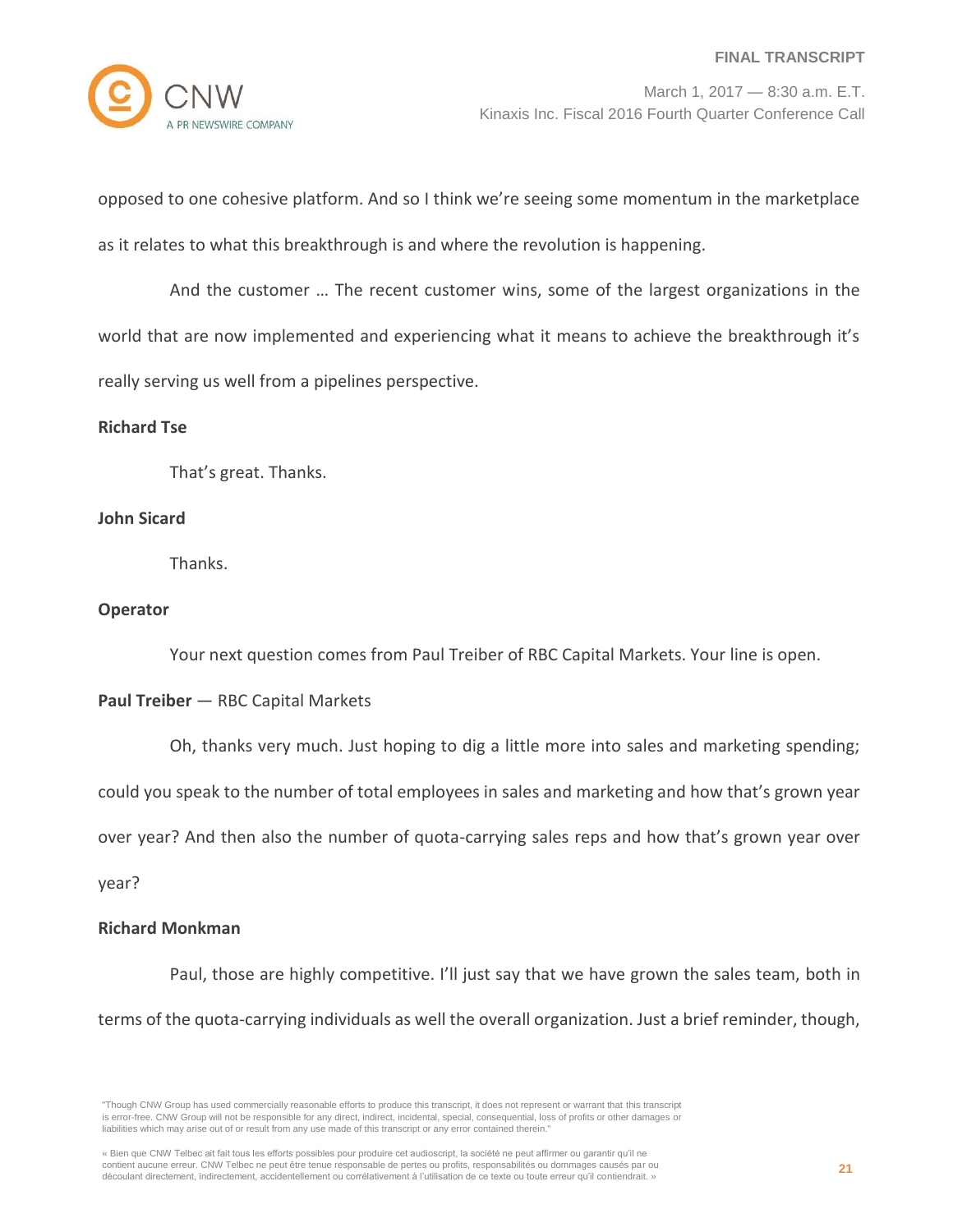that unlike some of the smaller sort of sales types of operations, our "quota-carrying people" are really quarterbacks that lead these campaigns through a 9- to 18-month sales cycle.

But we have expanded that group, especially in light of the funnel and the success we've had, and we are continuing to expand that team as we move through 2017. And that is the part of the indication that we said we're still having a very strong investment in sales and marketing. And then it's just, as you know, I mean it's been sort of the same message for a few quarters now that the onetime expense of the sales commissions, the customer acquisitions cost, is our model. And so that is also factored into the guidance that we provided today.

So absolutely we're going to continue to grow. We're going to continue to build the team as we seek out these and close these new opportunities.

#### **Paul Treiber**

Fair point. Just not getting into specifics, so is it reasonable to think that the growth in variable compensation for the year has been faster than the growth in the number of sales employees?

#### **Richard Monkman**

Yes. There was a—I will say there was a significant, as indicated in our prior calls, but was a very significant increase in the variable compensation. I mean this is a success-based organization, and that reflects the success of the sales team.

#### **Paul Treiber**

<sup>&</sup>quot;Though CNW Group has used commercially reasonable efforts to produce this transcript, it does not represent or warrant that this transcript is error-free. CNW Group will not be responsible for any direct, indirect, incidental, special, consequential, loss of profits or other damages or liabilities which may arise out of or result from any use made of this transcript or any error contained therein."

<sup>«</sup> Bien que CNW Telbec ait fait tous les efforts possibles pour produire cet audioscript, la société ne peut affirmer ou garantir qu'il ne contient aucune erreur. CNW Telbec ne peut être tenue responsable de pertes ou profits, responsabilités ou dommages causés par ou découlant directement, indirectement, accidentellement ou corrélativement à l'utilisation de ce texte ou toute erreur qu'il contiendrait. »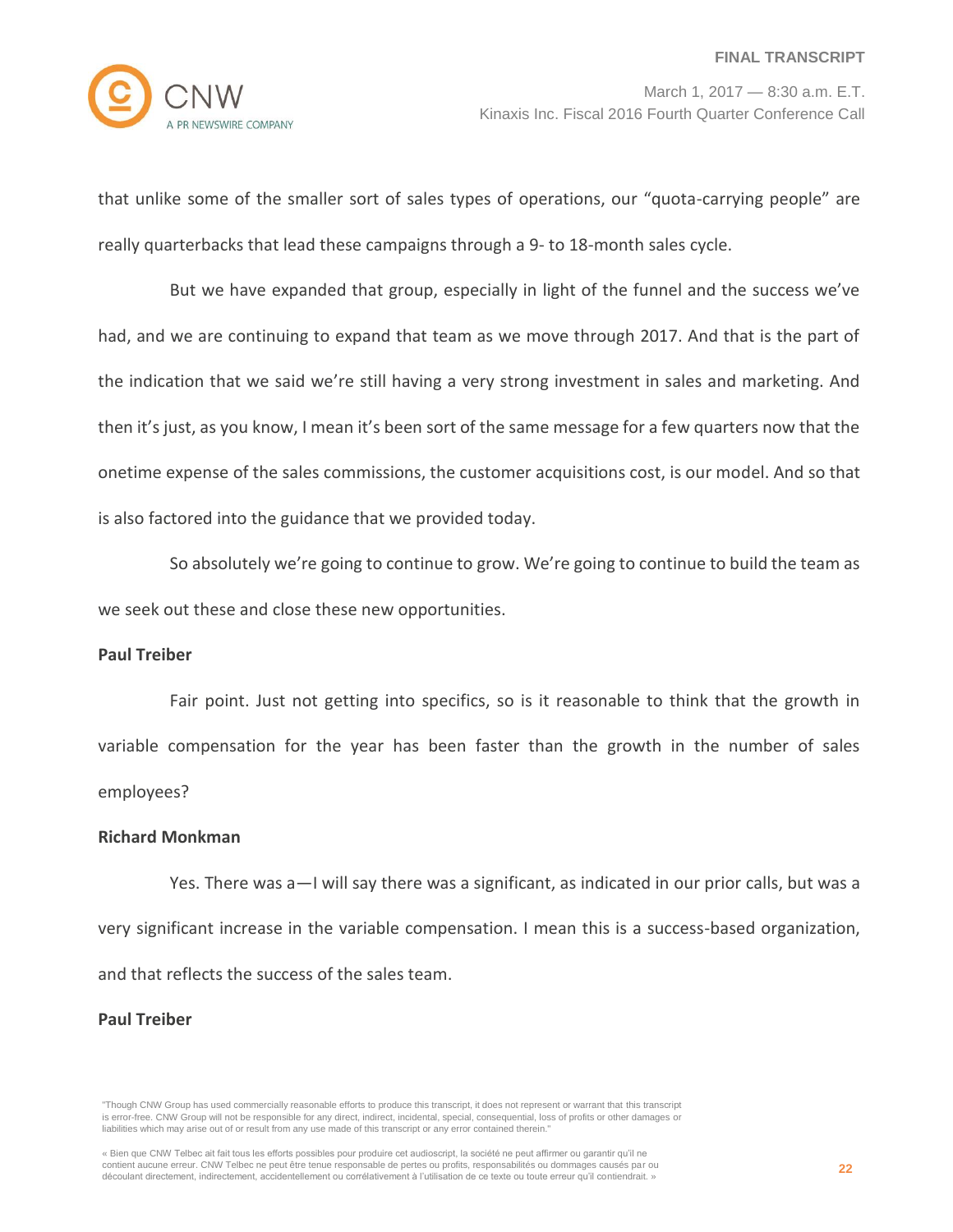Okay. Good to hear. Just one more one for you, Richard before I just want to ask one to John

just in regards to tax, expectations for tax in 2017 and beyond?

#### **Richard Monkman**

I would look to see taxes still in the 35 to upper mid-30 range. One of the issues is in Canada

the stock compensation is not a deductible expense, and so that's what drives that.

#### **Paul Treiber**

So we should be using 35 percent as an effective tax rate?

# **Richard Monkman**

I would say mid-30. I mean it's going to change quarter over quarter, depending upon FX.

As you know, all our numbers are in USD. The parent company is a Canadian company and filing

Canadian tax returns, so there is some variability with regards to FX, as well as the timing of the stock

comp.

But we don't actually provide guidance, but as you've seen from the trend, it has been in the mid-30 range.

#### **Paul Treiber**

Okay. And for John, just from the competitive landscape, two of your competitors, E2open and Steelwedge merging together, do you see—how do you see that impacting the competitive environment in the near term?

#### **John Sicard**

<sup>«</sup> Bien que CNW Telbec ait fait tous les efforts possibles pour produire cet audioscript, la société ne peut affirmer ou garantir qu'il ne contient aucune erreur. CNW Telbec ne peut être tenue responsable de pertes ou profits, responsabilités ou dommages causés par ou découlant directement, indirectement, accidentellement ou corrélativement à l'utilisation de ce texte ou toute erreur qu'il contiendrait. »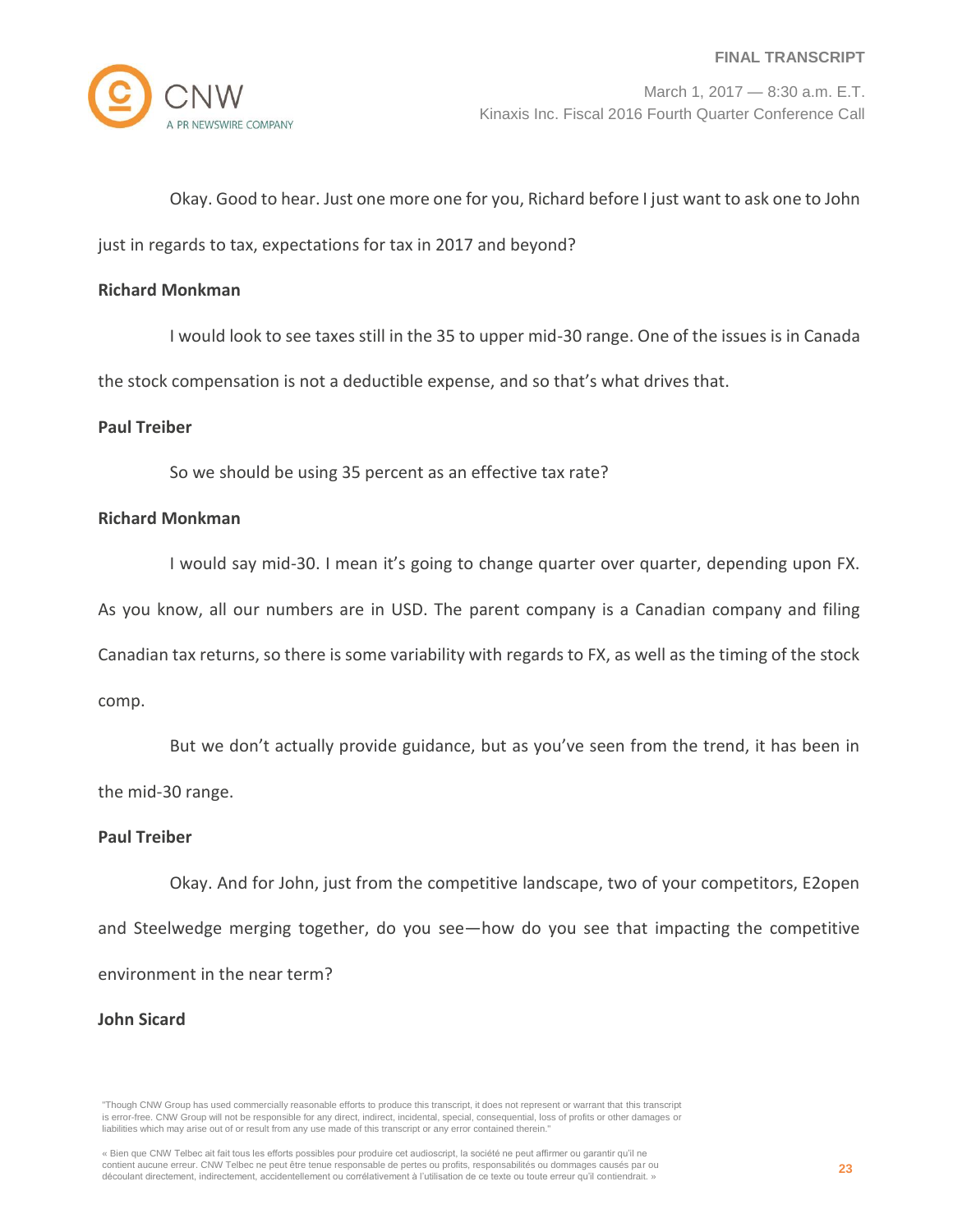

So as it relates to, as I stated earlier, the competitive landscape and as it relates to what our customers are looking for, and as I mentioned, the notion of concurrent planning. In order to achieve that you need to have one contiguous environment.

And we've seen E2open specifically, we've witnessed them essentially acquiring and rolling up various companies, and so essentially disparate systems; they're collecting some disparate systems there.

What we find is that our prospects, anyway, they're working with us on a single platform. And their goal is concurrent planning. They want zero latencies in their decision making, which means they want no staging and aging of data from one system to the other. They want simulation and scale. They want simulation that's end-to-end with no latency.

And as a result, as I said, we're not really seeing some competitive threat from a product position whatsoever. So RapidResponse, really, in fact when we deploy it at our customers, we're replacing the collection of disparate systems that are currently in place. I'd say so far we're seeing our competitors just have a different model altogether than we do.

## **Paul Treiber**

Okay. Thank you. I'll pass the line.

## **Operator**

Your next question comes from Nick Agostino of Laurentian Bank Securities. Your line is open.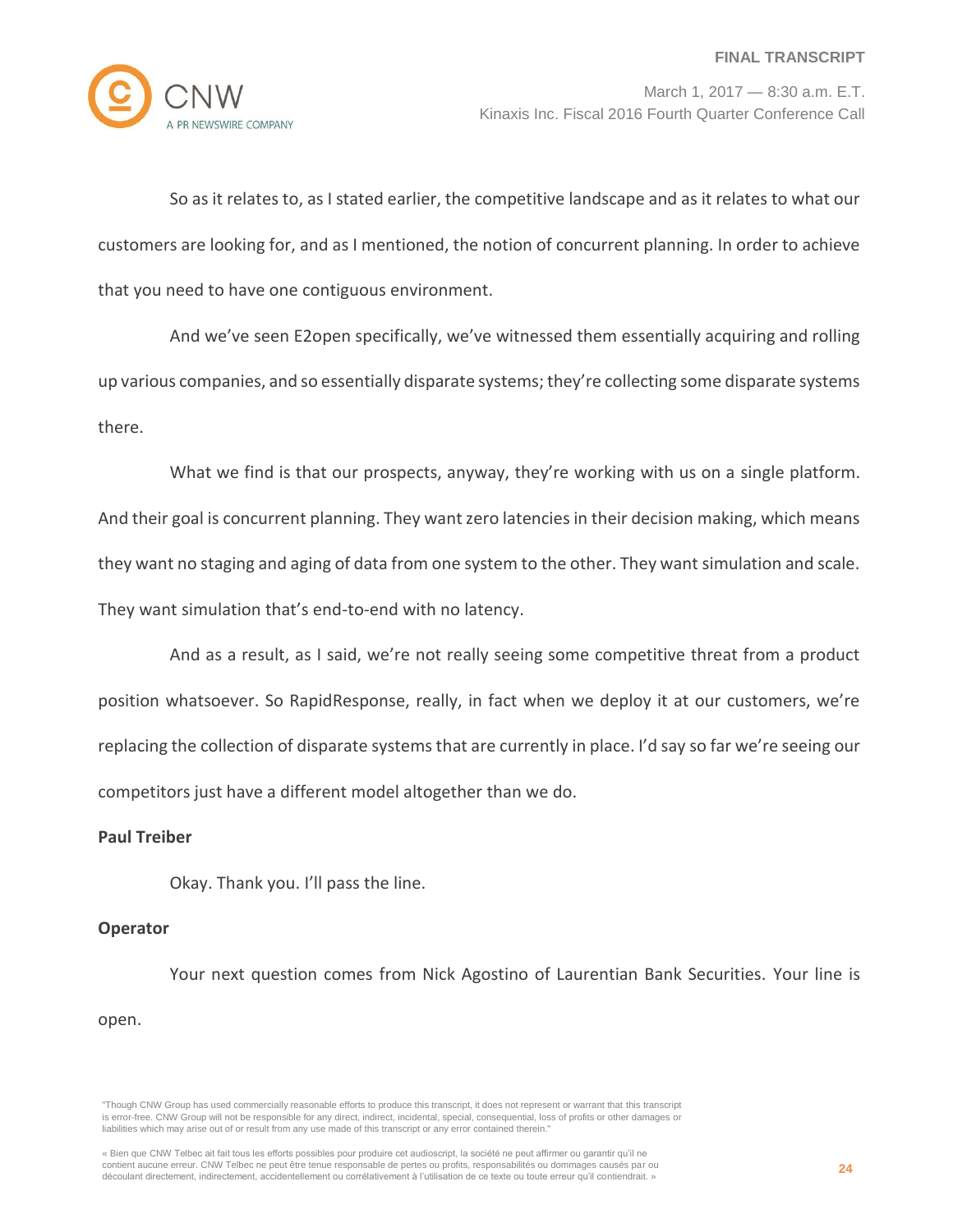

#### **Nick Agostino** — Laurentian Bank Securities

Yes. Good morning. I guess two questions on my part. First, given the fact that your channel partners are getting more involved in the professional services side in 2017, how should we be looking at, how should we be modelling the seasonality around the professional services revenues?

#### **Richard Monkman**

Good question, Nick. The—with regards to seasonality, it varies a little bit. I can only comment on a historic basis, but you'll see sometimes, as I mentioned earlier just because of the sometimes there's closure (phon) last two weeks a little lighter in Q4; sometimes you still have that effect in Q3.

I think the message, though, that we want to leave with you, though, is the very strong subscription revenue growth and that increasing percentage. So that's a trend that we are absolutely working to continue. And so that our goal would be in the out-years to continue to accelerate subscription at a higher rate because we don't want to scale our professional services organization to the point whereby it's commensurate with our revenue—subscription revenue growth; we want really the partners to do that.

We believe that ultimately there's going to be a point of inflection that it's going to be really best serviced through the partner community. And so our focus is that long-term, sustainable, quarter-after-quarter increase in subscription revenue growth.

#### **Nick Agostino**

<sup>&</sup>quot;Though CNW Group has used commercially reasonable efforts to produce this transcript, it does not represent or warrant that this transcript is error-free. CNW Group will not be responsible for any direct, indirect, incidental, special, consequential, loss of profits or other damages or liabilities which may arise out of or result from any use made of this transcript or any error contained therein."

<sup>«</sup> Bien que CNW Telbec ait fait tous les efforts possibles pour produire cet audioscript, la société ne peut affirmer ou garantir qu'il ne contient aucune erreur. CNW Telbec ne peut être tenue responsable de pertes ou profits, responsabilités ou dommages causés par ou découlant directement, indirectement, accidentellement ou corrélativement à l'utilisation de ce texte ou toute erreur qu'il contiendrait. »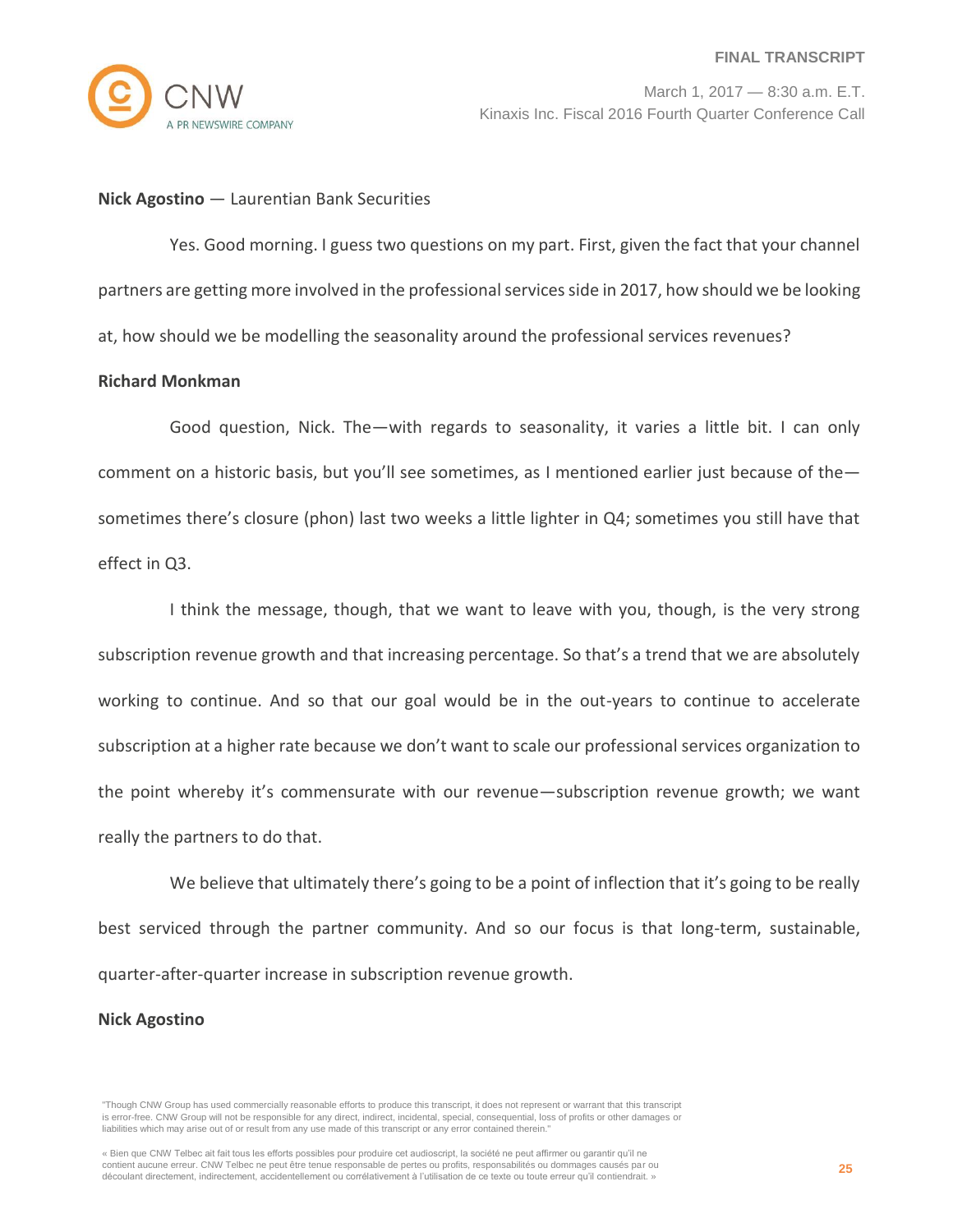

Okay. And then secondly, you talked earlier about some of the sector contributions, CPG and automotive, but in your MD&A you guys call out financial services, and I think you've done that for the last two quarters. I can't recall seeing any win or hearing much about that sector. Can you maybe talk about how you guys are going into that market? Is it something you're penetrating on a direct basis? Is it through a channel partner? And maybe sort of how you guys see your role within that market? And I'll leave it at that. Thanks.

#### **Richard Monkman**

Well, our focus really is is, I mean, while it's one product that supports multiple verticals, Nick, our focus and really where at least on a trailing basis the growth has been is with regards to on the high-tech and life sciences. And I will—that trend continues and the high-tech is still sort of just under 40 percent of our revenue and life sciences just under 30 percent.

The other sectors are growing. We absolutely have applications that support other verticals. But as John mentioned, our focus right now is to really hone in on the six core verticals that we've outlined.

#### **Nick Agostino**

Okay. Great. Thank you.

#### **Operator**

Your next question comes from the line of Paul Steep of Scotia Capital. Your line is open.

#### **Paul Steep** — Scotia Capital

<sup>«</sup> Bien que CNW Telbec ait fait tous les efforts possibles pour produire cet audioscript, la société ne peut affirmer ou garantir qu'il ne contient aucune erreur. CNW Telbec ne peut être tenue responsable de pertes ou profits, responsabilités ou dommages causés par ou découlant directement, indirectement, accidentellement ou corrélativement à l'utilisation de ce texte ou toute erreur qu'il contiendrait. »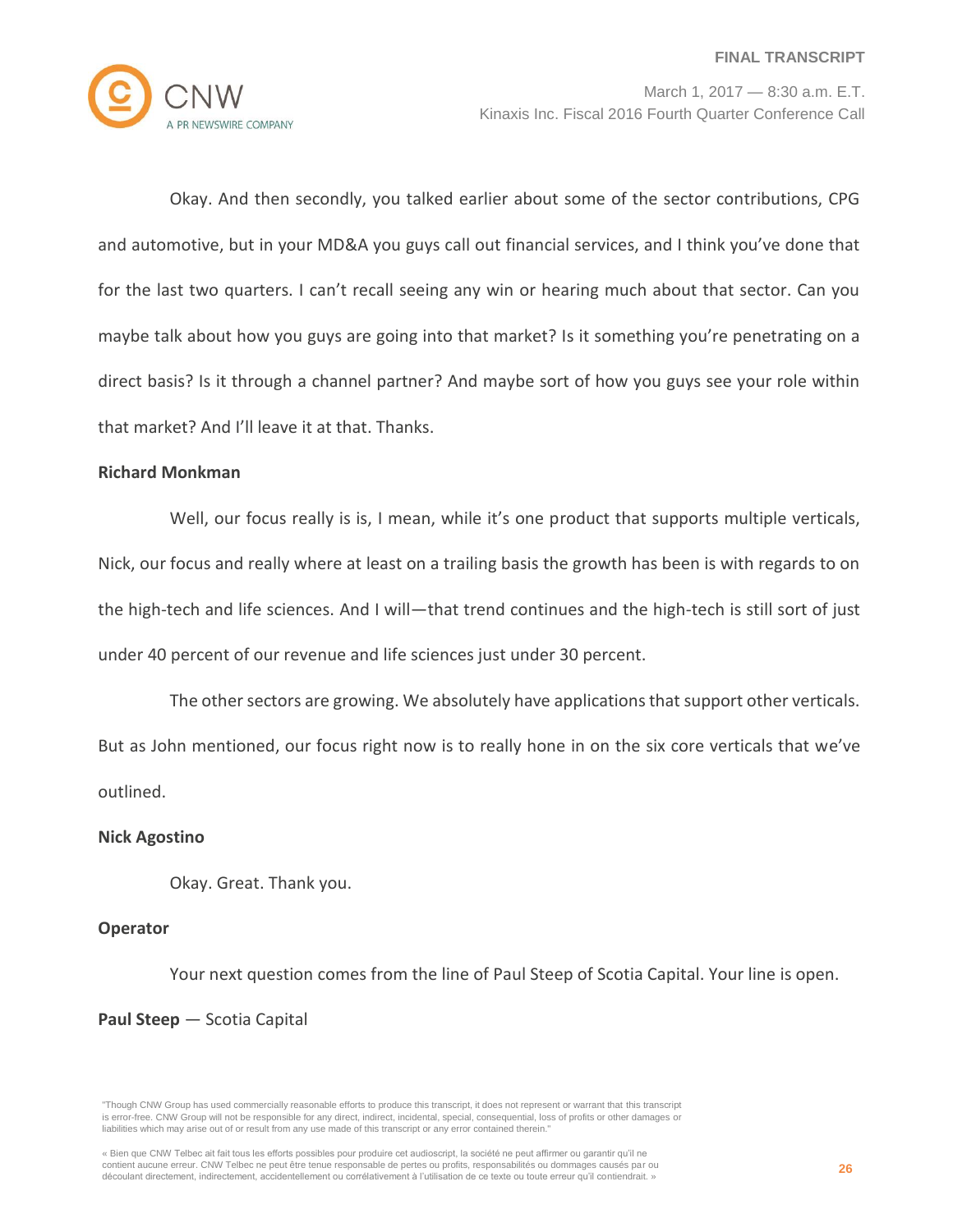

Thanks. John, could you talk a little bit, at the Investor Day I think you alluded to at the end the notion that you'd like to see RapidResponse sort of utilize a force.com model and build out the products. Could you talk about the position of the platform to more broadly expand the addressable markets? And maybe where you're at in terms of getting some of these packaged solutions you alluded in your comments to IoT and machine learning? Thanks.

## **John Sicard**

Absolutely. So one thing that is I would call it a competitive weapon that we use is that we have exactly one product; one thing gets compiled about 200 times a day at Kinaxis. And that singular product is being leveraged in automotive; aerospace and defence; life sciences; industrial equipment; CPG, all of these various verticals their supply chains are distinctly different. These are completely different verticals with distinctly different supply chains.

We're able to satisfy the planning requirements across all these verticals because already RapidResponse is what I call mass run time configurable. There's zero custom coding that occurs in the field; there are no programmers, if you will, in professional services that are out programming unique solutions for a Samsung or other customers that we may have.

And so we've always had this kind of platform approach to building RapidResponse because we know when we enter a brand-new vertical like CPG we cannot enter that vertical with a brandnew product; it has to be leveraged with the existing product. It's a fundamental construct, if you will, of our R&D shop.

<sup>&</sup>quot;Though CNW Group has used commercially reasonable efforts to produce this transcript, it does not represent or warrant that this transcript is error-free. CNW Group will not be responsible for any direct, indirect, incidental, special, consequential, loss of profits or other damages or liabilities which may arise out of or result from any use made of this transcript or any error contained therein."

<sup>«</sup> Bien que CNW Telbec ait fait tous les efforts possibles pour produire cet audioscript, la société ne peut affirmer ou garantir qu'il ne contient aucune erreur. CNW Telbec ne peut être tenue responsable de pertes ou profits, responsabilités ou dommages causés par ou découlant directement, indirectement, accidentellement ou corrélativement à l'utilisation de ce texte ou toute erreur qu'il contiendrait. »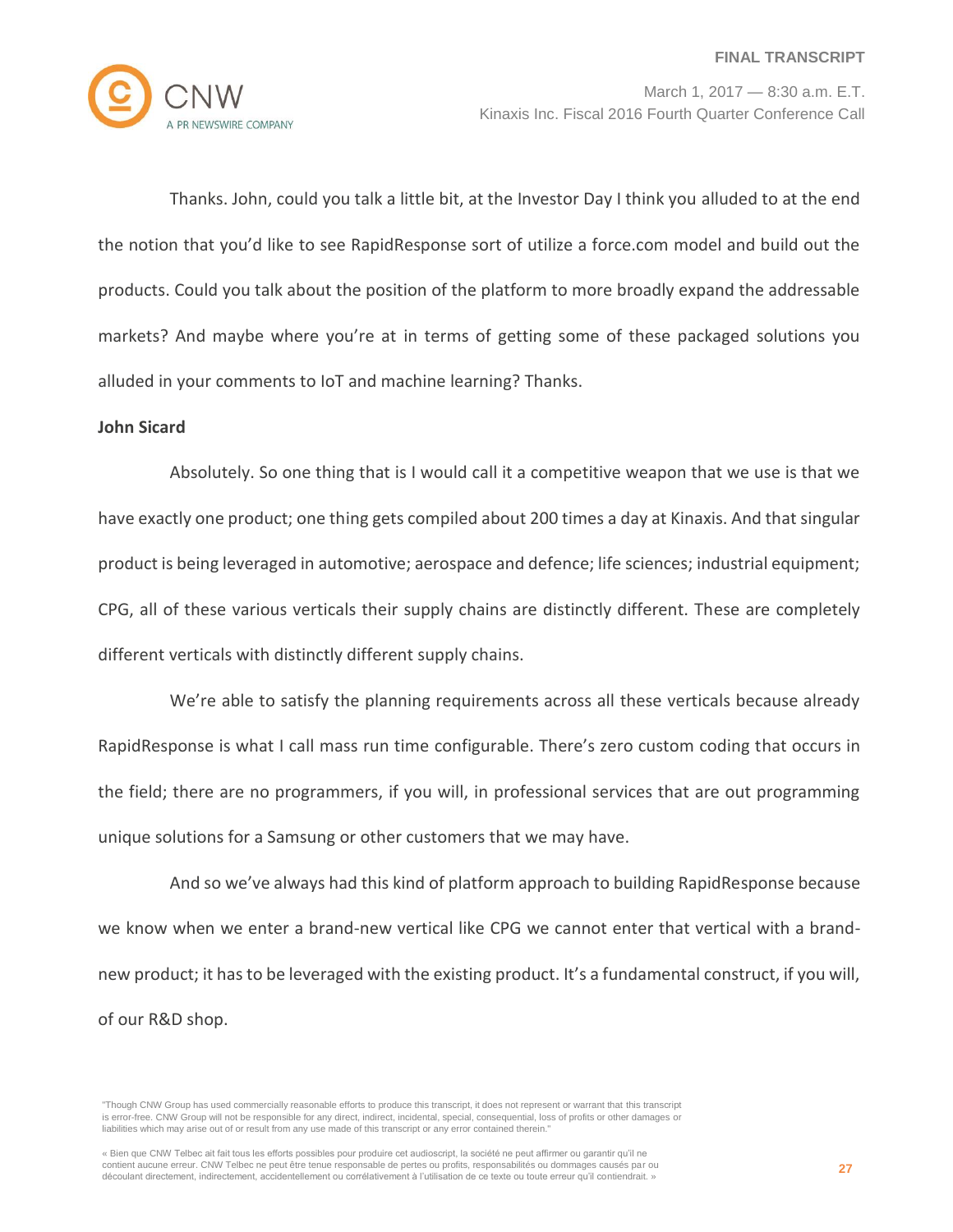

And so when we look at building out new verticals or building out new applications altogether, if we attempted to do it organically it would take longer than if we would ignite a partner ecosystem to build on our behalf. And that was the commentary I was making around force.com. Now I wasn't at Salesforce when they were making these decisions, but if it were me anyway I would be imagining that I wouldn't necessarily want to pick the adjacent spaces that we would fit in or pick the adjacent verticals, whether it's oil and gas; or specialty chemical; or food and beverage; or cut and sew; or forestry. I mean there's so many different verticals.

So we are I'll call it perpetually innovating in the area of platform for RapidResponse and building for configurability from the ground up as opposed to building customized solutions.

As it relates to IoT, it's definitely a very interesting and I'd say it's front-of-mind opportunity for us. We have a working model in place today where RapidResponse is reading sensor information from our customer's customer, and using that information to plan at a rate they could never do before. I mean we're basically reading the depletion of inventory in real-time using IoT.

It's a very practical and very powerful use of IoT. And when I talk about things like this I always talk about them in terms of Earth Time as opposed to scientific interest. These are absolutely practical and functional, and they fit perfectly in the notion of concurrent planning; the notion of collapsing all latency in decision-making and information flow. So we're hyper-excited about that.

On the machine learning front, we have several customers that have expressed interest in, again, very practical built-in Earth-Time uses for machine learning and using RapidResponse. One of

<sup>&</sup>quot;Though CNW Group has used commercially reasonable efforts to produce this transcript, it does not represent or warrant that this transcript is error-free. CNW Group will not be responsible for any direct, indirect, incidental, special, consequential, loss of profits or other damages or liabilities which may arise out of or result from any use made of this transcript or any error contained therein."

<sup>«</sup> Bien que CNW Telbec ait fait tous les efforts possibles pour produire cet audioscript, la société ne peut affirmer ou garantir qu'il ne contient aucune erreur. CNW Telbec ne peut être tenue responsable de pertes ou profits, responsabilités ou dommages causés par ou découlant directement, indirectement, accidentellement ou corrélativement à l'utilisation de ce texte ou toute erreur qu'il contiendrait. »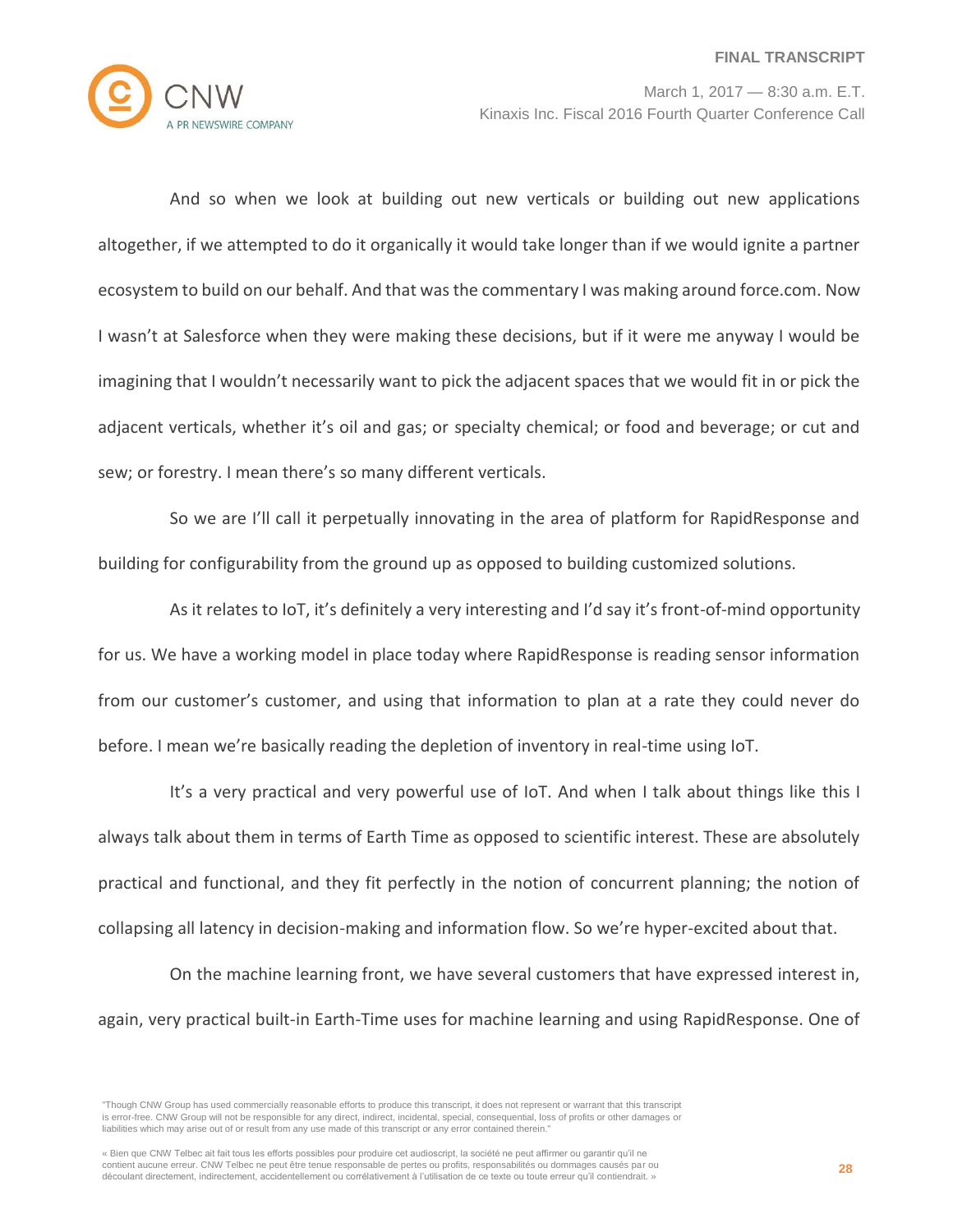

the things that's, again, very unique about our product is there's no—it doesn't run in batch mode. It's a continuously thinking engine. It works like a brain. It's constantly recomputing and rebalancing supply and demand end-to-end, and it also doesn't forget things.

So the notion that we could go back in time and measure trends as supply chains are actually executing is a big leverage point for machine learning. Think of it as measuring as-designed versus asdemonstrated. These are very core and germane to what our customers are looking for us to achieve.

#### **Paul Steep**

Great. And just one little follow-up for Richard. Richard, could you talk about what assumption would require you—like right now based on the guidance of 24 to 27, that would to me imply that the major investments from '16 were done for the partner organization and Knowledge Services. What do you think the board would need to see to further accelerate and use some of the cash you're building on the balance sheet to push even harder into building a growth platform? Thank you.

## **Richard Monkman**

Well, Paul, first the board and management are aligned with regards to appropriate investment. And by appropriate it means we take a number of initiatives; we apply rigour; we track them closely; we are not shy. So I will say that that 24 to 26 percent EBITDA guidance is based upon this very meaningful, sustained, and in fact increasing level of investment in sales and marketing and in product because John talked about some of the unique characteristics of the product.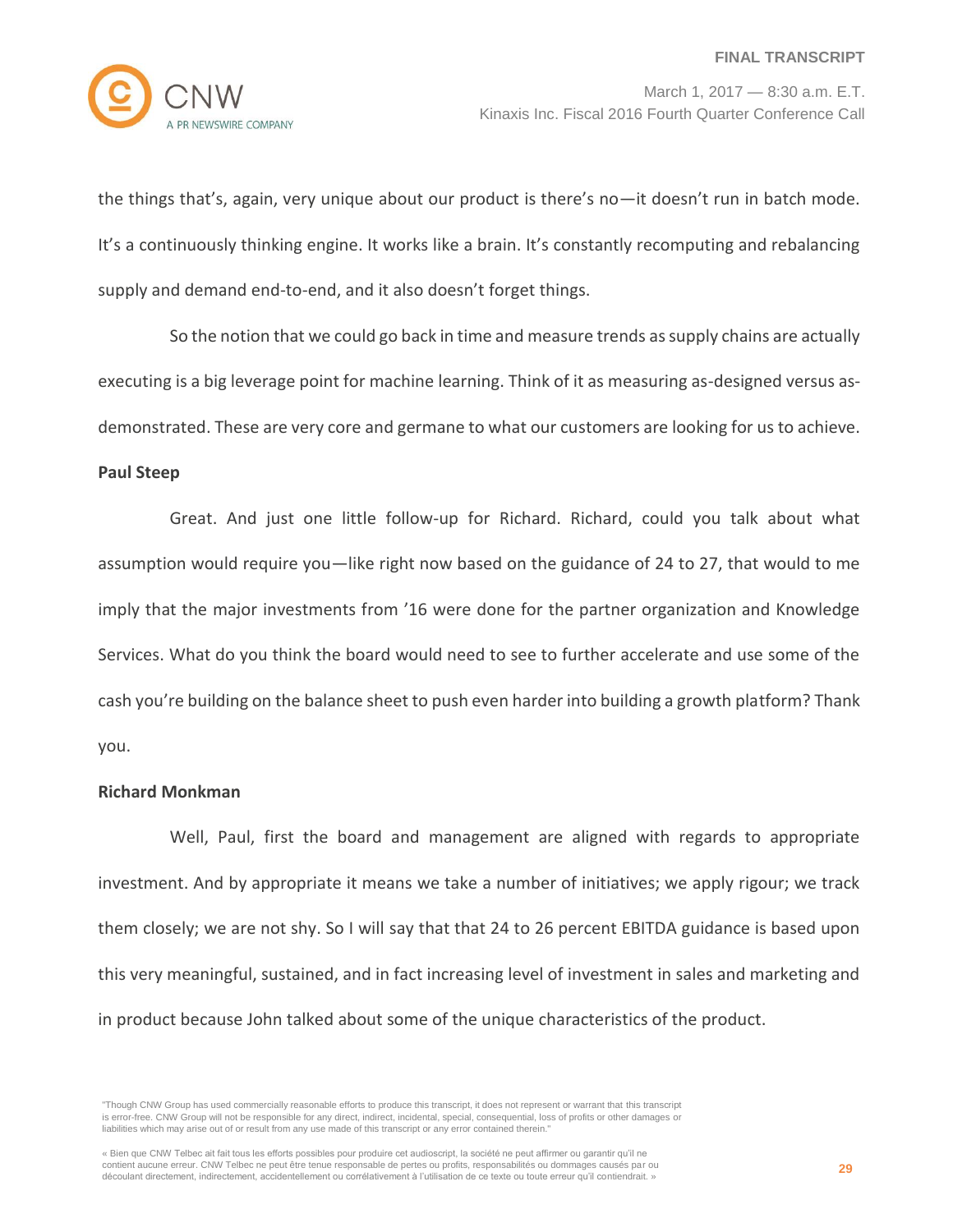

We're going to continue to leverage those. So we've got open communication with the board. They understand and support the investment plan. If there are some additional, unique opportunities to invest, that's something obviously we'd review with the board and we would reflect in forward guidance.

But right now, based upon a combination of that 80 percent-plus forward visibility of revenue, the level of investment that we have, we're very, very confident expressing these guidance ranges.

# **Paul Steep**

Great. Thank you.

## **Operator**

Your next question comes from Gus Papageorgiou of Macquarie. Your line is open.

# **Gus Papageorgiou** — Macquarie

Thanks. Richard, question for you and then, John, one for you as well. Just on the taxes again, you seem to have—there seems to be a spike in Q4 in the tax rate. Would you expect a similar trend for next year? And then, John, just on the addition of Bain it would seem to me that Bain has the potential of being a much more productive partner—or a more productive partner than your existing channel partners, simply because they're more of a strategic consultant, so when you have a problem you call in Bain.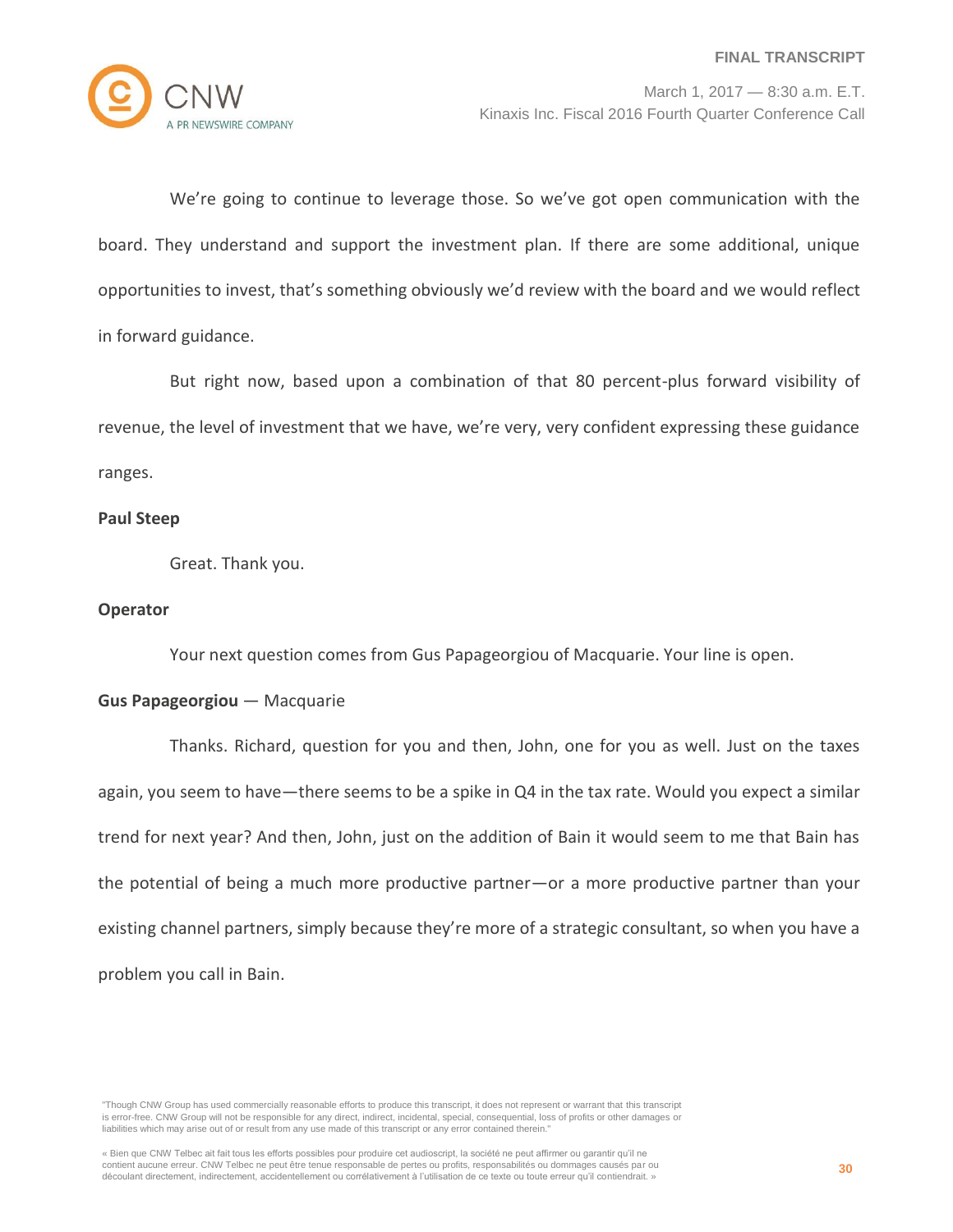

And so I think the path of least resistance for RapidResponse is to find companies that have supply chain problems, and that's usually when it's just easier to adapt. So I'm wondering what's your perspective on that? Do you think Bain can bring in customers at a faster rate than what you saw with Accenture or Deloitte? Thanks.

# **John Sicard**

Thanks, Gus. Bain is—first I would say it's a relatively fresh relationship and we're getting to know each other quite well here, but it is a fresh relationship. And you're right. The interactions we'll have with Bain are distinctly different than we would have with the larger SI partners that we have.

Their point of view is to leverage RapidResponse with their customers to understand current-stake risk of their customers and future-stake potential by modernizing and adapting the notions of concurrency in their planning practices.

It is I would say too early to tell. We're obviously very excited to be working with Bain. They're exceptional—they have an exceptional intellect in this area, and as you've noted, when you have a problem you call Bain is very true.

So we're excited with the opportunity, but I would say it's a little early to tell whether they will yield faster success, if you will, than we have with our existing partner ecosystem.

# **Richard Monkman**

"Though CNW Group has used commercially reasonable efforts to produce this transcript, it does not represent or warrant that this transcript is error-free. CNW Group will not be responsible for any direct, indirect, incidental, special, consequential, loss of profits or other damages or liabilities which may arise out of or result from any use made of this transcript or any error contained therein."

« Bien que CNW Telbec ait fait tous les efforts possibles pour produire cet audioscript, la société ne peut affirmer ou garantir qu'il ne contient aucune erreur. CNW Telbec ne peut être tenue responsable de pertes ou profits, responsabilités ou dommages causés par ou découlant directement, indirectement, accidentellement ou corrélativement à l'utilisation de ce texte ou toute erreur qu'il contiendrait. »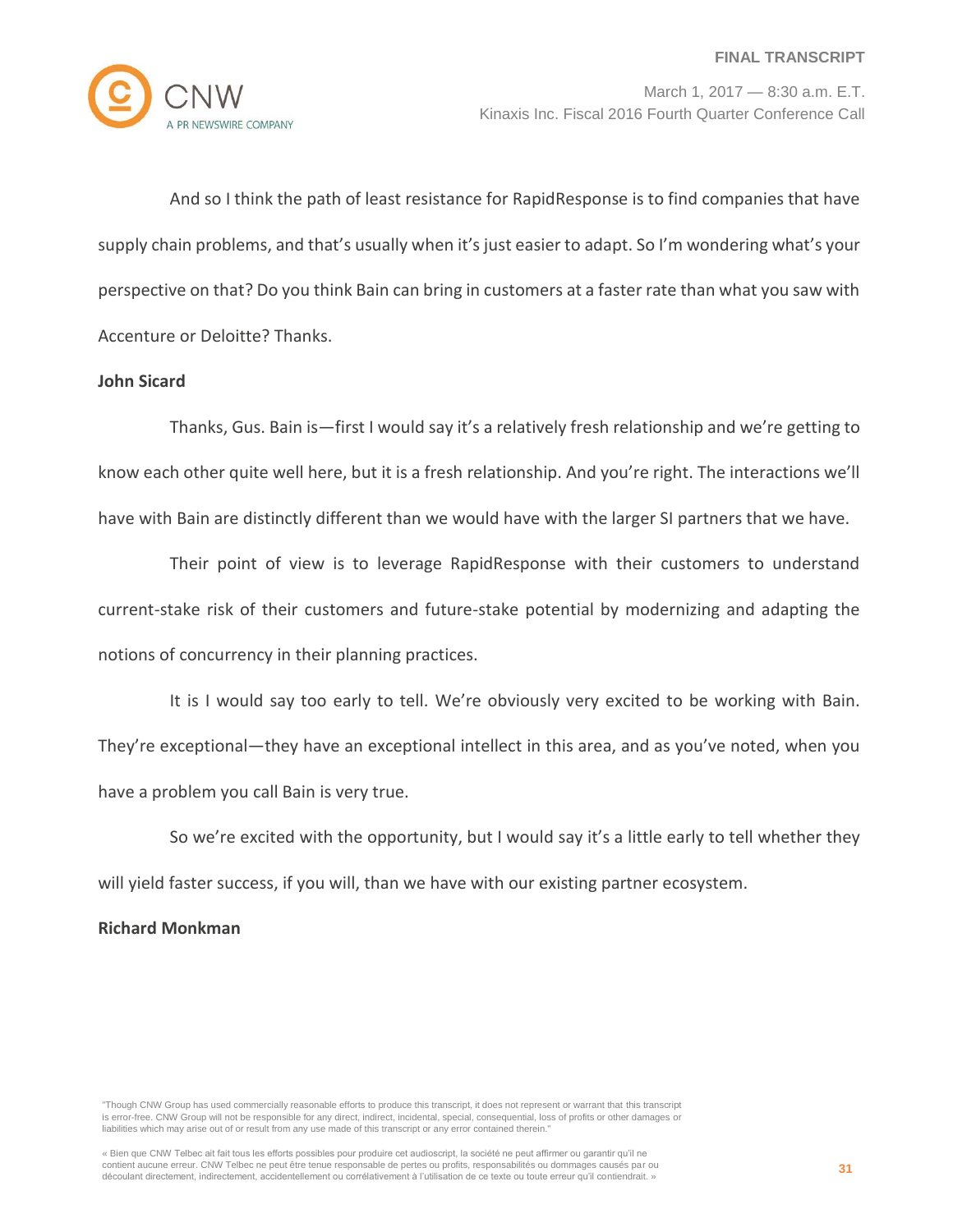And with regards to the income tax rate, as I mentioned earlier, stock comp is nondeductible so that really quarter over quarter it depends upon the ratio of, first, the profit before—and again, we take things as a period expense—and then its ratio of the stock comp, as well as the FX.

And so they will vary quarter to quarter. So I don't think you should read into too many things to that. Last year there was—as noted in the MD&A—a large increase just because of the inclusion of the cash and the financial resources and the performance of the Canadian dollar.

#### **Gus Papageorgiou**

So you're—okay. So just because we've seen spikes in Q4 in the last three years—

#### **Richard Monkman**

Yeah.

## **Gus Papageorgiou**

—we shouldn't necessarily look for that in 2017?

## **Richard Monkman**

Well, again, we don't provide guidance. I mean mechanically what's happening is in Q4 what we've seen is a very strong performance in sales and marketing. And so what's happening is you've got that increase in relative expense, but then you're running on stock comp.

And so stock comp as a percentage of—the stock comp expenses as a percentage of the net income is higher, and so mathematically that's going to lead to higher tax rates. So if you were to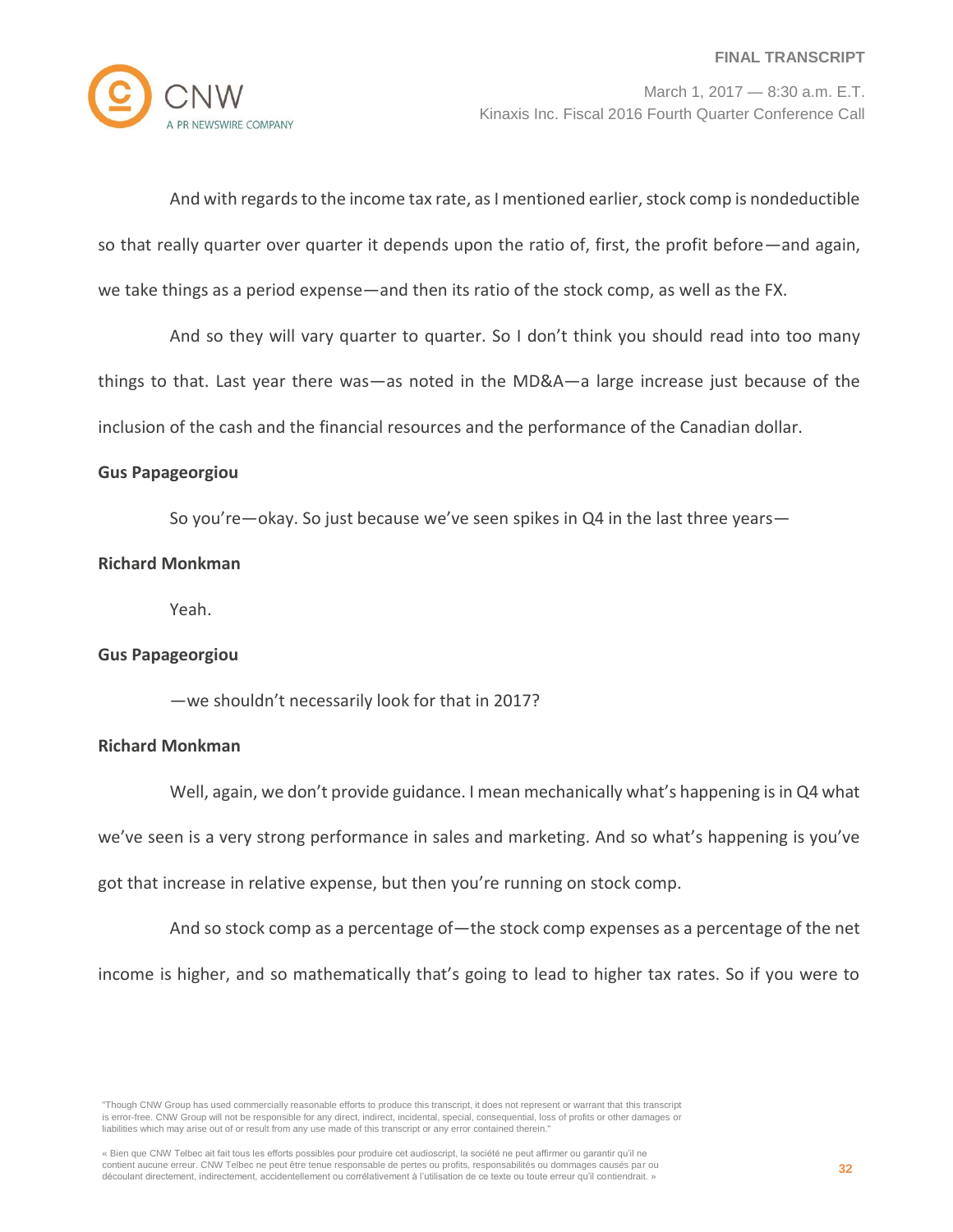

assume that in Q4 of '17 we again had very, very strong sales performance and so, therefore, a higher sales expense, mechanically, yes, you're going to have that higher tax rate.

#### **Gus Papageorgiou**

Okay. Great. Thanks for answering my questions.

# **John Sicard**

Thanks, Gus.

#### **Operator**

Your next question comes from Deepak Kaushal of GMP Securities. Your line is open.

## **Deepak Kaushal** — GMP Securities

Hi. Good morning, guys. Thanks for fitting me in here. I just have one follow-up question, if I may. You talked about the land and grab—land-and-expand model. It sounds like you're landing a lot more. How has the pace of expansion changed over the last couple years? And has there been an influence from the systems integrators on your ability to, say, double your revenue with your customers—existing customers faster?

## **Richard Monkman**

Yeah. So what's nice is you've seen the strong performance; I mean just quarter over quarter a 34 percent subscription revenue growth increase in the same quarter. Absolutely, the land-expand is growing, both are growing, and so dollar-wise both are increasing.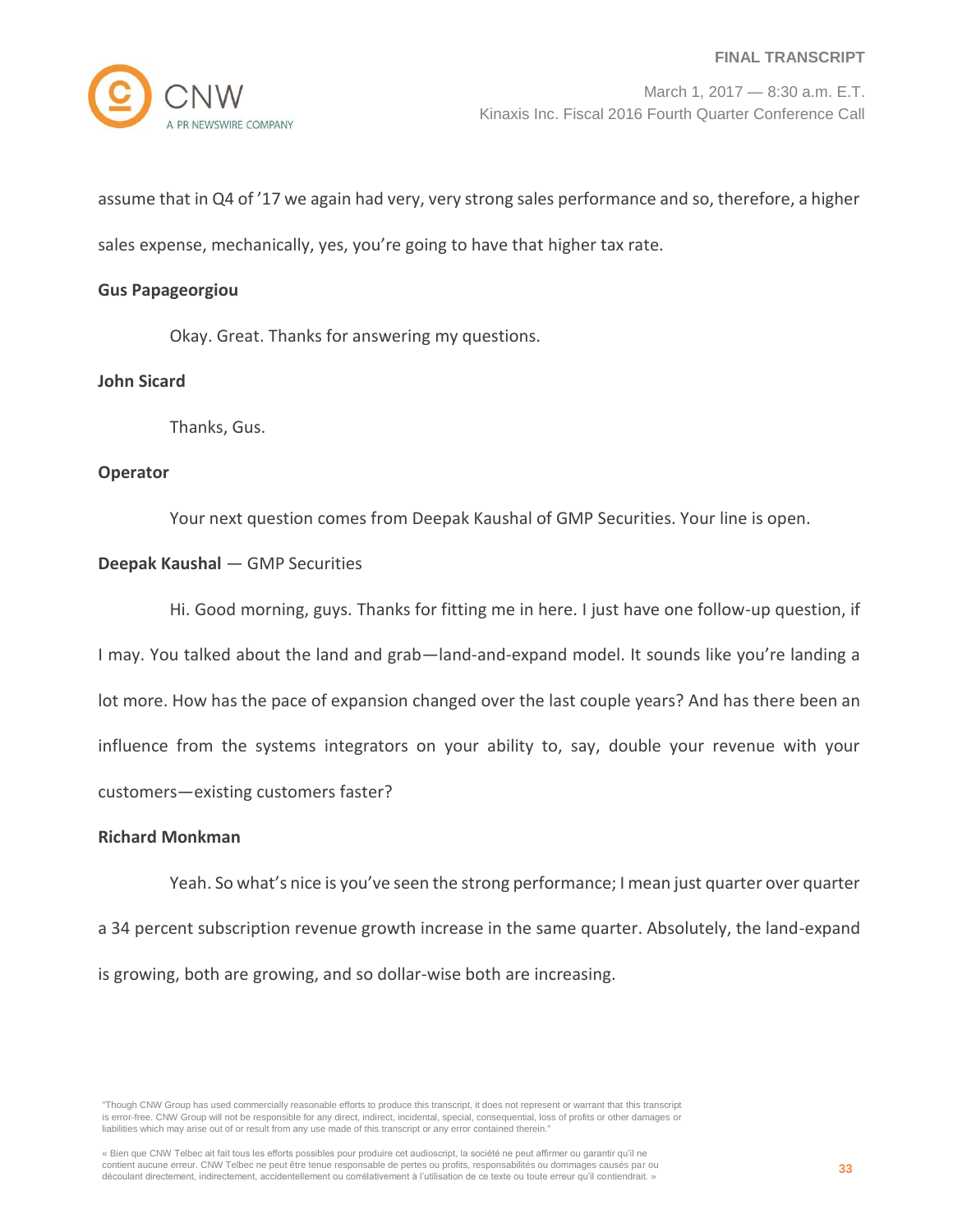

But, Deepak, what we're seeing is and what we've now communicated is just with the nature of those very large lands, if you will, the ratio is moving from the sort of 60–40 model we had. Just by the way, we started the IPO at 50–50. We moved to 60–40. We're now saying 65–35. So yes, there's momentum with regards. It's going to vary quarter over quarter.

We had—we announced in Q3 that the sales expense was high not only due to the win of a very large new-name customer, but also because of the expansion of—a very large expansion from existing customer. Partners, again, are really focused more on new-name customers. I mean that's what excites them and that's where the joint focus is.

But absolutely you're going to see both the land and the expand our expectation is increasing, but I think we're quite comfortable this trend of a higher content coming from new-name customers is going to continue.

## **Deepak Kaushal**

Okay. Thank you. But just to be precise, more specifically once you've won a new customer and they've had the—been using your products for a year, what's your pace of expansion with that customer? Are you maintaining a steady pace? Or are you looking to accelerate the pace of expansion with your customers? I know you like to control the returns through your customers and the pace of adoption. Any comments you can give on that front would be helpful. Thanks.

# **Richard Monkman**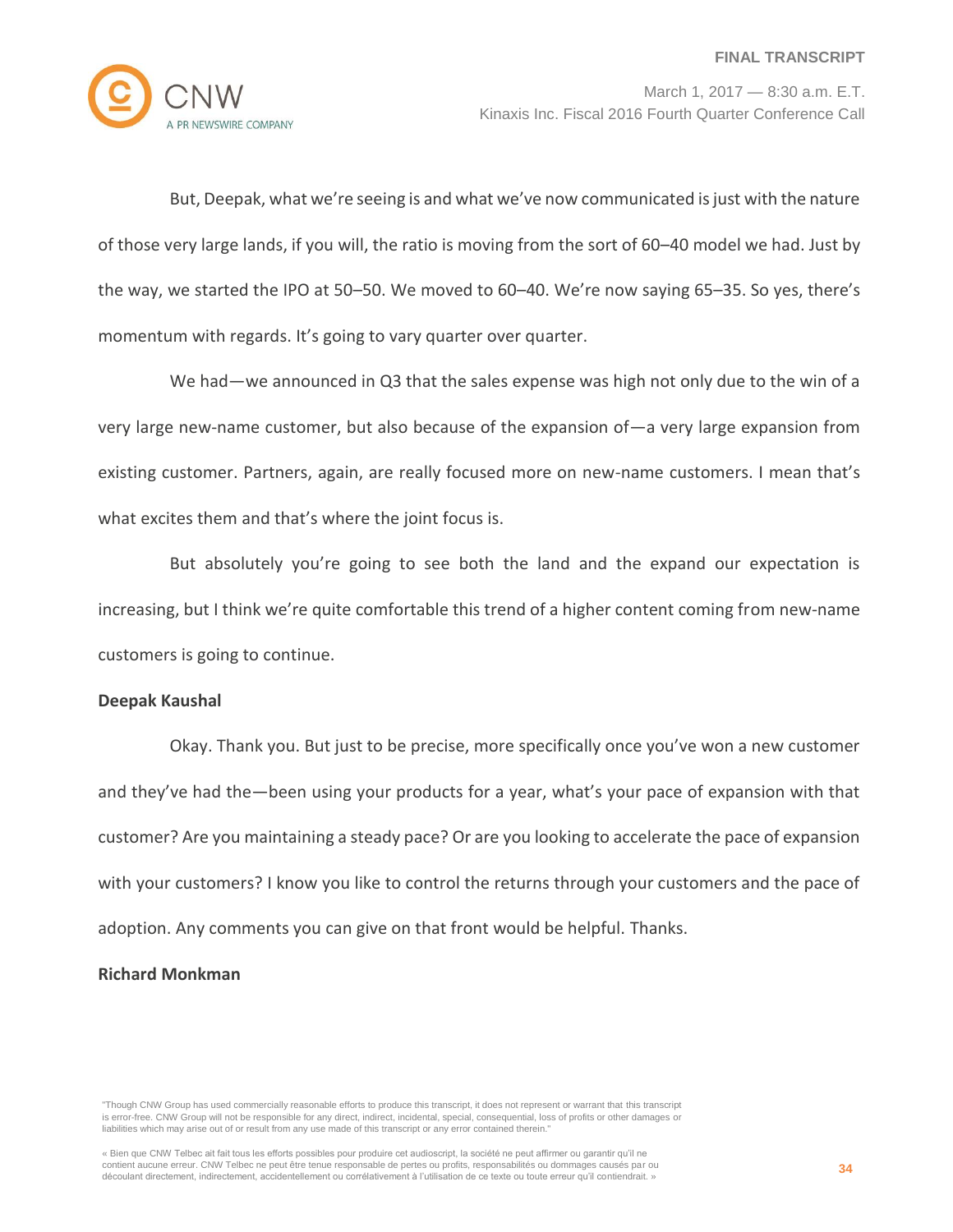

Sure. It varies. It varies from account to account. I think what you—when you were mentioning in passing sort of the doubling of new customers, what we have shared is we call it sort of the cohort analysis whereby if we were to, say, take a look at the book of business that we're successful of securing from customers in 2012 and looked at them as an aggregate in 2015, that three years we've had this ability often to double the revenue. But that varies when you look at the individual customers within that cohort.

We are absolutely working continually with our customers. We want to help them not only realize the value, but to see that growth.

But we have a number of very sophisticated customers that at the point of assigning an arrangement will lock in already a growth. So as you know, we have a number of growth vectors, whether it's additional seats or users; additional sites; additional applications; it could be additional business lines or geographies. So some customers what they'll do, for instance, is they'll say, listen, we're going to launch this in these two business units over this period of time, and so they secure more favourable terms because of the buy volume and have already baked in growth.

Other customers are saying, listen, this is so revolutionary we want to really try it with one business unit, we want to have price protection to expand, and so then they'll do that at a different pace.

So these arrangements it's like humans: they vary from customer to customer.

#### **Deepak Kaushal**

<sup>&</sup>quot;Though CNW Group has used commercially reasonable efforts to produce this transcript, it does not represent or warrant that this transcript is error-free. CNW Group will not be responsible for any direct, indirect, incidental, special, consequential, loss of profits or other damages or liabilities which may arise out of or result from any use made of this transcript or any error contained therein."

<sup>«</sup> Bien que CNW Telbec ait fait tous les efforts possibles pour produire cet audioscript, la société ne peut affirmer ou garantir qu'il ne contient aucune erreur. CNW Telbec ne peut être tenue responsable de pertes ou profits, responsabilités ou dommages causés par ou découlant directement, indirectement, accidentellement ou corrélativement à l'utilisation de ce texte ou toute erreur qu'il contiendrait. »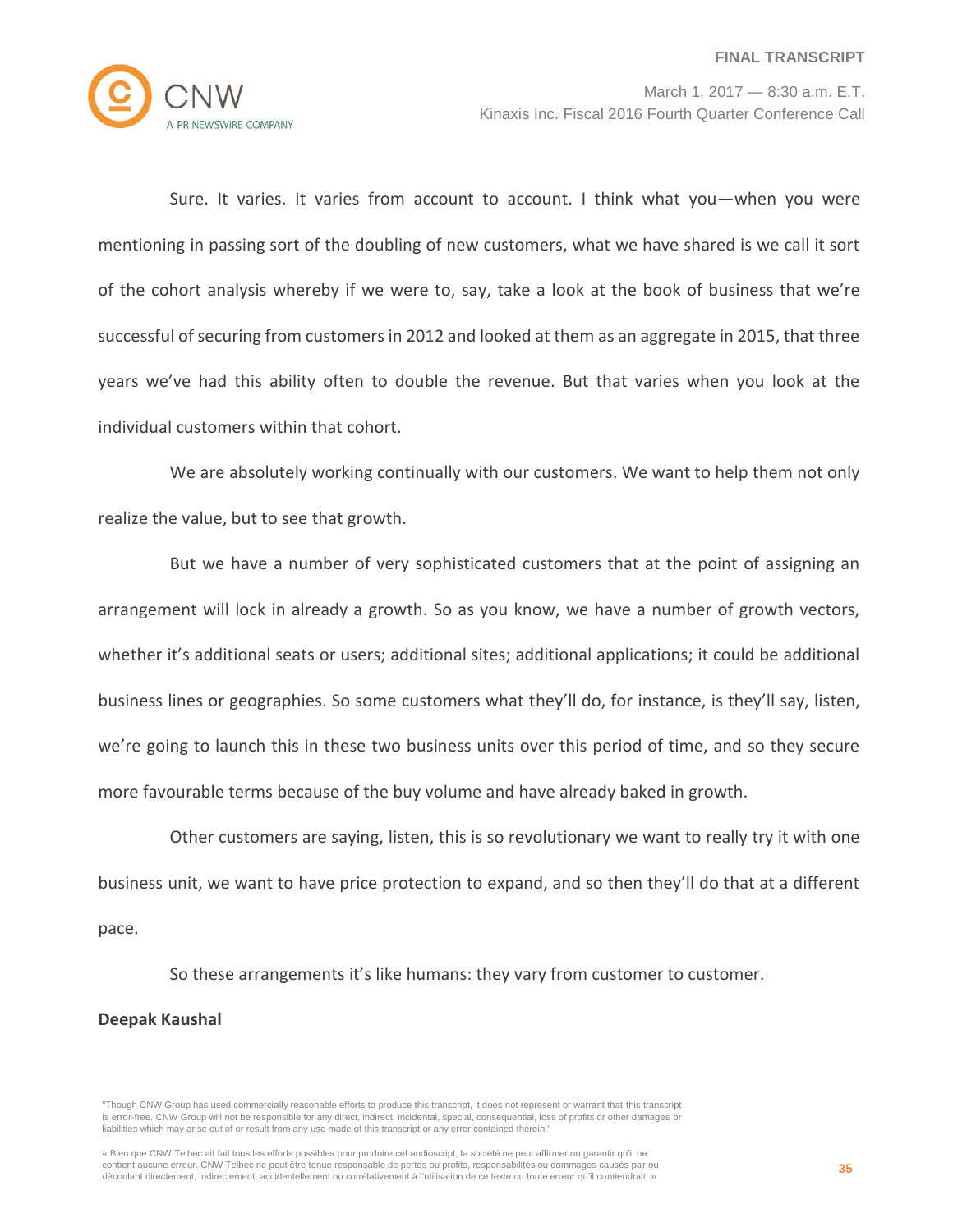

Oh, thank you. That's very helpful. I appreciate the colour. I will pass the line.

## **Operator**

Your next question comes from Kevin Krishnaratne of Paradigm. Your line is open.

# **Kevin Krishnaratne** — Paradigm

Hi. Good morning.

## **Richard Monkman**

Good morning.

## **Kevin Krishnaratne**

A follow-up question just on the Accenture win; are you able to comment on the revenue

profile of that win? How does that compare to sort of your average ARPU from customers, I think,

sitting around \$1 million range? Are you able to comment on that?

# **Richard Monkman**

I'm sorry. Could you repeat that part again?

## **Kevin Krishnaratne**

Sure. Are you just able to comment on the revenue profile that you're generating out of that

big Accenture life sciences win in Q4? And just how does it compare to the average customer

revenue?

## **Richard Monkman**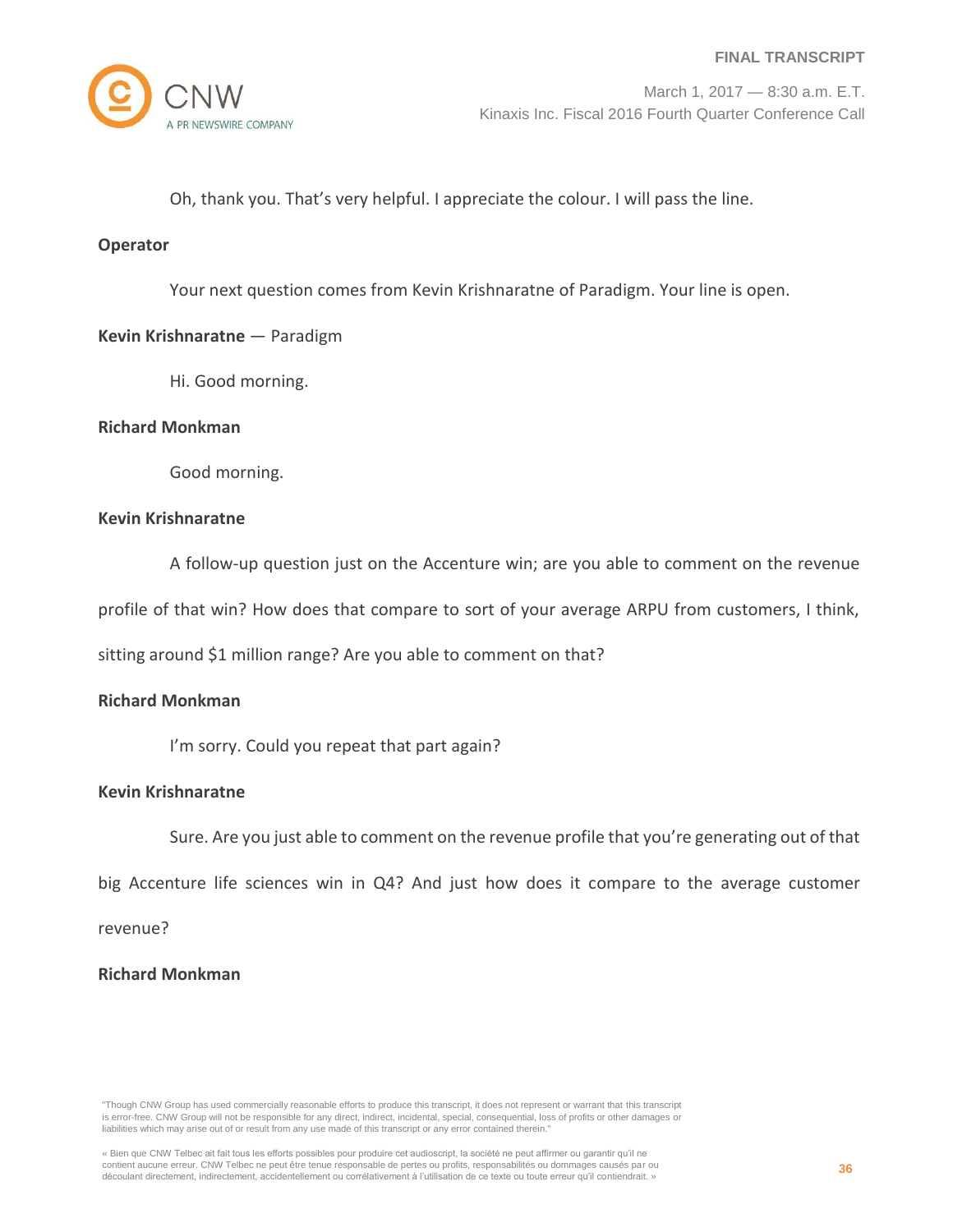

So we have a wide variance of customer arrangements. I mean we can sign a customer, say, for 400,000 or 500,000 a year; we could sign a customer at the \$4 million mark per year. We don't comment on individual agreements.

Typically partners at the strategic level are involved in larger types of transactions. I mean that's really often what they're doing is they're looking to support their brand owner in transforming their supply chain. So it just naturally aligns with a larger initial footprint, plus obviously growth opportunities thereafter.

So I'll just—I don't mean to ignore the question, but we're not in a position to answer it specifically. But I'll just say it was consistent with some of the other significant wins that we've been able to find in the life sciences. In fact, that's why we're so excited about the growth rate in life sciences, that we see other opportunities both direct as well as with partners.

# **Kevin Krishnaratne**

Okay. Got it. I appreciate that. Maybe another quick question; can you comment on the revenue profile and maybe just the types or number of applications that you're seeing new customers taking on today versus say a year ago? And I guess what I'm getting at is an understanding of how as supply chains are getting more complex and the notion of concurrency, are you seeing more comfort in customers starting at a higher price point today than in the prior years? And then a follow-up to that, any acceleration in existing customers renewing quicker versus prior years as they see how important and how strategically important the supply chain planning is?

<sup>«</sup> Bien que CNW Telbec ait fait tous les efforts possibles pour produire cet audioscript, la société ne peut affirmer ou garantir qu'il ne contient aucune erreur. CNW Telbec ne peut être tenue responsable de pertes ou profits, responsabilités ou dommages causés par ou découlant directement, indirectement, accidentellement ou corrélativement à l'utilisation de ce texte ou toute erreur qu'il contiendrait. »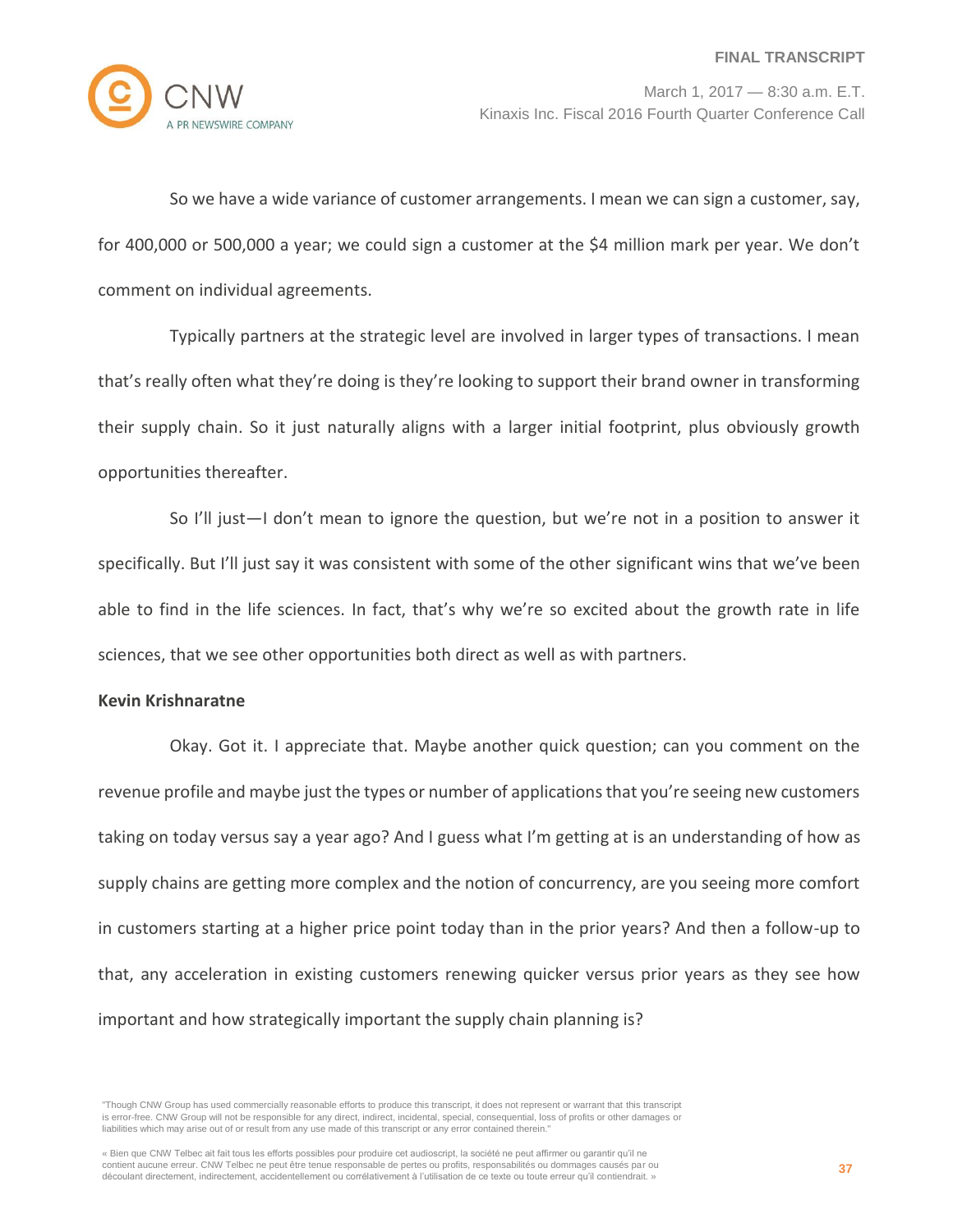

# **Richard Monkman**

So first let me from a reported perspective, you'll note that part of our diversity is such that the top 10 customers seem to be consistently in the sort of mid-40 percent range. So as we're growing revenue at these strong rates, the top 10 customers—now this is total revenue, so this also includes, depending upon where they are in the deployment cycle, so it could be a combination of deployment revenue and subscription revenue—but you're seeing that move in step with the growth of the overall business. So that would suggest that absolutely we're seeing more and more revenue generated from customers.

With regards to renewing quicker, we establish long-term relationships with customers. And so it's generally common the subscription agreement's two to five years. And so there's not—it's not set up necessarily to renew early, but absolutely to expand happens all the time. So this land- expand is there but customers—I think it gives us greater confidence of our continuing stickiness, but there's nothing that—it occasionally happens, but the dynamic is such that they're looking to expand as they see the return on their investment and to radiate throughout the organization.

## **John Sicard**

Yeah. I might add to what Richard just stated there. In terms of the more common areas that we'll enter a project with, it's still traditionally been in the S&OP space. Concurrency—end-toend concurrency starts at S&OP and goes all the way down through even subcontracting and raw material and subcontractors and the like. But the demand volatility and what our customers would

<sup>&</sup>quot;Though CNW Group has used commercially reasonable efforts to produce this transcript, it does not represent or warrant that this transcript is error-free. CNW Group will not be responsible for any direct, indirect, incidental, special, consequential, loss of profits or other damages or liabilities which may arise out of or result from any use made of this transcript or any error contained therein."

<sup>«</sup> Bien que CNW Telbec ait fait tous les efforts possibles pour produire cet audioscript, la société ne peut affirmer ou garantir qu'il ne contient aucune erreur. CNW Telbec ne peut être tenue responsable de pertes ou profits, responsabilités ou dommages causés par ou découlant directement, indirectement, accidentellement ou corrélativement à l'utilisation de ce texte ou toute erreur qu'il contiendrait. »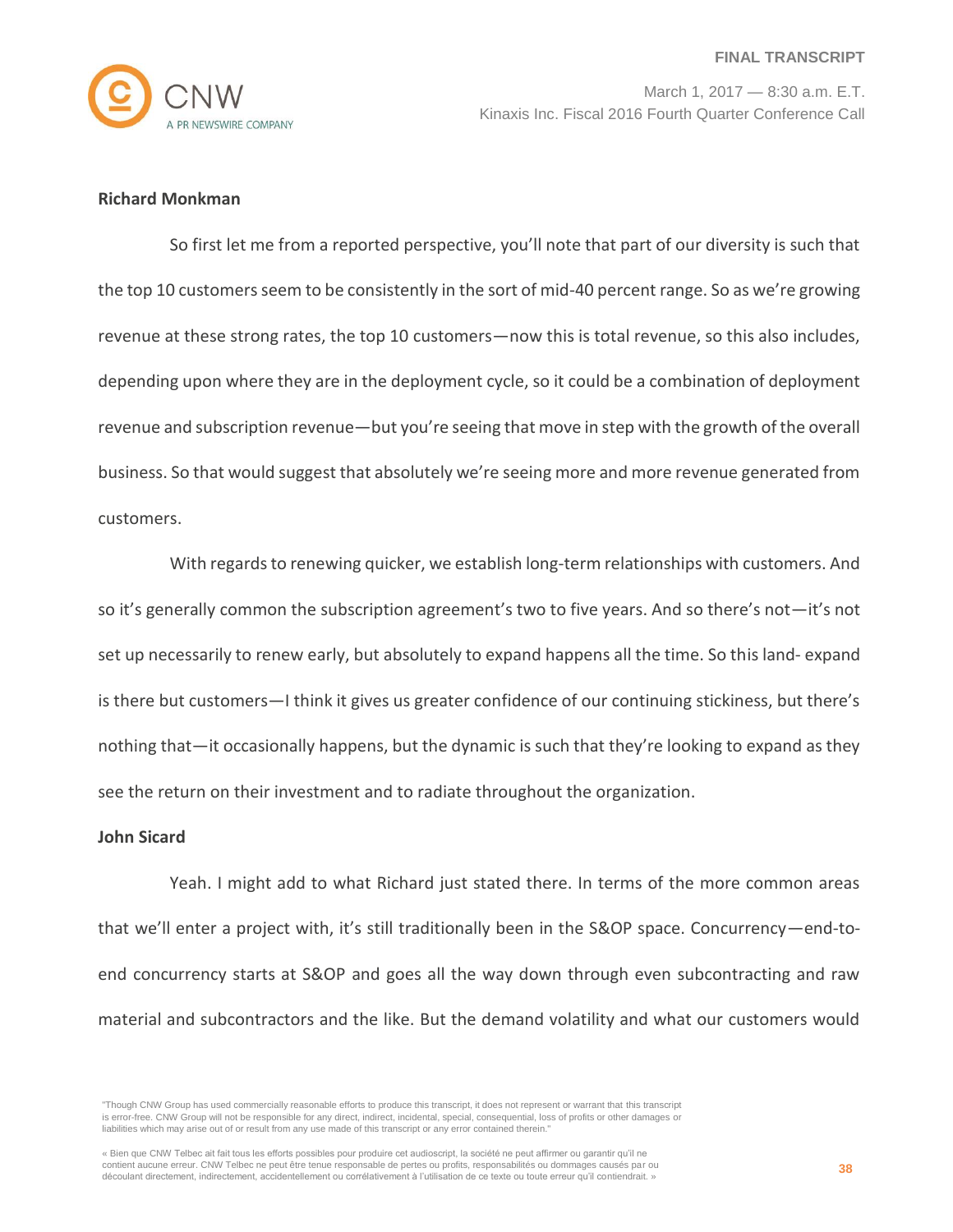

call revenue at risk, orders at risk, on-time/in-full, those types of metrics that our customers are looking for is traditionally where we start.

And when you're starting a dramatically breakthrough approach to supply chain, we'll often guide our customers not to boil the ocean. Don't attempt a full out let's do everything at once because this is a dramatic improvement, if you will, to how they'll manage the supply chain.

So that land-and-expand model is somewhat baked into how the transformations, if you will, happen. But I would say still today the entry point is typically on the demand side, whether it's demand management, demand planning, or sales and operations planning.

# **Kevin Krishnaratne**

Thanks. Maybe just one final follow-up there on customer concentration; just are you able to comment on the one customer that makes up 12 percent of your revenue just where are you in that contract? And kind of what's your comfort on that particular customer?

## **Richard Monkman**

We have a great relationship with this customer; an expanding relationship with this customer. They are very innovative. We're just excited, as we are with our other accounts, to work with them.

## **Kevin Krishnaratne**

Okay. Thanks very much.

## **Richard Monkman**

<sup>«</sup> Bien que CNW Telbec ait fait tous les efforts possibles pour produire cet audioscript, la société ne peut affirmer ou garantir qu'il ne contient aucune erreur. CNW Telbec ne peut être tenue responsable de pertes ou profits, responsabilités ou dommages causés par ou découlant directement, indirectement, accidentellement ou corrélativement à l'utilisation de ce texte ou toute erreur qu'il contiendrait. »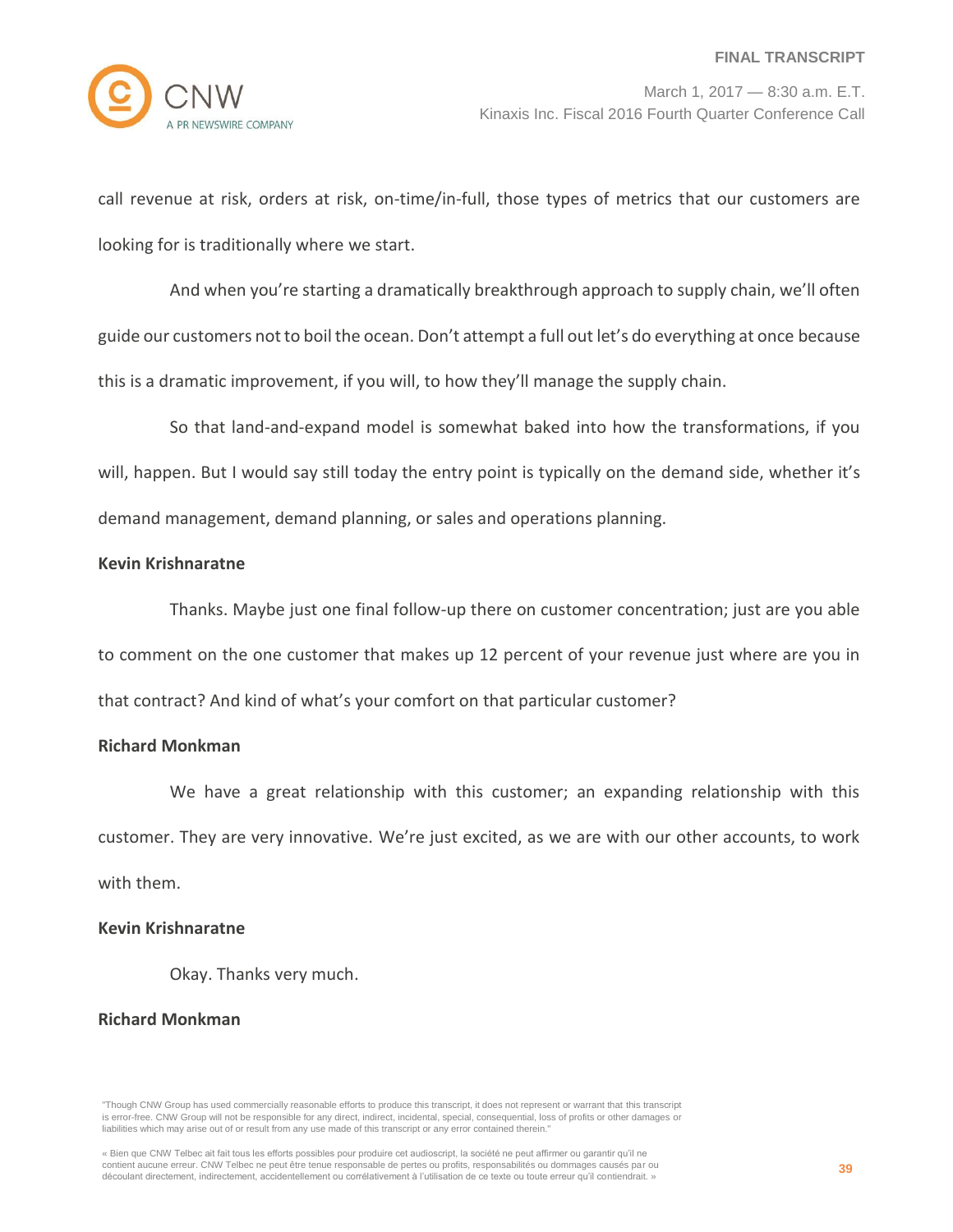

We feel very good about that relationship. All right.

## **Kevin Krishnaratne**

Thank you.

## **Operator**

Your next question comes from the line of Daniel Chan of TD Securities. Your line is open.

## **Daniel Chan** — TD Securities

Oh, hi. Thanks. Richard, does your revenue guidance include what you expect from channel partners as well? Or is that all what you see in your direct pipeline?

# **Richard Monkman**

No. This is the consolidated revenue guidance, so this is absolutely it's firing on all cylinders

revenue.

## **Daniel Chan**

Okay. And then on the AMD win, as you get integrated with more of the semiconductor

industry does the incremental cost of deployments decrease since you're already integrated with

many of the major fabs? And if so, does this dynamic apply to any other verticals?

## **Richard Monkman**

I'm going to start, and then I'm going to turn it over to John. But again, Dan, I think you appreciate whether it's whichever vertical, RapidResponse is RapidResponse. We are data-agnostic, we support supply chain and other analytics, and so—and quite frankly, one customer in a different

<sup>&</sup>quot;Though CNW Group has used commercially reasonable efforts to produce this transcript, it does not represent or warrant that this transcript is error-free. CNW Group will not be responsible for any direct, indirect, incidental, special, consequential, loss of profits or other damages or liabilities which may arise out of or result from any use made of this transcript or any error contained therein."

<sup>«</sup> Bien que CNW Telbec ait fait tous les efforts possibles pour produire cet audioscript, la société ne peut affirmer ou garantir qu'il ne contient aucune erreur. CNW Telbec ne peut être tenue responsable de pertes ou profits, responsabilités ou dommages causés par ou découlant directement, indirectement, accidentellement ou corrélativement à l'utilisation de ce texte ou toute erreur qu'il contiendrait. »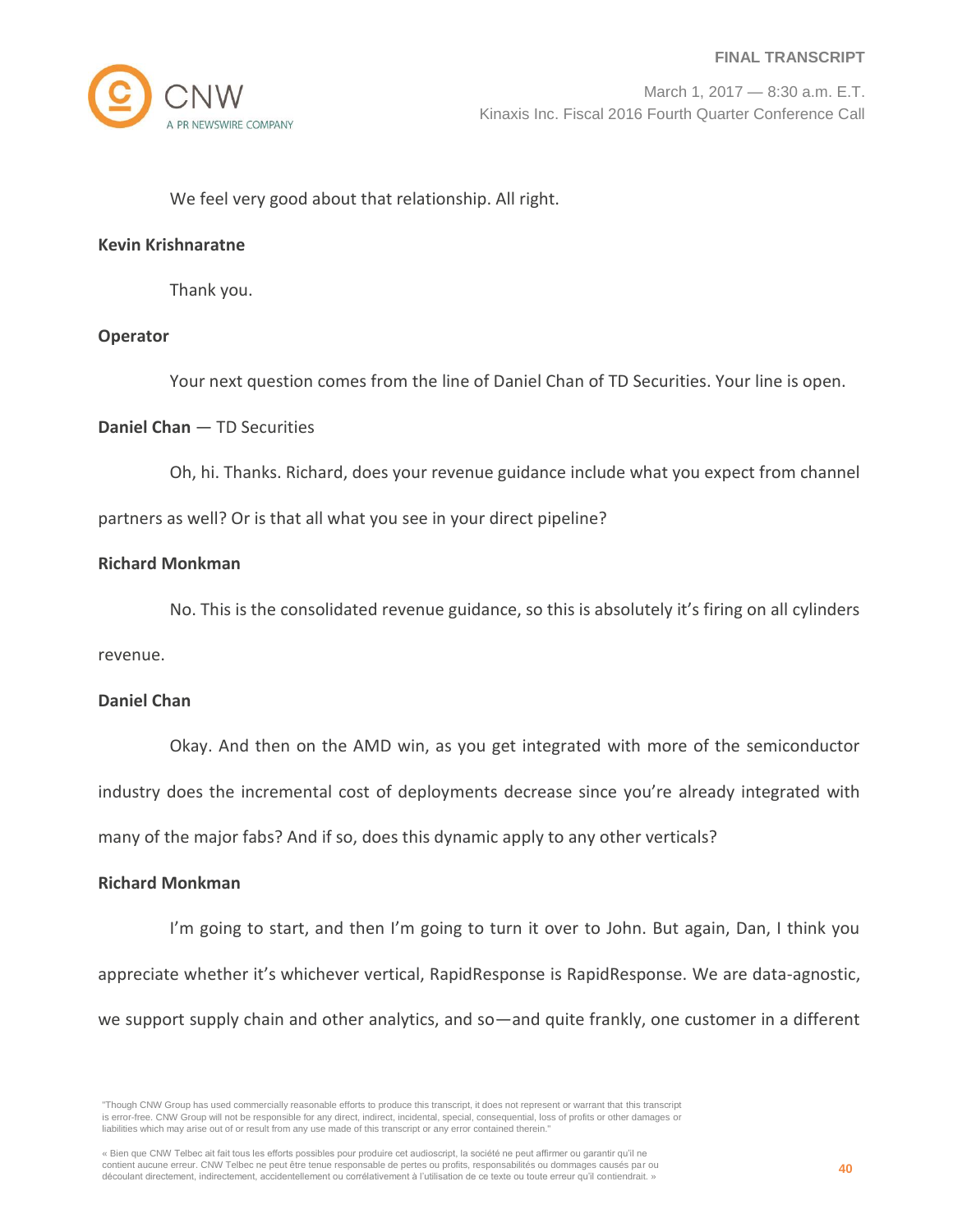vertical may have—sorry, two customers in the same vertical may have different needs, different challenges in their supply chains that they're utilizing RapidResponse to change.

We certainly have history and knowledge and can bring best practices to help drive time to value. And so yes, there's a learning curve, but that's quite frankly throughout the verticals.

But it's not—we don't have RapidResponse for semiconductors. It's a very common—we believe that's what a SaaS company needs to be is zero customization: highly configurable with zero customization.

#### **John Sicard**

And I'll just to expand on what Richard said—and we may have mentioned this on previous calls or during the Investment (sic) [Investor] Day—but we innovate into new verticals typically with a bellwether account. And what we have learned is while the notions of volatility and supply or demand tend to be uniform and ubiquitous, the lexicon might be a little different.

For example, the automotive industry have what they call variant strings; they don't have a bill of material, per se. Life sciences will talk about APIs, and those are not programming interfaces; they're active ingredients.

So as we enter new verticals like semiconductor space, we end up with a team that is stronger, if you will, in that lexicon and the unique business challenges of that particular vertical. So for us as an example, as I mentioned CPG being the sixth formal vertical; it's being built through innovative work we're doing with the bellwether account, and that gives us both experience in that

<sup>&</sup>quot;Though CNW Group has used commercially reasonable efforts to produce this transcript, it does not represent or warrant that this transcript is error-free. CNW Group will not be responsible for any direct, indirect, incidental, special, consequential, loss of profits or other damages or liabilities which may arise out of or result from any use made of this transcript or any error contained therein."

<sup>«</sup> Bien que CNW Telbec ait fait tous les efforts possibles pour produire cet audioscript, la société ne peut affirmer ou garantir qu'il ne contient aucune erreur. CNW Telbec ne peut être tenue responsable de pertes ou profits, responsabilités ou dommages causés par ou découlant directement, indirectement, accidentellement ou corrélativement à l'utilisation de ce texte ou toute erreur qu'il contiendrait. »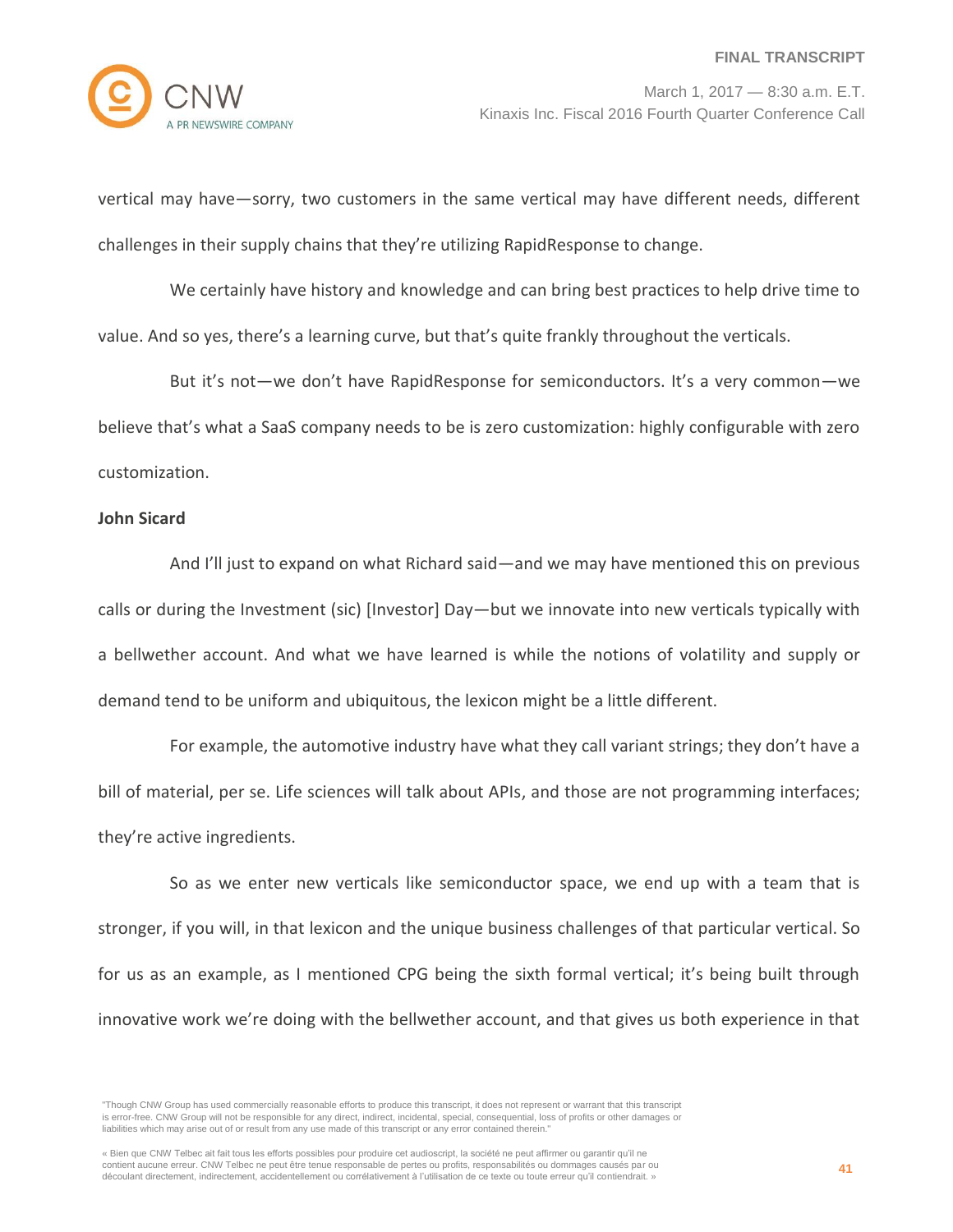field, experience in the lexicon, and confidence that we understand in great detail what the business challenges are in that vertical.

# **Daniel Chan**

Great. Thank you.

# **Operator**

Your final question comes from Blair Abernethy of Industrial Alliance Securities. Your line is open.

# **Blair Abernethy** — Industrial Alliance Securities

Hi. Thanks, guys. Just a quick question on the capital side. So, Richard, what are you looking at in terms of data centre investments in 2017 and beyond? Are you building within your footprint? Or if you think it's going to be more geographies?

## **Richard Monkman**

It's a little bit of both, Blair. So we are—we're very excited with our recent accomplishments in Europe and are committed to those customers. And so our expectation is later this year we will establish a data centre in Europe.

We are definitely going to be continuing to expand our data centres. We anticipate at this juncture that CapEx will be in the 10 million to \$12 million range for the year. And that is reflective of the investment not only on the customer side, but also with regards to some of the innovative R&D investments that we're making.

<sup>&</sup>quot;Though CNW Group has used commercially reasonable efforts to produce this transcript, it does not represent or warrant that this transcript is error-free. CNW Group will not be responsible for any direct, indirect, incidental, special, consequential, loss of profits or other damages or liabilities which may arise out of or result from any use made of this transcript or any error contained therein."

<sup>«</sup> Bien que CNW Telbec ait fait tous les efforts possibles pour produire cet audioscript, la société ne peut affirmer ou garantir qu'il ne contient aucune erreur. CNW Telbec ne peut être tenue responsable de pertes ou profits, responsabilités ou dommages causés par ou découlant directement, indirectement, accidentellement ou corrélativement à l'utilisation de ce texte ou toute erreur qu'il contiendrait. »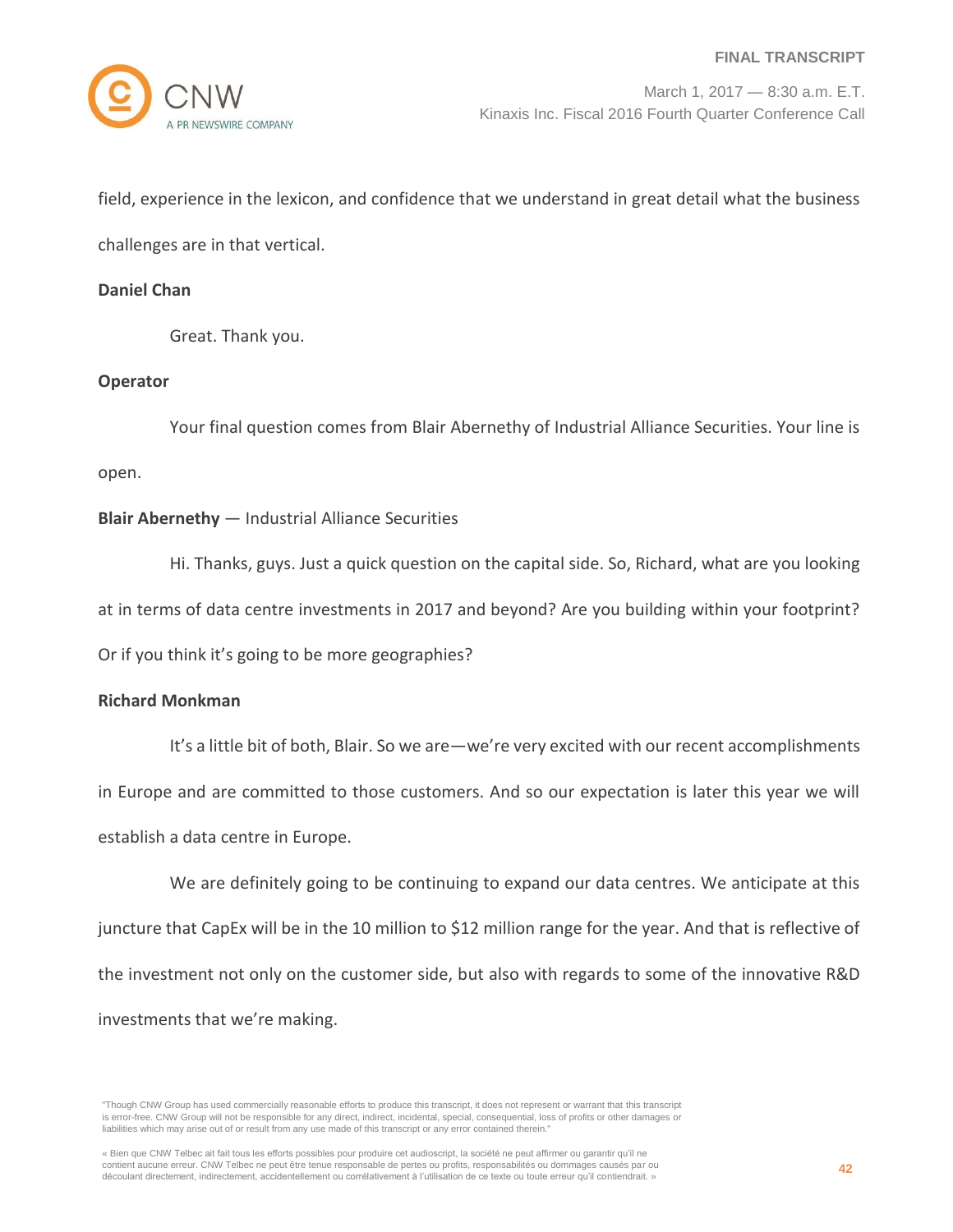

But that's our expectation is absolutely to build so that we can continue to support that growth in not only this year, but in the out-years.

#### **Blair Abernethy**

Okay. Great. And then on the product side, just to hone in on the M&A front. Are you putting more effort—would you see yourselves putting more effort into that in 2017 than in prior years? Or I was just wondering how active is your M&A program?

# **Richard Monkman**

So first and foremost—and I'm sorry if it's highly repetitive—but it's growth; solid bottomline performance; strong cash generation on a consistent basis. So we look at different ways to accomplish that. So it's a combination of securing business with new customers; expanding with customers; looking to move into new verticals; building the strength of our R&D products. So absolutely, M&A could—I'm saying could—have a contribution to that.

However, in our mind, M&A would need to be really accelerating our product capabilities we're not a consolidator—and so it's going to support higher organic growth. And so we are presented with a number of opportunities of various sizes, but when you look at them there's companies that we really—we don't see a SaaS-ifiable in that what they're doing is they themselves may have been a product of roll-up. They may have separate verticals, different R&D teams, and in some cases already experienced some challenges, and so are not a good fit for us.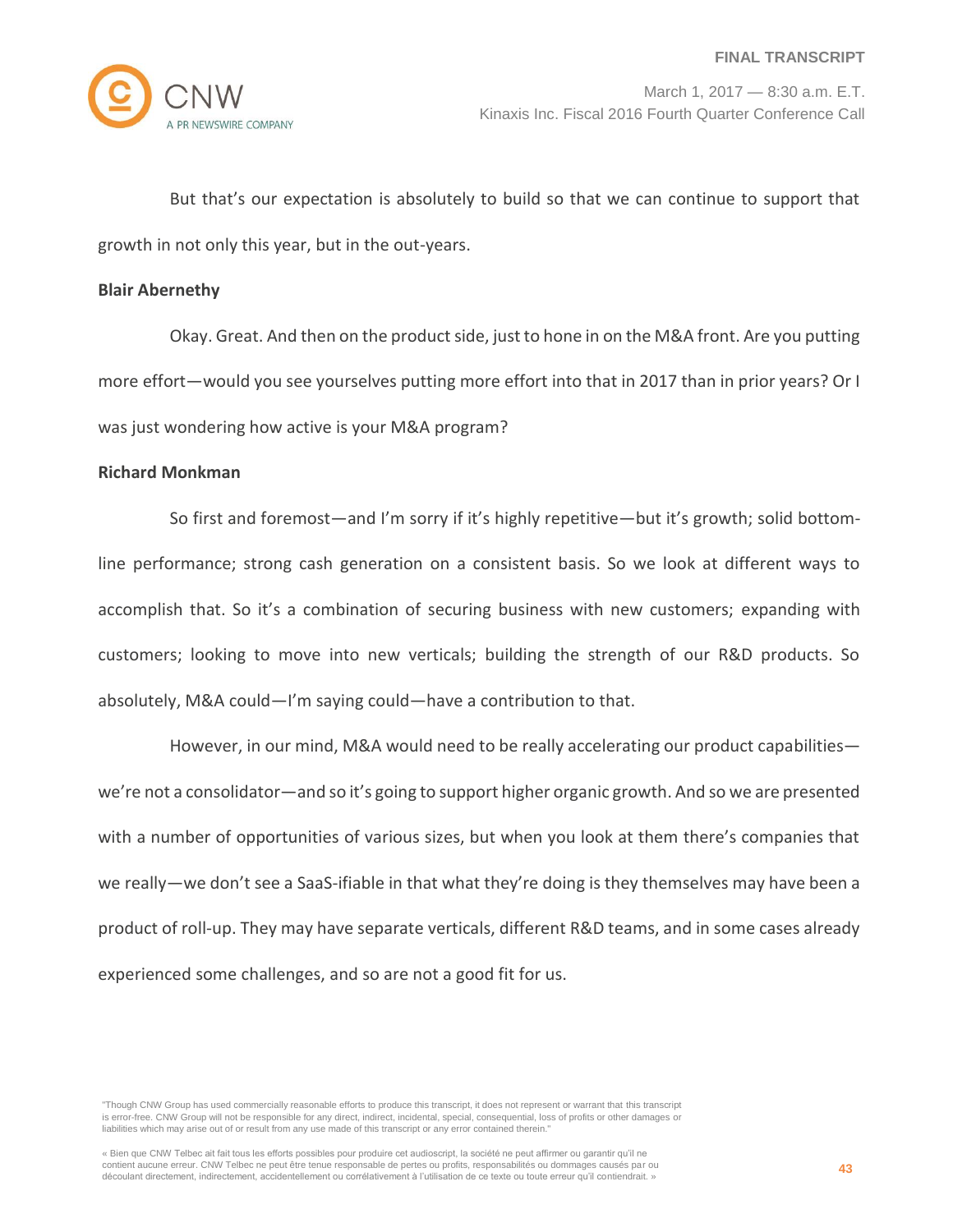

We look from primarily on an analytic something that we could bolt on to RapidResponse. As we've talked about, it's one product across the different verticals so the analytics vary. So it has to be—it's a unique candidate in that it has those core analytics; that they are scalable. We see some products out in the marketplace that are very interesting, but really more on an SMB level; that they cannot really scale to situations where it's billions of records, constant refresh.

So we're going to continue to keep our minds open. We absolutely have the cash and the resources to do it. We have the team that's knowledgeable with regards to due diligence but, Blair, we just haven't identified that area.

So what we're doing is we're going to continue to focus on innovation directly and with our customers, and if a candidate presents itself that meets the appropriate criteria, then we'll execute.

## **John Sicard**

And just to expand on what Richard said, we do have a very rigorous process in place. As Richard said, the doorbell rings and we have a very vigorous process with gates, but we know part of that process is to make sure we don't, as I call it, poison the soup.

We're building a very, very robust business, and as Richard said, we're not consolidators. We're looking for things that'll be accretive in terms of expanding organic growth first. And so we'll continue that process for sure. We'll continue to look at opportunities as they present themselves, and run them through that rigorous process.

#### **Blair Abernethy**

<sup>&</sup>quot;Though CNW Group has used commercially reasonable efforts to produce this transcript, it does not represent or warrant that this transcript is error-free. CNW Group will not be responsible for any direct, indirect, incidental, special, consequential, loss of profits or other damages or liabilities which may arise out of or result from any use made of this transcript or any error contained therein."

<sup>«</sup> Bien que CNW Telbec ait fait tous les efforts possibles pour produire cet audioscript, la société ne peut affirmer ou garantir qu'il ne contient aucune erreur. CNW Telbec ne peut être tenue responsable de pertes ou profits, responsabilités ou dommages causés par ou découlant directement, indirectement, accidentellement ou corrélativement à l'utilisation de ce texte ou toute erreur qu'il contiendrait. »